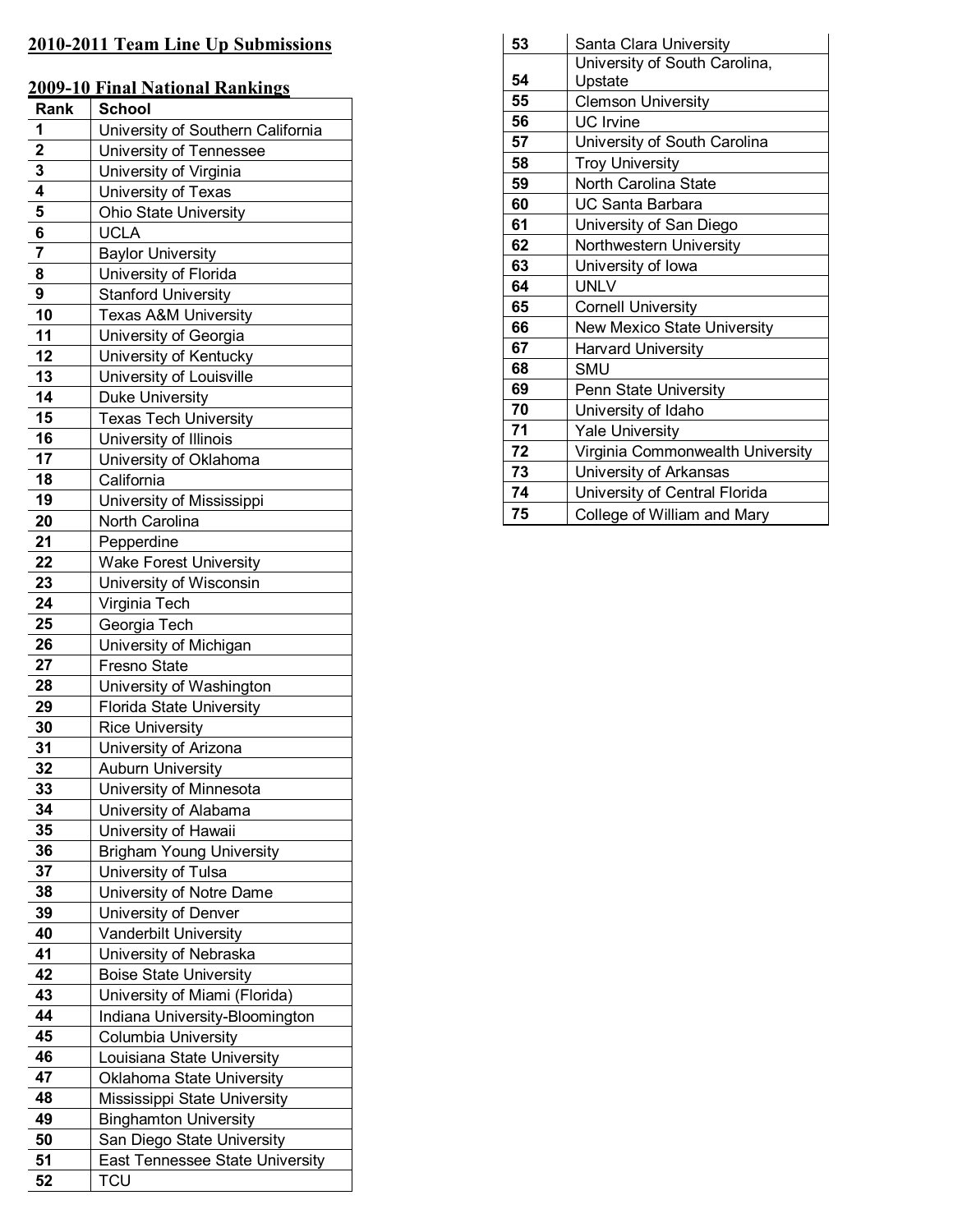# **2010-2011 Team Line Up Ballot 2009-10 FINAL TEAM RANKINGS, 1-75**

Note: **Schools listed by last year's final ranking. Players in**  underline **are not necessarily new to the roster, but new to top 8. Players in bold were submitted for regional rankings consideration.** 

### **University of Southern California**

**2009-10 Record: 25-3 / Rank No. 1** 

|                  | <b>Region: Southwest</b> |                          | Fall     |
|------------------|--------------------------|--------------------------|----------|
|                  | <b>Last Year</b>         | This Year                | Rec.     |
|                  | No. 1 Robert Farah       | #7 Steve Johnson         | $9 - 2$  |
|                  | No. 2 Steve Johnson      | #65 Jaak Poldma          | $9 - 2$  |
|                  | No. 3 Jaak Poldma        | #42 Daniel Nguyen        | $7 - 2$  |
|                  | No. 4 Daniel Nguyen      | #9Fr. Ray Sarmiento      | $8-4$    |
| No. 5 Matt Kecki |                          | #90 Peter Lucassen       | $6-4$    |
|                  | No. 6 Peter Lucassen     | #102 JT Sundling         | $7-5$    |
|                  | No. 7 Jason McNaughton   | <b>Michael Grant</b>     | $12 - 4$ |
|                  | No. 8 JT Sundling        |                          |          |
|                  | No. 1 Farah/Johnson      | <b>Johnson/Sarmiento</b> | 4-1      |
|                  | No. 2 Nguyen/Sundling    | <b>Nguyen/Sundling</b>   | $2 - 1$  |
|                  | No. 3 Poldma/McNaughton  | Lucassen/Poldma          | $1 - 1$  |

#### **Tennessee**

**2009-10 Record: 31-2/ Rank No. 2** 

| <b>Region: Midwest</b> |                          |                        | Fall    |
|------------------------|--------------------------|------------------------|---------|
|                        | <b>Last Year</b>         | <b>This Year</b>       | Rec.    |
|                        | No. 1 John-Patrick Smith | #1 John-Patrick Smith  | $12-6$  |
|                        | No. 2 Boris Conkic       | #21 Rhyne Williams     | $13-3$  |
|                        | No. 3 Rhyne Williams     | #83 Tennys Sandgren    | $7 - 3$ |
|                        | No. 4 Tennys Sandgren    | <b>Boris Conkic</b>    | $0-0$   |
|                        | No. 5 Matt Brewer        | Matteo Fago            | $10-2$  |
|                        | No. 6 Matteo Fago        | <b>Taylor Patrick</b>  | $10-3$  |
|                        | No. 7 Davey Sandgren     | Ed Jones               | $6 - 5$ |
|                        | No. 8 Ed Jones           |                        |         |
|                        | No. 1 Sandgren/JP Smith  | <b>Smith/Sandgren</b>  | $3 - 1$ |
|                        | No. 2 Williams/Conkic    | <b>Conkic/Williams</b> | $0-0$   |
|                        | No. 3 Fago/Jones         | <b>Jones/Fago</b>      | $0 - 0$ |

#### **Virginia**

**2009-10 Record: 39-2/ Rank No. 3** 

| Fall     |
|----------|
| Rec.     |
| $6-1$    |
| $10-2$   |
| $9 - 3$  |
| $8-2$    |
| $5 - 3$  |
| $12 - 5$ |
| $7 - 3$  |
|          |
| $5-0$    |
| $10-1$   |
| $7-2$    |
|          |

# **Texas**<br>2000-10 P

| 2009-10 Record: 27-3/ Rank No. 4 |                         |                         |         |
|----------------------------------|-------------------------|-------------------------|---------|
|                                  | <b>Region: Texas</b>    |                         | Fall    |
|                                  | <b>Last Year</b>        | This Year               | Rec.    |
|                                  | No. 1 Dimitar Kutrovsky | #18 Ed Corrie           | $5-3$   |
|                                  | No. 2 Ed Corrie         | Jean Andersen           | $4 - 4$ |
|                                  | No. 3 Kellen Damico     | #77 Kellen Damico       | $5-2$   |
|                                  | No. 4 Jean Andersen     | <b>Ben Chen</b>         | $6 - 3$ |
|                                  | No. 5 Josh Zavala       | <b>Daniel Whitehead</b> | $9 - 3$ |
|                                  | No. 6 Vasko Mladenov    | <b>Vasko Mladenov</b>   | $5 - 4$ |
|                                  | No. 7 Ben Chen          | Sudanwa Sitaram         | $5 - 3$ |
|                                  | No. 8 Daniel Whitehead  |                         |         |
|                                  | No. 1 Zavala/Kutrovsky  | Corrie/Andersen         | $9-2$   |
|                                  | No. 2 Correi/Damico     | <b>Damico/Holiner</b>   | $6-2$   |
|                                  | No. 3 Mladenov/Andersen | Whitehead/Chen          | $5-0$   |

#### **Ohio St.**

| 2009-10 Record: 35-2/ Rank No. 5 |                        |                      |          |
|----------------------------------|------------------------|----------------------|----------|
|                                  | <b>Region: Midwest</b> |                      | Fall     |
|                                  | <b>Last Year</b>       | <b>This Year</b>     | Rec.     |
|                                  | No. 1 Buchanan         | #5 Buchanan          | $5 - 3$  |
|                                  | No. 2 Kronauge         | #2 Fr. Rola          | $13 - 2$ |
|                                  | No. 3 Marcan           | <b>Allare</b>        | $9 - 2$  |
|                                  | No. 4 Novak            | Kobelt               | $10-3$   |
|                                  | No. 5 Allare           | #91 Mccarthy         | $5 - 2$  |
|                                  | No. 6 Mccarthy         | #104 Novak           | $4 - 2$  |
|                                  | No. 7 Uzawa            | Vick                 | $10-3$   |
| No. 8                            |                        | #101 Uzawa           | $4 - 3$  |
|                                  | No. 1 Buchanan/Marcan  | <b>Allare/Kobelt</b> | $7-1$    |
|                                  | No. 2 Allare/Uzawa     | #19 Buchanan/Rola    | $6-2$    |
|                                  | No. 3 Kronauge/Novak   | #42 Novak/Mccarthy   | $6 - 2$  |

#### **UCLA**

**2009-10 Record: 17-7/ Rank No. 6** 

| Fall<br><b>Region: Southwest</b> |                          |         |
|----------------------------------|--------------------------|---------|
| <b>Last Year</b>                 | <b>This Year</b>         | Rec.    |
| No. 1 Nick Meister               | #51 Nick Meister         | $6 - 2$ |
| No. 2 Haythem Abid               | Daniel Kosakowski        | $5-2$   |
| No. 3 Matt Brooklyn              | #87 Amit Inbar           | 4-2     |
| No. 4 Amit Inbar                 | <b>Holden Seguso</b>     | $0-0$   |
| No. 5 Holden Seguso              | <b>Maxime Tabatruong</b> | $6 - 2$ |
| No. 6 Maxime Tabatruong          | <b>Clay Thompson</b>     | $6 - 3$ |
| No. 7 Alex Brigham               | Warren Hardie            | $3 - 3$ |
| No. 8 Kallim Stewart             |                          |         |
| No. 1 Inbar/Meister              | #6 Inbar/Meister         | 8-3     |
| No. 2 Abid/Brooklyn              | <b>Brigham/Seguso</b>    | $0-0$   |
| No. 3 Brigham/Seguso             | Kosakowski/Thompson      | $2 - 1$ |

#### **Baylor University**

| 2009-10 Record: / Rank No. 7 |                       |         |
|------------------------------|-----------------------|---------|
| <b>Region: Texas</b>         |                       | Fall    |
| <b>Last Year</b>             | <b>This Year</b>      | Rec.    |
| No. 1 Denes Lukacs           | Jordan Rux            | $0 - 0$ |
| No. 2 Jordan Rux             | #28 John Peers        | $10-4$  |
| No. 3 Attila Bucko           | Sergio Ramirez        | 8-4     |
| No. 4 Dominik Mueller        | <b>Roberto Maytin</b> | 6-6     |
| No. 5 Roberto Maytin         | <b>Kike Grangeiro</b> | $6 - 3$ |
| No. 6 Julian Bley            | Julian Bley           | $5-4$   |
| No. 7 Maros Horny            | Robert Verzaal        | $3 - 7$ |
| No. 8 Sergio Ramirez         |                       |         |
| No. 1 Lukacs/Maytin          | #57 Peers/Maytin      | $10-2$  |
| No. 2 Bucko/Rux              | Rux/Ramirez           | $0-0$   |
| No. 3 Ramirez/Horny          | <b>Grangeiro/Bley</b> | $4 - 2$ |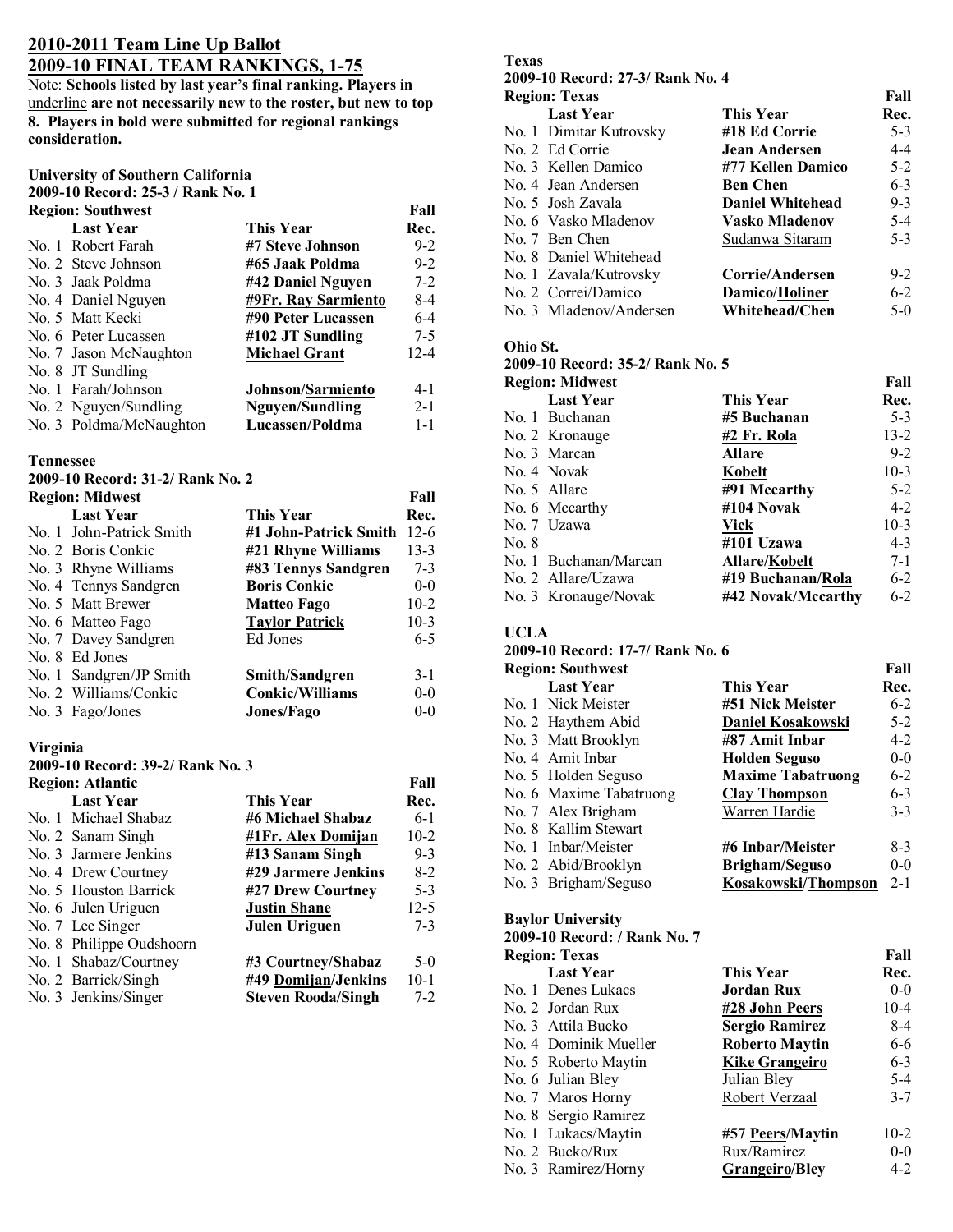# **Florida**

# **2009-10 Record: 21-5/ Rank No. 8**

|       | <b>Region: Southeast</b>      |                               | Fall     |
|-------|-------------------------------|-------------------------------|----------|
|       | <b>Last Year</b>              | <b>This Year</b>              | Rec.     |
|       | No. 1 Lacroix                 | #9 Lacroix                    | $14-2$   |
|       | No. 2 Burkhardt               | #105 Van Overbeek             | $13 - 2$ |
|       | No. 3 Benneteau               | #111 Bangoura                 | $14-3$   |
|       | No. 4 Van Overbeek            | Butz                          | $14-7$   |
|       | No. 5 Bangoura                | <b>Slilam</b>                 | $5-5$    |
|       | No. 6 Slilam                  | Federhofer                    | $6-5$    |
|       | No. 7 Federhofer              | <b>Alford</b>                 | $7-6$    |
| No. 8 |                               |                               |          |
|       | No. 1 Lacroix/Benneteau       | #20 Lacroix/Slilam            | $12 - 2$ |
|       | No. 2 Bangoura/Burkhardt      | #56 Bangoura/Van Overbeek 3-2 |          |
|       | No. 3 Van Overbeek/Federhofer | <b>Butz/Alford</b>            | 14-5     |

#### **Stanford**

# **2009-10 Record: 20-6/ Rank No. 9**

| <b>Region: Northwest</b> |                     | Fall    |
|--------------------------|---------------------|---------|
| <b>Last Year</b>         | This Year           | Rec.    |
| No. 1 Bradley Klahn      | #3 Bradley Klahn    | $5-2$   |
| No. 2 Ryan Thacher       | #59 Ryan Thacher    | $8-2$   |
| No. 3 Alex Clayton       | #46 Alex Clayton    | $5 - 2$ |
| No. 4 Denis Lin          | #125 Denis Lin      | $3 - 3$ |
| No. 5 Richard Wire       | <b>Matt Kandath</b> | $4 - 3$ |
| No. 6 Greg Hirshman      | #110 Greg Hirshman  | $2 - 2$ |
| No. 7 Matt Kandath       | Jamin Ball          | $4 - 1$ |
| No. 8 Walker Kehrer      |                     |         |
| No. 1 Thacher/Klahn      | #2 Thacher/Klahn    | $8-3$   |
| No. 2 Wire/Clayton       | Kandath/Lin         | $3-1$   |
| No. 3 Kandath/Lin        | Clayton/Ball        | $0 - 0$ |

## **Texas A&M**

# **2009-10 Record: 25-7/ Rank No. 10**

|                                             | Fall     |
|---------------------------------------------|----------|
| This Year                                   | Rec.     |
| #12 Austin Krajicek                         | $5 - 4$  |
| #22 Jeff Dadamo                             | 8-6      |
| Alexis Klegou                               | $7-2$    |
| #120 Alexey Grigorov                        | $7-5$    |
| <b>Colin Hoover</b>                         | $12 - 5$ |
| <b>Alberto Bautista</b>                     | $3 - 5$  |
| <b>Niall Angus</b>                          | $7 - 5$  |
|                                             |          |
| No. 1 Dadamo/Krajicek<br>#4 Krajicek/Dadamo | $7-2$    |
| #46 Grigorov/Angus                          | $4-2$    |
| Hoover/Bautista                             | $8-3$    |
|                                             |          |

### **Georgia**

## **2009-10 Record: 21-8 / Rank No. 11**

|       | <b>Region: Southeast</b> |                          | Fall     |
|-------|--------------------------|--------------------------|----------|
|       | <b>Last Year</b>         | <b>This Year</b>         | Rec.     |
|       | No. 1 Javier Garrapiz    | #14 Javier Garrapiz      | $14-3$   |
|       | No. 2 Nate Schnugg       | <b>Wil Spencer</b>       | $12 - 4$ |
|       | No. 3 Jamie Hunt         | <b>Sadio Doumbia</b>     | $14 - 4$ |
|       | No. 4 Drake Bernstein    | <b>Hernus Pieters</b>    | $12 - 2$ |
|       | No. 5 Christian Vitulli  | #76 Drake Bernstein      | $10-3$   |
|       | No. 6 Will Reynolds      | Ignacio Taboada          | $11-3$   |
|       | No. 7 Will Oliver        | <b>Campbell Johnson</b>  | $10-5$   |
| No. 8 |                          |                          |          |
|       | No. 1 Garrapiz/Schnugg   | <b>Garrapiz/Pieters</b>  | $6-0$    |
|       | No. 2 Hunt/Vitulli       | Taboada/Doumbia          | $6 - 2$  |
|       | No. 3 Bernstein/Oliver   | <b>Bernstein/Spencer</b> | $5-2$    |
|       |                          |                          |          |

# **Kentucky**

| 2009-10 Record: 25-9 / Rank No. 12 |                      |         |
|------------------------------------|----------------------|---------|
| <b>Region: Midwest</b>             |                      | Fall    |
| <b>Last Year</b>                   | This Year            | Rec.    |
| No. 1 Eric Quigley                 | #8 Eric Quigley      | $8-3$   |
| No. 2 Alex Musialek                | #32 Alex Musialek    | $5 - 4$ |
| No. 3 Brad Cox                     | Brad Cox             | $2 - 5$ |
| No. 4 Anthony Rossi                | Anthony Rossi        | $5-4$   |
| No. 5 Alberto Gonzalez             | Alberto Gonzalez     | $5 - 1$ |
| No. 6 Graeme Dyce                  | Alejandro Gomez      | $2 - 1$ |
| No. 7 Matt Davis                   | <b>Grant Roberts</b> | $1 - 2$ |
| No. 8                              |                      |         |
| No. 1 Quigley/Cox                  | #8 Quigley/Cox       | $4 - 5$ |
| No. 2 Gonzalez/Lambropoulos        | Gonzalez/Gomez       | $3-0$   |
| No. 3 Musialek/Rossi               | Rossi/Musialek       | $3 - 1$ |

#### **Louisville**

# **2009-10 Record: 24-6 / Rank No. 13**

| <b>Region: Ohio Valley</b> |                         | Fall    |
|----------------------------|-------------------------|---------|
| <b>Last Year</b>           | <b>This Year</b>        | Rec.    |
| No. 1 Austen Childs        | #10 Austen Childs       | $8-3$   |
| No. 2 Viktor Maksimcuk     | <b>Viktor Maksimcuk</b> | $7 - 3$ |
| No. 3 Simon Childs         | #63 Simon Childs        | $7 - 3$ |
| No. 4 Alejandro Calligari  | Alejandro Calligari     | $3 - 5$ |
| No. 5 Andrew Carter        | <b>Andrew Carter</b>    | $6 - 5$ |
| No. 6 Robert Hall          | Robert Hall             | $7 - 3$ |
| No. 7 Chidi Gabriel        | Arren Carter            | $8 - 7$ |
| No. 8 Sumit Gupta          |                         |         |
| No. 1 Calligari/Childs     | #45 Childs/Maksimcuk    | $6 - 3$ |
| No. 2 Maksimcuk/Childs     | Childs/Carter           | $2 - 1$ |
| No. 3 Hall/Gabriel         | Calligari/Hall          | $2 - 1$ |

### **Duke**

### **2009-10 Record: 20-9 / Rank No. 14**

| <b>Region: Carolina</b> |                   | Fall               |
|-------------------------|-------------------|--------------------|
| <b>Last Year</b>        | This Year         | Rec.               |
| No. 1 Henrique Cunha    | #2 Henrique Cunha | $13 - 2$           |
| No. 2 Reid Carleton     | #45 Reid Carleton | $31 - 2$           |
| No. 3 Dylan Arnould     | Torsten Wietoska  | $0-0$              |
| No. 4 Torsten Wietoska  | Chris Mengel      | $11 - 4$           |
| No. 5 Jared Pinsky      | Fred Saba         | $9-6$              |
| No. 6 Luke Marchese     | Luke Marchese     | $\overline{inj}$ . |
| No. 7 David Holland     | Jared Pinsky      | $10-6$             |
| No. 8 Alain Michel      |                   |                    |
| No. 1 Cunha/Carleton    | #1 Cunha/Carleton | $12 - 2$           |
| No. 2 Arnould/Holland   | Wietoska/Holland  |                    |
| No. 3 Wietoska/Michel   | Saba/Pinsky       | $8-3$              |

# **Texas Tech University**

#### **2009-10 Record: 22-6/ Rank No. 15**

|       | <b>Region: Texas</b>   |                      | Fall     |
|-------|------------------------|----------------------|----------|
|       | <b>Last Year</b>       | This Year            | Rec.     |
|       | No. 1 Raony Carvalho   | #16 Raony Carvalho   | $1 - 2$  |
|       | No. 2 Gonzalo Escobar  | #24 Gonzalo Escobar  | $10 - 4$ |
|       | No. 3 Rafael Garcia    | <b>Rafael Garcia</b> | $4 - 3$  |
|       | No. 4 Andre Stabile    | Vitor Manzini        | $12 - 4$ |
|       | No. 5 Vitor Manzini    | Raphael Pfister      | $4 - 3$  |
|       | No. 6 Raphael Pfister  | Ryan Ybarra          | $5 - 3$  |
| No. 7 |                        | David Gonzalez       | $1 - 3$  |
| No. 8 |                        |                      |          |
|       | No. 1 Garcia/Carvalho  | #27 Garcia/Escobar   | $3-3$    |
|       | No. 2 Stabile/Escobar  | #34 Manzini/Carvalho | $2 - 3$  |
|       | No. 3 Manzini/Gonzalez | Gonzalez/Pfister     | $0 - 2$  |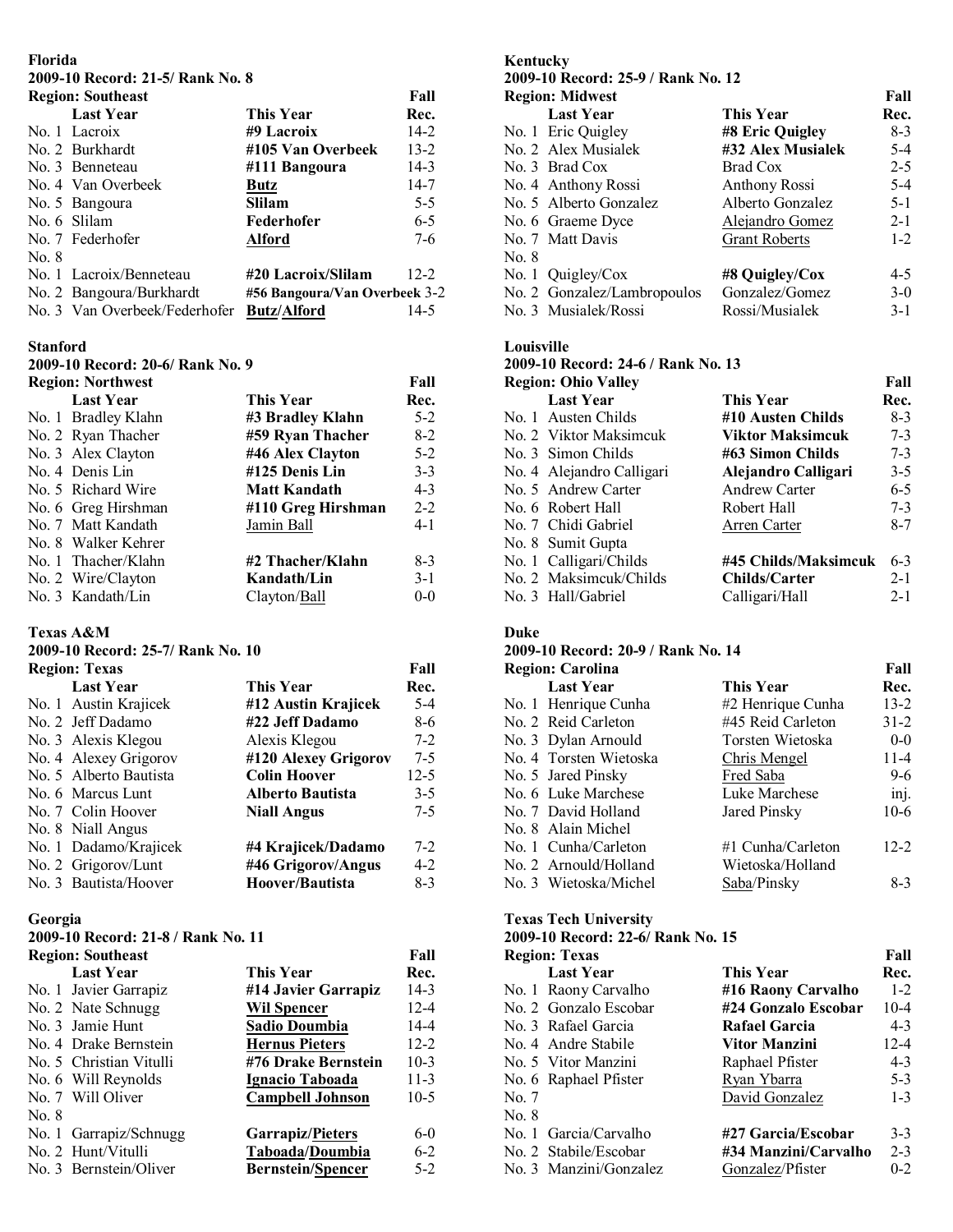# **Illinois**

# **2009-10 Record: 20-11 / Rank No. 16**

|       | <b>Region: Midwest</b> |                        | Fall    |
|-------|------------------------|------------------------|---------|
|       | <b>Last Year</b>       | This Year              | Rec.    |
|       | No. 1 Dennis Nevolo    | #26 Dennis Nevolo      | $13-4$  |
|       | No. 2 Marek Czerwinski | #62 Abe Souza          | $6 - 3$ |
|       | No. 3 Abe Souza        | <b>Johnny Hamui</b>    | $1 - 1$ |
|       | No. 4 Johnny Hamui     | Stephen Hoh            | $7 - 7$ |
|       | No. 5 Stephen Hoh      | <b>KU Singh</b>        | n/a     |
|       | No. 6 Connor Roth      | <b>Bruno Abdelnour</b> | 6-6     |
|       | No. 7 Bruno Abdelnour  | <b>Brian Alden</b>     | $3-6$   |
| No. 8 |                        |                        |         |
|       | No. 1 Nevolo/Hamui     | Nevolo/Hamui           | $0 - 1$ |
|       | No. 2 Czerwinski/Souza | KU/Hoh                 | n/a     |
|       | No. 3 Roth/Hoh         | Souza/Alden            | n/a     |

### **Oklahoma**

# **2009-10 Record: 17-9 / Rank No. 17**

| <b>Region: Central</b>    |                       | Fall     |
|---------------------------|-----------------------|----------|
| <b>Last Year</b>          | This Year             | Rec.     |
| No. 1 Andrei Daescu       | #33 Ionut Beleleu     | $11 - 4$ |
| No. 2 Ionut Beleleu       | #55 Costin Paval      | $5 - 2$  |
| No. 3 Costin Paval        | Peerakit Siributwong  | $8-3$    |
| No. 4 David Pultr         | <b>T</b> svetan Mihov | 8-6      |
| No. 5 George Chanturia    | Lawrence Formentera   | $5 - 5$  |
| No. 6 Lawrence Formentera | John Warden           | $8-3$    |
| No. 7 Blake Boswell       | Jacob Straus          | $9 - 5$  |
| No. 8 Ryan Proctor        |                       |          |
| No. 1 Daescu/Paval        | #18 Beleleu/Paval     | $2 - 1$  |
| No. 2 Beleleu/Pultr       | Warden/Formentera     | $8-3$    |
| No. 3 Formentera/Boswell  | Siributwong/Mihov     | $0 - 3$  |

## **California**

# **2009-10 Record: 13-8 / Rank No. 18**

| <b>Region: Northwest</b>      |                                   | Fall    |
|-------------------------------|-----------------------------------|---------|
| <b>Last Year</b>              | This Year                         | Rec.    |
| No. 1 Pedro Zerbini           | #17 Pedro Zerbini                 | $4-1$   |
| No. 2 Christoffer Konigsfeldt | <b>Carlos Cueto</b>               | $6 - 3$ |
| No. 3 Nick Andrews            | #122 Christoffer Konigsfeldt 10-4 |         |
| No. 4 Jonathan Dahan          | #123 Nick Andrews                 | $5-4$   |
| No. 5 Bozhidar Katsarov       | <b>Ben McLachlan</b>              | $5 - 2$ |
| No. 6 Riki McLachlan          | Riki McLachlan                    | $8-3$   |
| No. 7 Sky Lovill              | Jonathan Dahan                    | $2 - 4$ |
| No. 8 Bijan Hejazi            |                                   |         |
| No. 1 Zerbini/ Dahan          | #29 Andrews/Konigsfeldt 7-1       |         |
| No. 2 Andrews/Konigsfeldt     | Dahan/ Cueto                      | $4 - 1$ |
| No. 3 McLachlan/Bozhidar      | Zerbini/ McLachlan                | $0 - 0$ |

## **Mississippi**

## **2009-10 Record: 19-8/ Rank No. 19**

|       | <b>Region: Southern</b>      |                            | Fall    |
|-------|------------------------------|----------------------------|---------|
|       | <b>Last Year</b>             | This Year                  | Rec.    |
|       | No. 1 Marcel Thiemann        | #124 Kalle Norberg         | $0-1$   |
|       | No. 2 Tucker Vorster         | #15 Marcel Thiemann        | $4 - 2$ |
|       | No. 3 Jonas Lutjen           | #58 Tucker Vorster         | $7 - 3$ |
|       | No. 4 Chris Thiemann         | <b>Jonas Lutjen</b>        | $5 - 2$ |
|       | No. 5 Adrian Forberg Skogeng | Chris Thiemann             | $3 - 1$ |
|       | No. 6 Harry Fowler           | Adrian Forberg Skogeng     |         |
|       | No. 7 Jaime Vazquez Catoira  | Alex Durham                | $1 - 3$ |
| No. 8 |                              |                            |         |
|       | No. 1 Thiemann/Thiemann      | #10 Thiemann/Thiemann 8-2  |         |
|       | No. 2 Vorster/Lutjen         | #22 Vorster/Lutjen         | $3-2$   |
|       | No. 3 Skogeng/Fowler         | Norberg/Forberg Skogeng NA |         |

| <b>North Carolina</b><br>2009-10 Record: 18-7 / Rank No. 20<br><b>Region: Carolina</b> |                       |                            | Fall     |
|----------------------------------------------------------------------------------------|-----------------------|----------------------------|----------|
|                                                                                        | <b>Last Year</b>      | This Year                  | Rec.     |
|                                                                                        | No. 1 Clay Donato     | #30 Jose Hernandez         | $10 - 4$ |
|                                                                                        | No. 2 Jose Hernandez  | #64 Stefan Hardy           | $4 - 1$  |
|                                                                                        | No. 3 Stefan Hardy    | #66 Brennan Boyijan        | $6 - 6$  |
|                                                                                        | No. 4 Brennan Boyijan | #85 Joey Burkhardt         | $8-4$    |
|                                                                                        | No. 5 Andrew Crone    | Cameron Ahari              | $4 - 5$  |
|                                                                                        | No. 6 Cameron Ahari   | William Parker             | $5 - 5$  |
|                                                                                        | No. 7 Zach Hunter     | Zach Hunter                | $2 - 6$  |
|                                                                                        | No. 8 Alex Rafiee     |                            |          |
|                                                                                        | No. 1 Donato/Hardy    | <b>Burkhardt/Hernandez</b> | $6-1$    |
|                                                                                        | No. 2 Crone/Boyijan   | Hardy/Boyijian             | $3-1$    |
|                                                                                        | No. 3 Hernandez/Ahari | Hunter/Parker              | $4 - 3$  |

#### **Pepperdine**

| 2009-10 Record: / Rank No. 21 |                             |         |
|-------------------------------|-----------------------------|---------|
| <b>Region: Southwest</b>      |                             | Fall    |
| <b>Last Year</b>              | <b>This Year</b>            | Rec.    |
| No. 1 Bassam Beidas           | #50 Sebastian Fanselow 11-2 |         |
| No. 2 Sebastian Fanselow      | #117 Finn Tearney           | 11-5    |
| No. 3 Finn Tearney            | <b>Alex Llompart</b>        | $8-3$   |
| No. 4 Mousheg Hovhannisyan    | <b>Jenson Turner</b>        | $9-4$   |
| No. 5 Alex Llompart           | Mousheg Hovhannisyan        | $5 - 3$ |
| No. 6 Jenson Turner           | David Sofaer                | $5 - 3$ |
| No. 7 Hugh Clarke             | Hugh Clarke                 | $5-2$   |
| No. 8 Danny Moss              |                             |         |
| No. 1 Beidas/Llompart         | <b>Llompart/Tearney</b>     | $4-1$   |
| No. 2 Clarke/Tearney          | Clarke/Hovhannisyan         | $2 - 1$ |
| No. 3 Fanselow/Hovhannisyan   | Fanselow/Turner             | $1 - 1$ |

#### **Wake Forest**

## **2009-10 Record: 16-10 / Rank No. 22**

| <b>Region: Southeast</b> |                          | Fall     |
|--------------------------|--------------------------|----------|
| <b>Last Year</b>         | This Year                | Rec.     |
| No. 1 Steven Forman      | #36 Tripper Carleton     | $9 - 5$  |
| No. 2 Tripper Carleton   | #68 Iain Atkinson        | $9-4$    |
| No. 3 Iain Atkinson      | #81 Jon Wolff            | $12 - 4$ |
| No. 4 Jon Wolff          | Danny Kreyman            | $11-5$   |
| No. 5 Danny Kreyman      | <b>Zach Leslie</b>       | $7-6$    |
| No. 6 Zach Leslie        | <b>David Hopkins</b>     | 6-6      |
| No. 7 Amogh Prabhakar    | Amogh Prabhakar          | $5 - 7$  |
| No. 8 Conner Sherwood    |                          |          |
| No. 1 Forman/Atkinson    | <b>Carleton/Atkinson</b> | 4-4      |
| No. 2 Wolff/Kreyman      | <b>Wolff/Kreyman</b>     | $5 - 2$  |
| No. 3 Leslie/Carleton    | <b>Leslie/Hopkins</b>    | $6 - 3$  |

### **Wisconsin**

### **2009-10 Record: 21-9 / Rank No. 23**

|       | <b>Region: Midwest</b>    |                       | Fall    |
|-------|---------------------------|-----------------------|---------|
|       | Last Year                 | This Year             | Rec.    |
|       | No. 1 Moritz Baumann      | #19 Marek Michalicka  | $6-5$   |
|       | No. 2 Marek Michalicka    | Billy Bertha          | $5 - 6$ |
|       | No. 3 Patrick Pohlmann    | Ricardo Martin        | $5 - 7$ |
|       | No. 4 Chris Freeman       | Petr Satral           | $8-5$   |
|       | No. 5 Billy Bertha        | Alex Robles           | $8-5$   |
|       | No. 6 Michael Dierberger  | Alexander Teppert     | 6-6     |
| No. 7 |                           |                       |         |
| No. 8 |                           |                       |         |
|       | No. 1 Baumann/Michalicka  | #30 Michalicka/Satral | $1 - 1$ |
|       | No. 2 Pohlmann/Dierberger | Bertha/Martin         | $5 - 2$ |
|       | No. 3 Bertha/Freeman      | Robles/Teppert        | $2 - 7$ |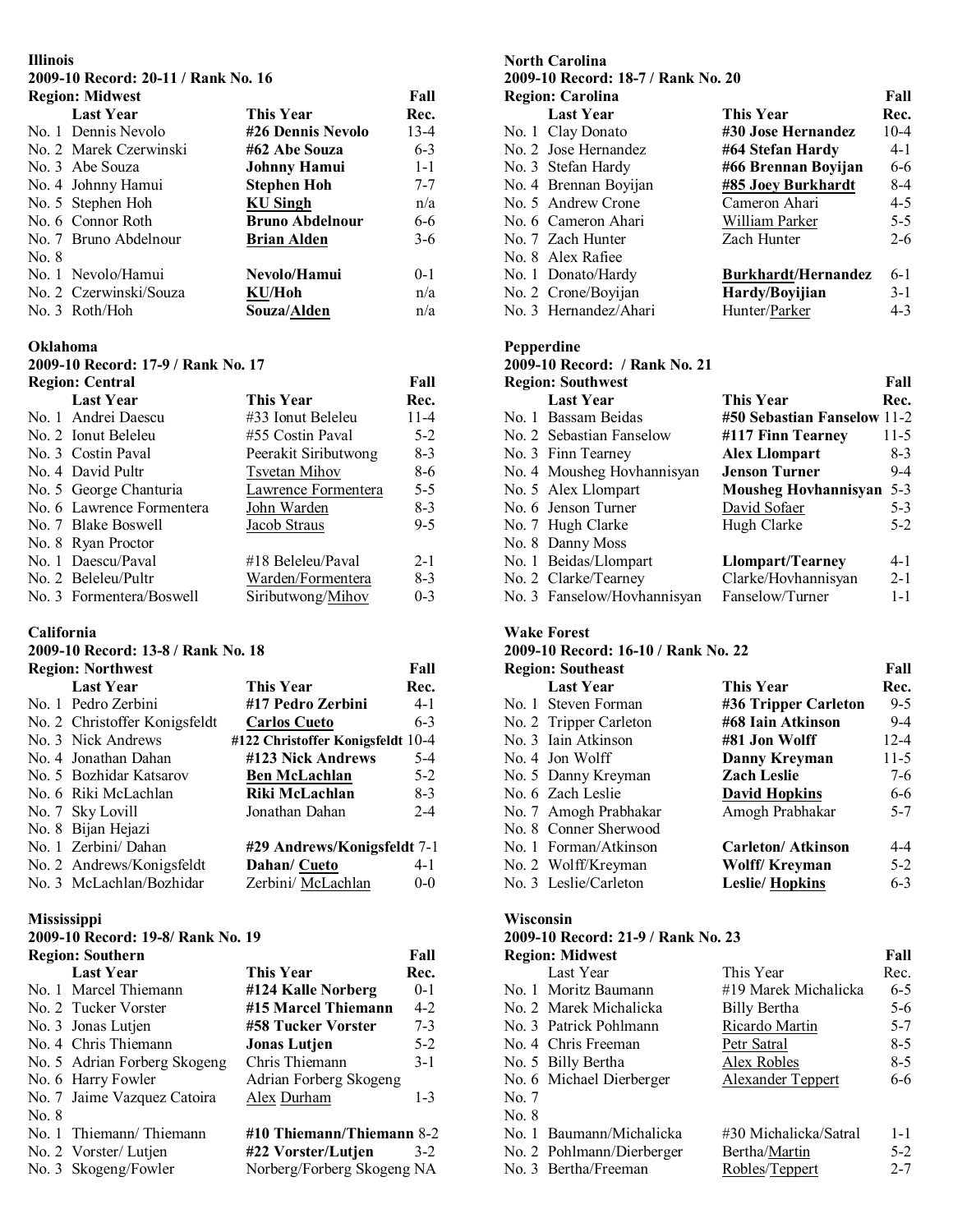# **Virginia Tech**

# **2009-10 Record: 16-8/ Rank No. 24**

| <b>Region: Atlantic</b> |                                  |                                     | Fall    |
|-------------------------|----------------------------------|-------------------------------------|---------|
|                         | <b>Last Year</b>                 | This Year                           | Rec.    |
|                         | No. 1 Yoann Re                   | #52 Luka Somen                      | 4-6     |
|                         | No. 2 Luka Somen                 | <b>Patrick Daciek</b>               | $3-5$   |
|                         | No. 3 Corrado Degl'Incerti Tocci | #109 Corrado Degl'Incerti Tocci 5-5 |         |
|                         | No. 4 Patrick Daciek             | Will Beck                           | $7-4$   |
|                         | No. 5 Will Beck                  | <b>Pedro Graber</b>                 | $9 - 3$ |
|                         | No. 6 Sebastien Jacques          | Lucas Oliveira                      | $9-6$   |
|                         | No. 7 Lucas Oliveira             | #94 Sebastien Jacques               | $0 - 1$ |
|                         | No. 8 Trpimir Kujundzic          |                                     |         |
|                         | No. 1 Beck/Daciek                | Graber/Tocci                        | $1 - 2$ |
|                         | No. 2 Re/Jacques                 | Daciek/Kujundzic                    | $0 - 0$ |
|                         | No. 3 Somen/Tocci                | Beck/Somen                          | $0 - 0$ |

## **Georgia Tech**

# **2009-10 Record: 18-8/ Rank No. 25**

|          | <b>Region: Southeast</b>            |                        | Fall     |
|----------|-------------------------------------|------------------------|----------|
|          | <b>Last Year</b>                    | <b>This Year</b>       | Rec.     |
|          | No. 1 Guillermo Gomez               | #4 Guillermo Gomez     | $11 - 4$ |
|          | No. 2 Kevin King                    | #70 Kevin King         | $4 - 4$  |
|          | No. 3 Eliot Potvin                  | Juan Spir              | $11 - 4$ |
|          | No. 4 Miguel Muguruza               | <b>Magin Ortiga</b>    | $7-5$    |
|          | No. 5 Magin Ortiga                  | #80 Eliot Potvin       | $4 - 7$  |
|          | No. 6 Juan Spir                     | <b>Dusan Miljevic</b>  | $13 - 5$ |
|          | No. 7 Dean O'Brien                  | Dean O'Brien           | $3 - 7$  |
|          | No. 8 Ryan Smith                    |                        |          |
|          | No. 1 King/Spir                     | #43 King/Spir          | $15 - 4$ |
|          | No. 2 Potvin/Smith                  | #60 Potvin/Smith       | $7 - 3$  |
|          | No. 3 Gomez/O'Brien                 | Gomez/O'Brien          | $2 - 3$  |
| Michigan |                                     |                        |          |
|          | 2009-10 Record: 14-11 / Rank No. 26 |                        |          |
|          | <b>Region: Midwest</b>              |                        | Fall     |
|          | <b>Last Year</b>                    | This Year              | Rec.     |
|          | No. 1 Jason Jung                    | #95 Evan King          | $5-4$    |
|          | No. 2 Evan King                     | #25 Jason Jung         | $7 - 3$  |
|          | No. 3 Mike Sroczynski               | <b>Justin Rossi</b>    | $6-4$    |
|          | No. 4 George Navas                  | <b>Chris Madden</b>    | $0-0$    |
|          | No. 5 Chris Madden                  | <b>Shaun Bernstein</b> | 8-4      |
|          | No. 6 Chris Cha                     | <b>Barrett Franks</b>  | $4 - 5$  |
|          | No. 7 Duncan Muil                   | Chris Cha              | $4-5$    |
| No. 8    |                                     |                        |          |
|          | No. 1 Jung/King                     | #12 Jung/King          | $3-2$    |
|          | No. 2 Navas/Sroczynski              | Rossi/Franks           | $6 - 2$  |
|          | No. 3 Madden/Cha                    | Madden/Cha             | $0 - 0$  |

## **Fresno State**

# **2009-10 Record: 19-10/ Rank No. 27**

| <b>Region: Northwest</b> |                              |                                | Fall    |
|--------------------------|------------------------------|--------------------------------|---------|
|                          | <b>Last Year</b>             | This Year                      | Rec.    |
|                          | No. 1 Mirko Zapletal         | Rikus de Villiers              | $4 - 3$ |
|                          | No. 2 Rikus de Villiers      | <b>Remi Boutillier</b>         | $6 - 3$ |
|                          | No. 3 Tejesvi Veerepalli     | David Ayoun                    | $6 - 2$ |
|                          | No. 4 Remi Boutillier        | Jean Charles Diame             | $6 - 3$ |
|                          | No. 5 David Ayoun            | Siddarth Alapati               | $4 - 3$ |
|                          | No. 6 Siddarth Alapati       | Nick Papac                     | $4 - 3$ |
|                          | No. 7 Taylor Leiby           | Hugo Verdi Fortin              | $0 - 2$ |
|                          | No. 8 Hugo Verdi Fortin      |                                |         |
|                          | No. 1 Boutillier/de Villiers | #13 Boutillier/de Villiers 8-3 |         |
|                          | No. 2 Zapletal/Leiby         | Diame/Alapati                  | $2 - 3$ |
|                          | No. 3 Veerepalli/Alapati     | Papac/Ayoun                    | $0 - 1$ |

# **Washington**

| 2009-10 Record: 17-6/ Rank No. 28 |  |  |  |
|-----------------------------------|--|--|--|
| Fall                              |  |  |  |
| Rec.                              |  |  |  |
| $6 - 3$                           |  |  |  |
| $9 - 2$                           |  |  |  |
| $0 - 0$                           |  |  |  |
| $5-2$                             |  |  |  |
| $6 - 3$                           |  |  |  |
| $4 - 2$                           |  |  |  |
| $0 - 0$                           |  |  |  |
|                                   |  |  |  |
| $10 - 4$                          |  |  |  |
| $5 - 1$                           |  |  |  |
| $0 - 0$                           |  |  |  |
|                                   |  |  |  |

# **Florida State**

# **2009-10 Record: 15-10 / Rank No. 29**

| <b>Region: Southeast</b> |                            |                             | Fall    |
|--------------------------|----------------------------|-----------------------------|---------|
|                          | <b>Last Year</b>           | <b>This Year</b>            | Rec.    |
|                          | No. 1 Jean-Yves Aubone     | #35 Vahid Mirzadeh          | $5 - 3$ |
|                          | No. 2 Vahid Mirzadeh       | #43 Clint Bowles            | $5 - 3$ |
|                          | No. 3 Clint Bowles         | <b>Connor Smith</b>         | $4 - 4$ |
|                          | No. 4 Connor Smith         | <b>Blake Davis</b>          | $6-6$   |
|                          | No. 5 Jordan Kelly-Houston | <b>Anderson Reed</b>        | $5 - 5$ |
|                          | No. 6 Andres Bucaro        | <b>Jordan Kelly-Houston</b> | 8-6     |
|                          | No. 7 Anderson Reed        | <b>Andres Bucaro</b>        | $5-9$   |
| No. 8                    |                            |                             |         |
|                          | No. 1 Mirzadeh/Smith       | #17 Mirzadeh/Smith          | $2 - 2$ |
|                          | No. 2 Aubone/Bowles        | <b>Bowles/Davis</b>         | $0 - 1$ |
|                          | No. 3 Reed/Bucaro          | Reed/Bucaro                 | $2 - 1$ |

#### **Rice**

## **2009-10 Record: 15-11 / Rank No. 30**

| <b>Region: Texas</b>     |                        | Fall     |
|--------------------------|------------------------|----------|
| <b>Last Year</b>         | This Year              | Rec.     |
| No. 1 Bruno Rosa         | Peter Frank            | $6 - 5$  |
| No. 2 Michael Nuesslein  | <b>Harry Fowler</b>    | $9-4$    |
| No. 3 Sam Garforth-Bles  | #100 Michael Nuesslein | $4 - 3$  |
| No. 4 Oscar Podlewski    | <b>Philipp Seifert</b> | $13 - 2$ |
| No. 5 Isamu Tachibana    | Oscar Podlewski        | $6-4$    |
| No. 6 Christian Saravia  | Christian Saravia      | $6 - 4$  |
| No. 7 Jonathan Chang     | Isamu Tachibana        | $0 - 5$  |
| No. 8 Dennis Polyakov    |                        |          |
| No. 1 Nuesslein/Saravia  | Saravia/Nuesslein      | $3 - 3$  |
| No. 2 Rosa/Tachibana     | Fowler/Podlewski       | $1 - 1$  |
| No. 3 Podlewski/Polyakov | Tachibana/Frank        |          |

## **Arizona**

### **2009-10 Record: 13-11 / Rank No. 31**

| <b>Region: Southwest</b> |                        | Fall    |
|--------------------------|------------------------|---------|
| <b>Last Year</b>         | This Year              | Rec.    |
| No. 1 Jay Goldman        | <b>Jay Goldman</b>     | $5 - 3$ |
| No. 2 Andres Arango      | <b>Andres Carrasco</b> | $4 - 4$ |
| No. 3 Andres Carrasco    | #107 Jason Zafiros     | 4-4     |
| No. 4 Jason Zafiros      | Geoff Embry            | $4 - 3$ |
| No. 5 Geoff Embry        | Borja Malo             | $3 - 2$ |
| No. 6 Ravid Hazi         | Mario Urquidi          | $5-6$   |
| No. 7 Borja Malo         | Tom Wolff              | $3 - 3$ |
| No. 8 Pat Metham         |                        |         |
| No. 1 Metham/Malo        | <b>Embry/Malo</b>      | $0-0$   |
| No. 2 Embry/Hazi         | Zafiros/Carrasco       | $0-0$   |
| No. 3 Carrasco/Arango    | Goldman/Urquidi        | $0-0$   |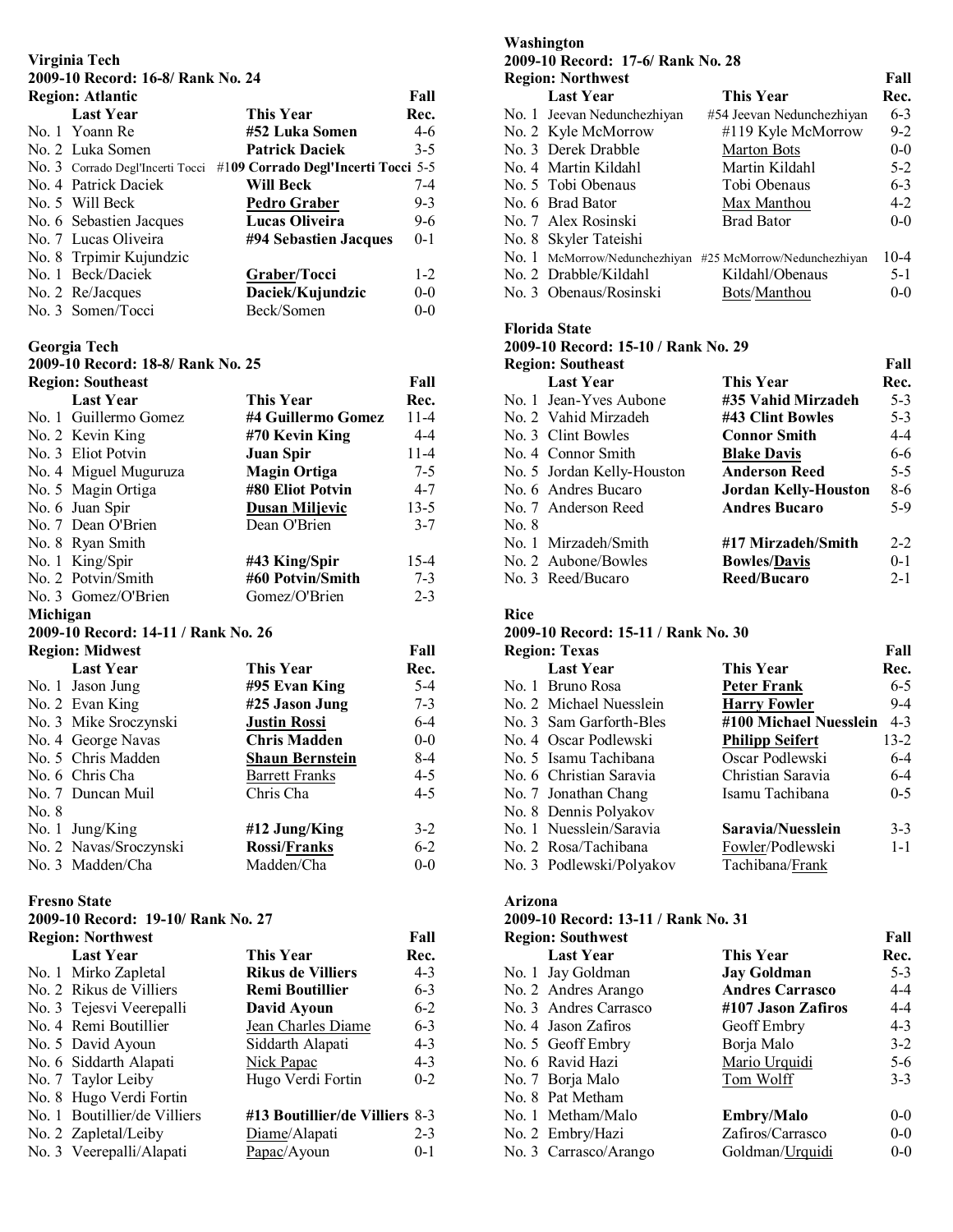#### **Auburn 2009-10 Record: 12-13/ Rank No. 32 Region: Southern Fall**

| Region: Southern           |                       | ган      |
|----------------------------|-----------------------|----------|
| <b>Last Year</b>           | <b>This Year</b>      | Rec.     |
| No. 1 Tim Puetz            | #11 Tim Puetz         | $2 - 1$  |
| No. 2 Alex Stamchev        | #73 Alex Stamchev     | $12 - 3$ |
| No. 3 Tim Hewitt           | <b>Tim Hewitt</b>     | $5-4$    |
| No. 4 Lucas Marsoun        | Lucas Lopasso         | $4 - 1$  |
| No. 5 Oliver Strecker      | Andy Mies             | $0-0$    |
| No. 6 Andy Mies            | Michael Wardell       | $7-4$    |
| No. 7 Michael Wardell      | Michel Monterio       | $1-2$    |
| No. 8 Michel Monterio      |                       |          |
| No. 1 Puetz/Stamchev       | #5 Puetz/ Stamchev    | $0 - 1$  |
| No. 2 Mies/Strecker        | <b>Hewitt/Lopasso</b> | 4-0      |
| No. 3 Hewitt/Lucas Lopasso | Mies/Monterio         | $0 - 0$  |

#### **Minnesota**

**2009-10 Record: 14-11 / Rank No. 33** 

| <b>Region: Central</b>  |                        | Fall    |
|-------------------------|------------------------|---------|
| <b>Last Year</b>        | This Year              | Rec.    |
| No. 1 Sebastian Gallego | <b>Rok Bonin</b>       | $11-2$  |
| No. 2 Tobias Wernet     | <b>Phillip Arndt</b>   | $10-3$  |
| No. 3 Rok Bonin         | #48 Sebastian Gallego  | $1-5$   |
| No. 4 Dino Bilankov     | #71 Tobias Wernet      | $6-5$   |
| No. 5 Phillip Arndt     | <b>Brendan Ruddock</b> | $6-4$   |
| No. 6 Brendan Ruddock   | Julian Dehn            | $10-5$  |
| No. 7 Julian Dehn       | Michael Sicora         | $4 - 5$ |
| No. 8 Michael Sicora    |                        |         |
| No. 1 Arndt/Gallego     | <b>Bonin/Dehn</b>      | $6-0$   |
| No. 2 Bonin/Wernet      | #28 Arndt/Gallego      | $2 - 3$ |
| No. 3 Bilankov/Dehn     | Wernet/Ruddock         |         |

#### **Alabama**

#### **2009-10 Record: 13-14/ Rank No. 34**

| <b>Region: Southern</b> |                                                                                                                                                                                                                                              | Fall    |
|-------------------------|----------------------------------------------------------------------------------------------------------------------------------------------------------------------------------------------------------------------------------------------|---------|
| <b>Last Year</b>        | This Year                                                                                                                                                                                                                                    | Rec.    |
|                         | <b>Ricky Doverspike</b>                                                                                                                                                                                                                      | $5-5$   |
|                         | Vikram Reddy                                                                                                                                                                                                                                 | $7-5$   |
|                         | <b>Jarryd Botha</b>                                                                                                                                                                                                                          | 4-6     |
|                         | Michael Thompson                                                                                                                                                                                                                             | $9 - 5$ |
|                         | Ian Chadwell                                                                                                                                                                                                                                 | $3-6$   |
|                         | Carlos Taborga                                                                                                                                                                                                                               | $4 - 7$ |
|                         | Trey Walston                                                                                                                                                                                                                                 | $5-6$   |
|                         |                                                                                                                                                                                                                                              |         |
|                         | Doverspike/Reddy                                                                                                                                                                                                                             | $2 - 3$ |
|                         | <b>Thompson/Chadwell</b>                                                                                                                                                                                                                     | $3-2$   |
|                         | Botha/Walston                                                                                                                                                                                                                                | $3-4$   |
|                         | No. 1 Saketh Myneni<br>No. 2 Ricky Doverspike<br>No. 3 Jarryd Botha<br>No. 4 Michael Thompson<br>No. 5 Houssam Yassine<br>No. 6 Ian Chadwell<br>No. 7 Trey Walston<br>No. 1 Myneni/Davis<br>No. 2 Doverspike/Thompson<br>No. 3 Botha/Walston |         |

#### **Hawaii**

### **2009-10 Record: 12-8/ Rank No. 35**

| <b>Region: Southwest</b> |                        |                    | Fall    |
|--------------------------|------------------------|--------------------|---------|
|                          | <b>Last Year</b>       | <b>This Year</b>   | Rec.    |
|                          | No. 1 Dennis Lajola    | #106 Dennis Lajola | $3-2$   |
|                          | No. 2 Andreas Weber    | Leo Rosenberg      | $0-0$   |
|                          | No. 3 Leo Rosenberg    | Jeremy Tweedt      | $3 - 2$ |
|                          | No. 4 Jeremy Tweedt    | Jonathan Brooklyn  | $2 - 2$ |
|                          | No. 5 Phillip Eberhard | Jared Spiker       | $3 - 3$ |
|                          | No. 6 Dmytro Kovalyov  | Dmytro Kovalyov    | $0 - 3$ |
| No. 7                    |                        |                    |         |
| No. 8                    |                        |                    |         |
| No. 1                    |                        | Lajola/ Llarenas   | $0 - 0$ |
| No. 2                    |                        | Brooklyn/Spiker    | $0 - 1$ |
| No. 3                    |                        | Rosenberg/Tweedt   | $0 - 0$ |

## **BYU**

### **2009-10 Record: 21-7/ Rank No. 36 Region: Mountain Fall Last Year This Year Rec**. No. 1 Thomas Shubert **Evan Urbina** 15-5 No. 2 Evan Urbina **Thomas Shubert** 8-2 No. 3 George Batrakov **Spencer Smith** 6-2 No. 4 Cassidy Mears **George Batrakov** 1-1 No. 5 Spencer Smith **Patrick Kawka** 12-4 No. 6 Daniel Hwang **Daniel Hwang** 0-1 No. 7 Ricardo Campos **Tyler Loong** 7-5 No. 8 Roman Warias No. 1 Shubert/Mears **Shubert/Smith** 5-2 No. 2 Urbina/Smith **Urbina/Kawka** 9-3 No. 3 Batrakov/Hwang **Batrakov/Hwang** 0-0

#### **Tulsa**

#### **2009-10 Record: 16-10 / Rank No. 37**

| <b>Region: Central</b> |                        |                        | Fall    |
|------------------------|------------------------|------------------------|---------|
|                        | <b>Last Year</b>       | This Year              | Rec.    |
|                        | No. 1 Marcelo Arevalo  | #34 Marcelo Arevalo    | $4 - 2$ |
|                        | No. 2 Ashley Watling   | #39 Ashley Watling     | $5 - 3$ |
|                        | No. 3 Phil Stephens    | Clifford Marsland      | $5-4$   |
|                        | No. 4 Alastair Barnes  | Tristan Jackson        | $8-4$   |
|                        | No. 5 Marko Ballok     | Grant Ive              | $4 - 3$ |
|                        | No. 6 Grant Ive        | <b>Alastair Barnes</b> | $3 - 5$ |
|                        | No. 7 Tristan Jackson  | <b>Rusty Turpin</b>    | $5 - 3$ |
|                        | No. 8 Rusty Turpin     |                        |         |
|                        | No. 1 Stephens/Watling | #38 Watling/Marsland   | $6 - 2$ |
|                        | No. 2 Barnes/Ive       | Barnes/Ive             | $2 - 3$ |
|                        | No. 3 Arevalo/Ballok   | Arevalo/Turpin         | $1 - 1$ |

#### **Notre Dame**

# **2009-10 Record: 15-13/ Rank No. 38**

| <b>Region: Midwest</b> |                        |                             | Fall     |
|------------------------|------------------------|-----------------------------|----------|
|                        | <b>Last Year</b>       | This Year                   | Rec.     |
|                        | No. 1 Casey Watt       | Stephen Havens              | $13 - 2$ |
|                        | No. 2 Stephen Havens   | #37 Casey Watt              | $6 - 4$  |
|                        | No. 3 Dan Stahl        | #96 Dan Stahl               | $7-4$    |
|                        | No. 4 Sam Keeton       | Greg Andrews                | $9-4$    |
|                        | No. 5 David Anderson   | Sam Keeton                  | $9 - 4$  |
|                        | No. 6 Blas Moros       | Billy Pecor                 | $11-2$   |
|                        | No. 7 Tyler Davis      | Blas Moros or               | $5 - 7$  |
|                        | No. 8 Niall Fitzgerald | David Anderson              | $9 - 3$  |
|                        | No. 1 Watt/Havens      | Davis/Havens                | $8 - 1$  |
|                        | No. 2 Davis/Fitzgerald | Fitzgerald/Talmadge         | $7 - 4$  |
|                        | No. 3 Anderson/Stahl   | Pecor/Watt or Stahl/Andrews |          |

#### **Denver**

#### **2009-10 Record: 19-5/ Rank No. 39 Region: Mountain Fall Last Year This Year Rec.**  No. 1 Yannick Weihs **#121 Enej Bonin** 7-1 No. 2 David Simson **Yannick Weihs** 8-6 No. 3 Enej Bonin **Jens Vorkefeld** 4-6 No. 4 Fabio Biasion **Andrew Landwerlen** 2-4 No. 5 Jens Vorkefeld **Fabio Biasion** 6-6 No. 6 Andrew Landwerlen Alex Clinkenbeard 5-6 No. 7 Varun Gunaseelan Varun Gunaseelan 4-6 No. 8 No. 1 Landwerlen/Simson **Landwerlen/Vorkefeld** 3-2 No. 2 Weihs/Vorkefeld **Bonin/Biasion** 2-1 No. 3 Bonin/Biasion Weihs/Clinkenbeard 2-1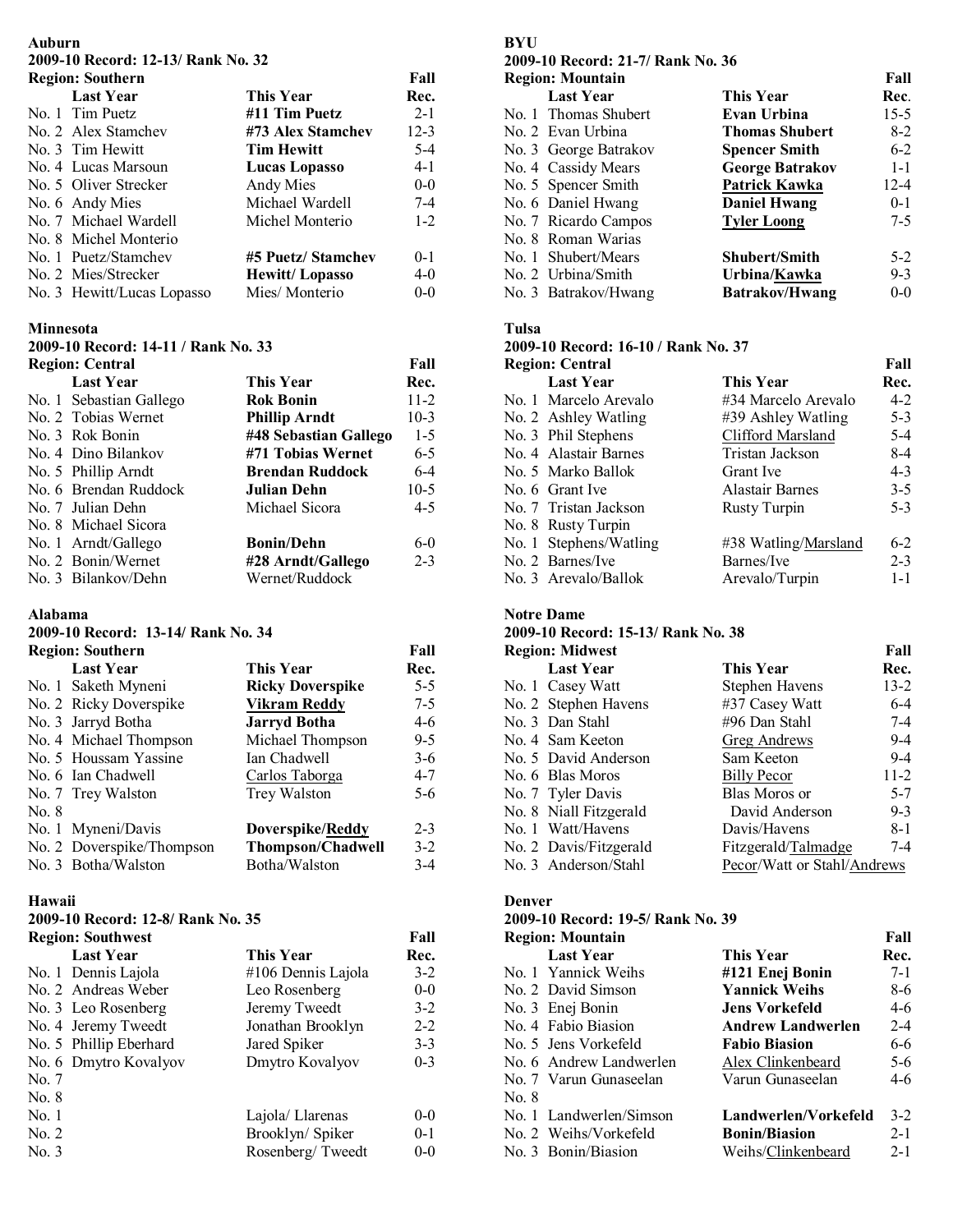# **Vanderbilt 2009-10 Record: 13-11/ Rank No. 40**

| <b>Region: Ohio Valley</b> |                       | Fall    |
|----------------------------|-----------------------|---------|
| <b>Last Year</b>           | This Year             | Rec.    |
| No. 1 Ryan Lipman          | #20 Ryan Lipman       | $10-5$  |
| No. 2 Vijay Paul           | <b>Adam Baker</b>     | $5-4$   |
| No. 3 Bryant Salcedo       | Charlie Jones         | $7 - 4$ |
| No. 4 Charlie Jones        | Alex Zotov            | $10-4$  |
| No. 5 Alex Zotov           | Blake Bazarnik        | $8-4$   |
| No. 6 Adam Baker           | <b>Bryant Salcedo</b> | $6-4$   |
| No. 7 Alex DiValerio       | Alex DiValerio        | $6 - 4$ |
| No. 8 Andy Pulido          |                       |         |
| No. 1 Baker/Zotov          | Lipman/Baker          | $2 - 2$ |
| No. 2 Jones/Lipman         | Jones/Zotov           | $2 - 2$ |
| No. 3 Paul/Salcedo         | DiValerio/Salcedo     | $8-2$   |

#### **Nebraska**

**2009-10 Record: 13-13/ Rank No. 41** 

| <b>Region: Central</b><br>Fall |                                                      |                          |         |
|--------------------------------|------------------------------------------------------|--------------------------|---------|
|                                | <b>Last Year</b>                                     | This Year                | Rec.    |
|                                | No. 1 Christopher Aumueller#61 Christopher Aumueller |                          | $1 - 3$ |
|                                | No. 2 Calin Paar                                     | #49 Calin Paar           | $6 - 5$ |
|                                | No. 3 David Bendheim                                 | <b>Benedikt Lindheim</b> | $12-5$  |
|                                | No. 4 Francois Van Impe                              | Sebastian Florcyzk       | $0 - 3$ |
|                                | No. 5 Benedikt Lindheim                              | <b>Andre Stenger</b>     | $6-5$   |
|                                | No. 6 Andre Stenger                                  | Tom Blackwell            |         |
|                                | No. 7 Eric Sock                                      | Robert Schulze           |         |
|                                | No. 8 Taylor Boney                                   |                          |         |
|                                | No. 1 Bendheim/Paar                                  | Paar/Schulze             |         |
|                                | No. 2 Aumueller/Van Impe                             | Lindheim/Aumueller       | $3-1$   |
|                                | No. 3 Lindheim/Stenger                               | Stenger/Sock             |         |

#### **Boise State**

#### **2009-10 Record: 19-12/ Rank No. 42 Region: Mountain Fall**

| Region: Mountain       | ган                     |         |
|------------------------|-------------------------|---------|
| <b>Last Year</b>       | This Year               | Rec.    |
| No. 1 James Meredith   | #40 James Meredith      | $2 - 2$ |
| No. 2 Vicente Joli     | <b>Damian Hume</b>      | $2 - 2$ |
| No. 3 Filipp Pogostkin | <b>Filipp Pogostkin</b> | $6 - 2$ |
| No. 4 Harry Skinner    | <b>Scotty Sears</b>     | $5-6$   |
| No. 5 Alex Bothe       | Jeff Mullen             | $0 - 2$ |
| No. 6 Jeff Mullen      | <b>Freddy Walsh</b>     | $7-6$   |
| No. 7 Freddy Walsh     | Erik Sheldon            | $7-5$   |
| No. 8 Erik Sheldon     |                         |         |
| No. 1 Meredith/Mullen  | <b>Meredith/Hume</b>    | $3-2$   |
| No. 2 Joli/Pogostkin   | <b>Pogostkin/Sears</b>  | $2 - 1$ |
| No. 3 Sheldon/Bothe    | Sheldon/Walsh           | $2 - 2$ |
|                        |                         |         |

#### **Miami**

## **2009-10 Record: 11-11/ Rank No. 43**

|       | <b>Region: Southeast</b> |                        | Fall    |
|-------|--------------------------|------------------------|---------|
|       | <b>Last Year</b>         | This Year              | Rec.    |
|       | No. 1 Christian Blocker  | <b>Waylon Chin</b>     | $5-6$   |
|       | No. 2 Carl Sundberg      | #92 Carl Sundberg      | $6 - 5$ |
|       | No. 3 David Simon        | #72 Christian Blocker  | $3-6$   |
|       | No. 4 Waylon Chin        | Eduardo Pavia          | $7-4$   |
|       | No. 5 Keith Crowley      | <b>Keith Crowley</b>   | $1 - 1$ |
|       | No. 6 Ignacio Taboada    | <b>Gabriel Flores</b>  | $6 - 7$ |
| No. 7 |                          | <b>Omar Aly</b>        | 6-6     |
| No. 8 |                          |                        |         |
|       | No. 1 Blocker/Simon      | <b>Blocker/Crowley</b> | $1 - 1$ |
|       | No. 2 Crowley/Nieto      | Pavia/Chin             | $4 - 3$ |
|       | No. 3 Sundberg/Taboada   | Sundberg/Aly           | $1 - 3$ |

# **Indiana**

#### **2009-10 Record: 16-10/ Rank No. 44 Region: Ohio Valley Fall Last Year This Year Rec.**<br> **Lachlan Ferguson Josh MacTaggart** 4-3 No. 1 Lachlan Ferguson **Josh MacTaggart** 4-3 No. 2 Jeremy Langer **Santiago Gruter** 2-1 No. 3 Josh MacTaggart<br>
No. 4 Santiago Gruter **Isade Juneau**<br> **Isade Juneau** No. 4 Santiago Gruter Jeremy Langer 7-5 No. 5 Isade Juneau Will Kendall 6-3 No. 6 Will Kendall **Dimitriji Tasic** 5-3 No. 7 Stephen Vogl Stephen Vogl 8-4 No. 8 Alex Van Gils No. 1 Ferguson/MacTaggart **Gruter/Langer** 2-2<br>No. 2 Gruter/Langer MacTaggart/Vogl 5-1 No. 2 Gruter/Langer MacTaggart/Vogl 5-1<br>No. 3 Juneau/Van Gils Kendall/Juneau 2-2 No. 3 Juneau/Van Gils Kendall/Juneau 2-2

### **Columbia**

## **2009-10 Record: 16-4/ Rank No. 45**

| <b>Region: Northeast</b> |                         |                       | Fall    |
|--------------------------|-------------------------|-----------------------|---------|
|                          | <b>Last Year</b>        | This Year             | Rec.    |
|                          | No. 1 Jonathan Wong     | Haig Schneiderman     | $1-5$   |
|                          | No. 2 Mihai Nichifor    | <b>Kevin Kung</b>     | $6 - 5$ |
|                          | No. 3 Haig Schneiderman | <b>Nathaniel Gery</b> | $3-6$   |
|                          | No. 4 Cyril Bucher      | Tizian Bucher         | $5-4$   |
|                          | No. 5 Kevin Kung        | Alex Yermanos         | $0-0$   |
|                          | No. 6 Nathaniel Gery    | John Yetimoglu        | $3 - 5$ |
|                          | No. 7 Rajeev Deb-Sen    | Rajeev Deb-Sen        | $0 - 8$ |
|                          | No. 8 John Yetimoglu    |                       |         |
|                          | No. 1 Wong/Nichifor     | <b>Kung/Gery</b>      | $4 - 8$ |
|                          | No. 2 Schneiderman/Gery | Schneiderman/Bucher   | $0-0$   |
|                          | No. 3 Kung/Deb-Sen      | Yermanos/Deb-Sen      | $0 - 0$ |

#### **LSU**

#### **2009-10 Record: 8-15 / Rank No. 46 Region: Southern Fall**

| <b>INCRIBIL, SUBLICI II</b> |                         | ган.    |
|-----------------------------|-------------------------|---------|
| <b>Last Year</b>            | <b>This Year</b>        | Rec.    |
| No. 1 Neal Skupski          | #31 Neal Skupski        | $3 - 3$ |
| No. 2 Mark Bowtell          | <b>Mark Bowtell</b>     | $6 - 2$ |
| No. 3 Sebastian Carlsson    | #78 Sebastian Carlsson  | $4 - 2$ |
| No. 4 Stefan Szacinski      | Stefan Szacinski        | $6 - 3$ |
| No. 5 Julien Gauthier       | <b>Olivier Borsos</b>   | $10-5$  |
| No. 6 Olivier Borsos        | Thomas Knights          | $4 - 4$ |
| No. 7 James Turbervill      | Julien Gauthier         | $2 - 4$ |
| No. 8 Cody Loup             |                         |         |
| No. 1 Skupski/Carlsson      | #16 Carlsson/Skupski    | $5-3$   |
| No. 2 Szacinski/Anderson    | <b>Bowtell/Anderson</b> | $3 - 2$ |
| No. 3 Bowtell/Gauthier      | Knights/Szacinski       | $3-3$   |

## **Oklahoma State**

# **2009-10 Record: / Rank No. 47**

| <b>Region:</b> |                            |                           | Fall    |
|----------------|----------------------------|---------------------------|---------|
|                | Last Year                  | This Year                 | Rec.    |
|                | No. 1 Oleksandr Nedovyesov | <b>Rifat Biktyakov</b>    | $4 - 3$ |
|                | No. 2 Anton Bobytskyi      | <b>Aleksey Bessonov</b>   | $1 - 3$ |
|                | No. 3 Aleksey Bessonov     | <b>Maniel Bains</b>       | $0-0$   |
|                | No. 4 Ilija Martinoski     | <b>Eric West</b>          | $5 - 3$ |
|                | No. 5 Eric West            | Ilija Martinoski          | $1 - 4$ |
|                | No. 6 Maxi Kuhn            | Brandon Champagne         | $0 - 4$ |
|                | No. 7 Trevor Horstmann     |                           |         |
| No. 8          |                            |                           |         |
|                | No. 1 Nedovyesov/Bessonov  | <b>Biktyakov/Bessonov</b> | 14-4    |
|                | No. 2 Bobytskyi/West       | West/Martinoski           | $2 - 3$ |
|                | No. 3 Kuhn/Martinoski      | Bains/Champagne           | $0 - 0$ |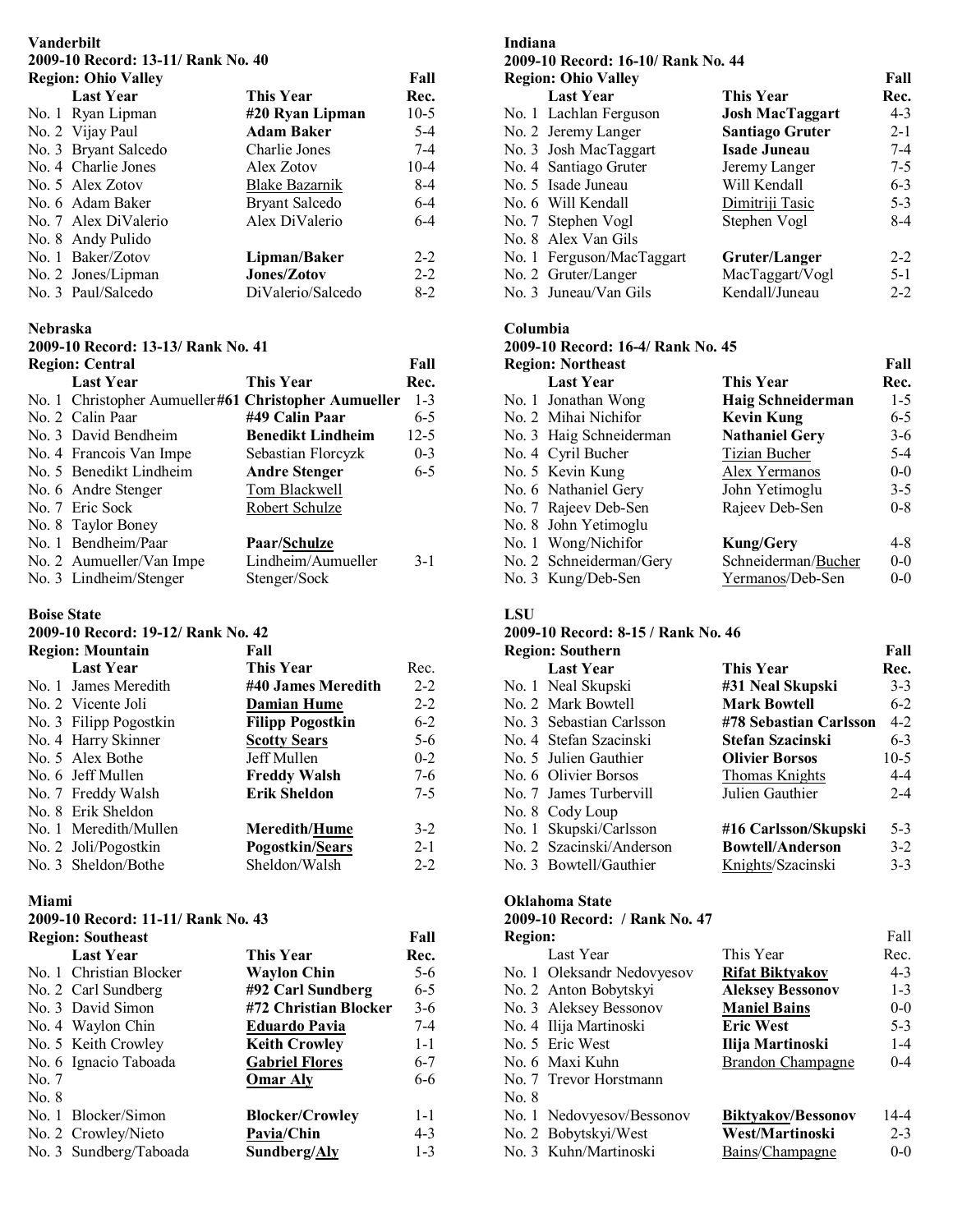# **Mississippi State 2009-10 Record: 10-12/ Rank No. 48**

| <b>Region: Southern</b> |                       | Fall    |
|-------------------------|-----------------------|---------|
| <b>Last Year</b>        | This Year             | Rec.    |
| No. 1 Louis Cant        | #56 George Coupland   | $3 - 2$ |
| No. 2 George Coupland   | <b>James Chaudry</b>  | $0-0$   |
| No. 3 Artem Ilyushin    | #79 Artem Ilyushin    | $2 - 1$ |
| No. 4 Antonio Lastre    | #10 Fr. Malte Stropp  | $5 - 3$ |
| No. 5 Daniel Sanchez    | #38 Louis Cant        | $2 - 3$ |
| No. 6 Max Gregor        | <b>Zach White</b>     | $2 - 4$ |
| No. 7 Chris Doerr       | <b>Antonio Lastre</b> | $0 - 0$ |
| No. 8 Hrehan Hakeem     |                       |         |
| No. 1 Ilyushin/Coupland | #11 Ilyushin/Coupland | $4 - 1$ |
| No. 2 Sanchez/Stump     | <b>Chaudry/White</b>  | $0 - 0$ |
| No. 3 Cant/Doerr        | Cant/Stropp           | $3-2$   |

#### **Binghampton**

**2009-10 Record: 25-2/ Rank No. 49** 

| <b>Region: Northeast</b> |                           | Fall    |
|--------------------------|---------------------------|---------|
| <b>Last Year</b>         | This Year                 | Rec.    |
| No. 1 Sven Vloedgraven   | #84 Sven Vloedgraven      | $11-5$  |
| No. 2 Moshe Levy         | #116 Arnav Jain           | $5 - 6$ |
| No. 3 Alexandre Haggai   | Alexandre Haggai          | $5 - 5$ |
| No. 4 Gilbert Wong       | <b>Gilbert Wong</b>       | $4-5$   |
| No. 5 Arnay Jain         | <b>Ruben Devos</b>        | $2 - 3$ |
| No. 6 Ruben Devos        | <b>Bastian Bornkessel</b> | $3 - 3$ |
| No. 7 Bastian Bornkessel | Rafael Rodrigues          | $1 - 2$ |
| No. 8 Rafael Rodrigues   |                           |         |
| No. 1 Vloedgraven/Wong   | Vloedgraven/Wong          | $2 - 3$ |
| No. 2 Levy/Haggai        | Haggai/Jain               | $5-4$   |
| No. 3 Bornkessel/Devos   | <b>Bornkessel/Devos</b>   | $1 - 1$ |

## **San Diego State**

#### **2009-10 Record: 13-13/ Rank No. 50**

| <b>Region: Southwest</b>            |                       | Fall  |
|-------------------------------------|-----------------------|-------|
| <b>Last Year</b>                    | <b>This Year</b>      | Rec.  |
| No. 1 Juan Gomez                    | <b>Javier Pulgar</b>  | $3-2$ |
| No. 2 Achim Vladmirschii (Ceban)    | Giovanni Vaglietti    | $3-4$ |
| No. 3 Giovanni Vaglietti            | Tim Schulz van Endert |       |
| No. 4 Luis Rattenhuber              | Andre Feliz           |       |
| No. 5 Tim Schulz Van Endert         | Hunter Nicholas       |       |
| No. 6 Andre Feliz                   | Jose Sierra-Short     |       |
| No. 7 Jakub Kowalski                | Shiva Sangwan         |       |
| No. 8 Matt Tosches                  |                       |       |
| No. 1 Vaglietti/Vladmirschii Ceban) | Vaglietti/Nicholas    | $5-2$ |
| No. 2 Gomez Rattenhuber             | Pulgar/Sierra-Short   |       |
| No. 3 van Endert/Feliz              | van Endert/Feliz      |       |

#### **East Tennessee State**

## **2009-10 Record: 16-8 / Rank No. 51**

| <b>Region: Ohio Valley</b> |                         |                      | Fall    |
|----------------------------|-------------------------|----------------------|---------|
|                            | <b>Last Year</b>        | <b>This Year</b>     | Rec.    |
|                            | No. 1 Grega Teraz       | #93 Grega Teraz      | $5 - 6$ |
|                            | No. 2 Sander Gille      | <b>Jesus Bandres</b> | $10-5$  |
|                            | No. 3 Charles Bottoni   | #97 Sander Gille     | $3 - 5$ |
|                            | No. 4 Daniel Isaza      | #82 Charles Bottoni  | $1 - 3$ |
|                            | No. 5 Robin Akser       | <b>Jorge Varon</b>   | $7 - 5$ |
|                            | No. 6 Juan Ramirez      | Juan Ramirez         | $6-4$   |
|                            | No. 7 Jesus Bandres     | Roger Ordeig         | $3 - 8$ |
|                            | No. 8 Jeremy Bonnevalle |                      |         |
|                            | No. 1 Teraz/Bottoni     | <b>Gille/Bandres</b> | $2 - 4$ |
|                            | No. 2 Gille/Bandres     | <b>Teraz/Bottoni</b> | $1 - 2$ |
|                            | No. 3 Akser/Isaza       | Akser/Ramirez        | $4-3$   |

# **TCU**

# **2009-10 Record: 12-13/ Rank No. 52 Region: Texas Fall**

| <b>Last Year</b>        | <b>This Year</b>         | Rec.    |
|-------------------------|--------------------------|---------|
| No. 1 Emanuel Brighiu   | <b>Emanuel Brighiu</b>   | 8-4     |
| No. 2 Zach Nichols      | <b>Zach Nichols</b>      | $4 - 5$ |
| No. 3 Slah Mbarek       | Slah Mbarek              | $2 - 5$ |
| No. 4 Marius Cirstea    | <b>Christopher Price</b> | $2 - 5$ |
| No. 5 Soren Goritzka    | <b>Soren Goritzka</b>    | $3-2$   |
| No. 6 Christopher Price | Paul Chappell            | 4-6     |
| No. 7 Paul Chappell     | Cameron Nash             | $3-4$   |
| No. 8 Kelubia Mabatah   |                          |         |
| No. 1 Brighiu/Price     | #23 Brighiu/Price        | 6-4     |
| No. 2 Goritzka/Mbarek   | Goritzka/Mbarek          |         |
| No. 3 Chappell/Nichols  | <b>Chappell/Nichols</b>  | $3-3$   |

#### **Santa Clara**

## **2009-10 Record: 18-7/ Rank No. 53**

| <b>Region: Northwest</b> |                    |         |
|--------------------------|--------------------|---------|
| <b>Last Year</b>         | This Year          | Rec.    |
| No. 1 Kyle Dandan        | <b>Kyle Dandan</b> | $4 - 2$ |
| No. 2 Brian Brogan       | <b>John Lamble</b> | $3-2$   |
| No. 3 Jay Wong           | Maxime Armengaud   | $3-1$   |
| No. 4 Andrew Kells       | Nico Vinel         | $3 - 1$ |
| No. 5 Nico Vinel         | Eugene Muchynski   | $1 - 3$ |
| No. 6 Tom Pham           | Tom Pham           | $3-1$   |
| No. 7 Eugene Muchynski   | Keith Kamono       | $4 - 1$ |
| No. 8 Grant Fleming      |                    |         |
| No. 1 Brogan/Wong        | Dandan/Vinel       | $4 - 2$ |
| No. 2 Dandan/Vinel       | Lamble/Armengaud   | $2 - 2$ |
| No. 3 Kells/Fleming      | Pham/Muchynski     | $1 - 1$ |
|                          |                    |         |

# **South Carolina, Upstate**

### **2009-10 Record: 18-5 / Rank No. 54**

|       | <b>Region: Carolina</b> |                       | Fall    |
|-------|-------------------------|-----------------------|---------|
|       | <b>Last Year</b>        | This Year             | Rec.    |
|       | No. 1 Edgar Rodriguez   | Edgar Rodriguez       | $0-0$   |
|       | No. 2 Renzo Airaldi     | Matias Di Pasquale    | $0-0$   |
|       | No. 3 Javier Tori       | Ramiro Blanco         | $0-0$   |
|       | No. 4 Jack Roux         | Gonzalo Blanco        | $0-0$   |
|       | No. 5 Ramiro Blanco     | Marco Linconir        | $0-0$   |
|       | No. 6 Marco Linconir    | Gianluca Paino        | $0-0$   |
| No. 7 |                         | Andres Sanchez        | $0-0$   |
| No. 8 |                         |                       |         |
|       | No. 1 Airaldi/Tori      | Rodriguez/R. Blanco   | $0-0$   |
|       | No. 2 Linconir/Roux     | Di Pasquale/G. Blanco | $0-0$   |
|       | No. 3 Blanco/Rodriguez  | Linconir/Sanchez      | $0 - 0$ |

#### **Clemson**

# **2009-10 Record: 17-10/ Rank No. 55**

| <b>Region: Carolina</b> |                             |                       | Fall    |
|-------------------------|-----------------------------|-----------------------|---------|
|                         | <b>Last Year</b>            | <b>This Year</b>      | Rec.    |
|                         | No. 1 Derek DiFazio         | <b>Derek DiFazio</b>  | $0-0$   |
|                         | No. 2 Kevin Galloway        | <b>Yannick Maden</b>  | $0-0$   |
|                         | No. 3 Carlos Alvarez        | <b>Kevin Galloway</b> | $1 - 4$ |
|                         | No. 4 Rok Bizjak            | Dominique Maden       | $5 - 1$ |
|                         | No. 5 Gera Boryachinskiy    | <b>Wesley Moran</b>   | $1 - 2$ |
|                         | No. 6 Wesley Moran          | Juan Bolona           | $3 - 3$ |
|                         | No. 7 Juan Bolona           | Zachary Rigsby        | $2 - 2$ |
|                         | No. 8 Moritz Dettinger      |                       |         |
|                         | No. 1 DiFazio/Boryachinskiy | DiFazio/Y. Maden      | $0-0$   |
|                         | No. 2 Bolona/Moran          | D. Maden/Galloway     | $1 - 1$ |
|                         | No. 3 Bizjak/Dettinger      | Moran/Bolona          | $0 - 0$ |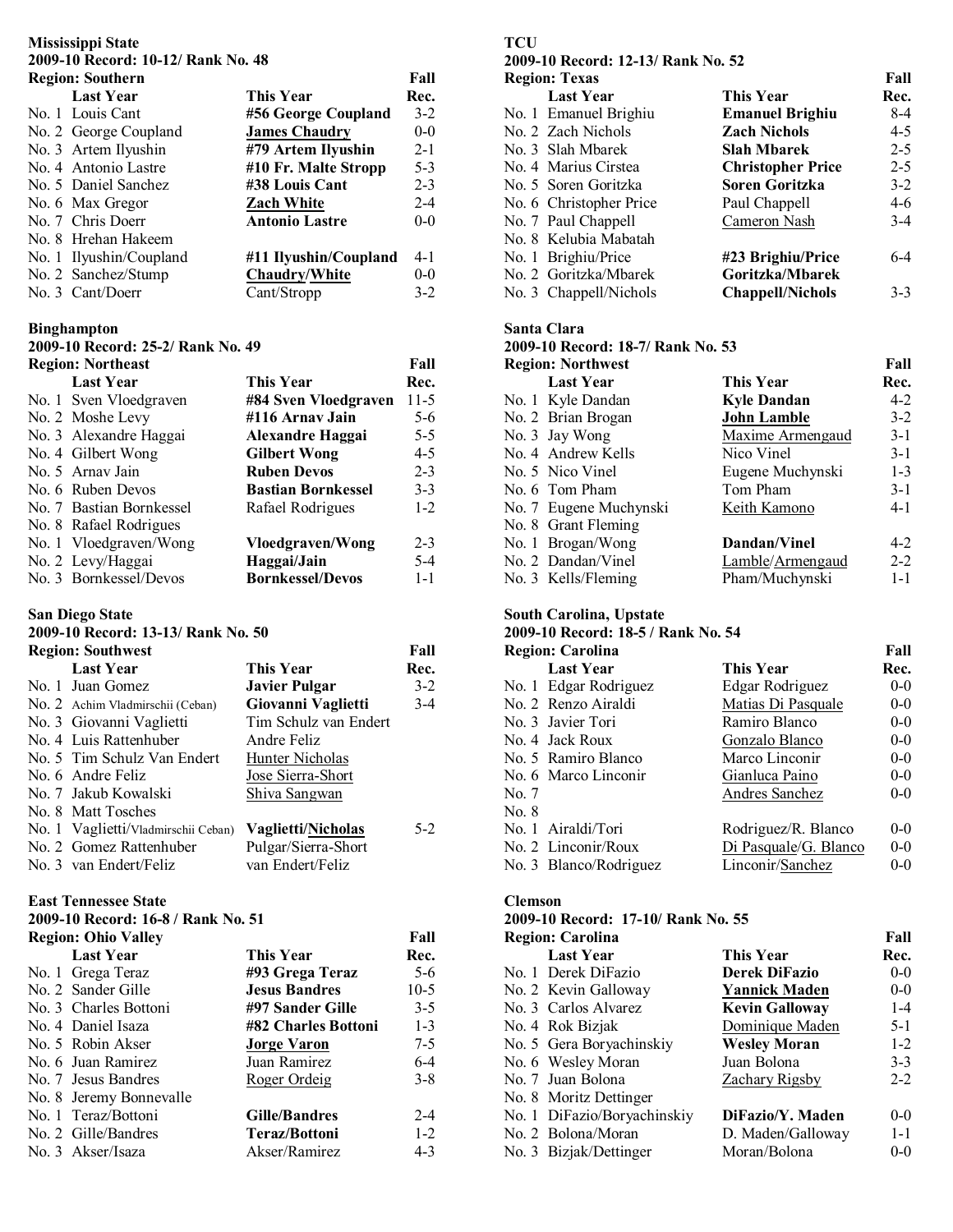# **UC Irvine**

## **2009-10 Record: 17-12/ Rank No. 56**

| <b>Region: Southwest</b> | Fall                   |          |
|--------------------------|------------------------|----------|
| <b>Last Year</b>         | <b>This Year</b>       | Rec.     |
| No. 1 Sam Gould          | <b>Chris Kearney</b>   | $11 - 2$ |
| No. 2 Fabian Matthews    | <b>Fabian Matthews</b> | $1-0$    |
| No. 3 Zac Tsai           | Sam Gould              | $2 - 4$  |
| No. 4 Shimpeii Suzuki    | Stephen Henderson      | $4 - 3$  |
| No. 5 Stephen Henderson  | Khunpol Issara         | $0-0$    |
| No. 6 Khunpol Issara     | Ryan Cheung            | $2 - 3$  |
| No. 7 Ryan Mayer         | Ryan Mayer             | $7 - 8$  |
| No. 8 Stephen Stege      |                        |          |
| No. 1 Tsai/Henderson     | <b>Kearney/Gould</b>   | $3 - 1$  |
| No. 2 Kazarian/Matthews  | Henderson/Kazarian     | $0 - 0$  |
| No. 3 Gould/Issara       | Issara/Cheung          | $0 - 0$  |

#### **South Carolina**

**2009-10 Record: 9-13/ Rank No. 57** 

| <b>Region: Carolina</b> |                          |                           | Fall     |
|-------------------------|--------------------------|---------------------------|----------|
|                         | <b>Last Year</b>         | This Year                 | Rec.     |
|                         | No. 1 Diego Cubas        | Ivan Machado              | $8-4$    |
|                         | No. 2 Pedro Campos       | <b>Alexander Kostanov</b> | 6-6      |
|                         | No. 3 Ivan Cressoni      | Johannes Pulsfort         | $0 - 0$  |
|                         | No. 4 Alexander Kostanov | Harry Menzies             | $3-10$   |
|                         | No. 5 Ivan Machado       | Chris Sheehan             | $2-9$    |
|                         | No. 6 Johannes Pulsfort  | Jake Bowling              | $3-10$   |
|                         | No. 7 Harry Menzies      | Henry Walker              | $2 - 10$ |
|                         | No. 8 Chris Sheehan      |                           |          |
|                         | No. 1 Campos/Cubas       | Machado/Menzies           | $2 - 1$  |
|                         | No. 2 Cressoni/Machado   | Pulsfort/Kostanov         | $0 - 0$  |
|                         | No. 3 Kostanov/Pulsfort  | Sheehan/Walker            | $3 - 1$  |

### **Troy**

# **2009-10 Record: 20-5 / Rank No. 58**

|       | <b>Region: Southern</b>   |                    | Fall    |
|-------|---------------------------|--------------------|---------|
|       | <b>Last Year</b>          | <b>This Year</b>   | Rec.    |
|       | No. 1 Luis Grangiero      | Branko Weber       | $3-6$   |
|       | No. 2 Aurelien Tave       | Sami Ghorbel       | $4 - 4$ |
|       | No. 3 Branko Weber        | Anas Rouchdi       | $5-3$   |
|       | No. 4 Xavier Masson       | Jamie Eccleton     | $8-5$   |
|       | No. 5 Mario Rolemburg     | Mario Rolemberg    | $1 - 7$ |
|       | No. 6 Anas Rouchdi        | Tommy Cundy        | $0 - 5$ |
|       | No. 7 Gui Sahadhi         |                    |         |
| No. 8 |                           |                    |         |
|       | No. 1 Rolemberg/Grangiero | Rolemburg/Eccleton | $0 - 0$ |
|       | No. 2 Weber/Masson        | Rouchdi/Ghorbel    | $0 - 0$ |
|       | No. 3 Sahadhi/Rouchdi     | Cundy/Weber        | $0 - 1$ |

## **North Carolina State**

## **2009-10 Record: 15-12/ Rank No. 59**

| <b>Region: Carolina</b> |                       |                       | Fall    |
|-------------------------|-----------------------|-----------------------|---------|
|                         | <b>Last Year</b>      | <b>This Year</b>      | Rec.    |
|                         | No. 1 Jaime Pulgar    | #46 Jaime Pulgar      | $7 - 3$ |
|                         | No. 2 Dominic Hodgson | #99 Dominic Hodgson   | $4 - 4$ |
|                         | No. 3 Rob Lowe        | Dave Thomson          | $7 - 4$ |
|                         | No. 4 Dave Thomson    | Rob Lowe              | $4 - 3$ |
|                         | No. 5 Rafael Paez     | Julian Sullivan       | $7 - 5$ |
|                         | No. 6 Fernando Banos  | Ivan Sanchez          | $2 - 5$ |
|                         | No. 7 Akash Gujarati  | Matt Thomson          |         |
|                         | No. 8 David Chermak   |                       |         |
|                         | No. 1 Prandecki/Lowe  | Hodgson/Sullivan      | $2 - 2$ |
|                         | No. 2 Hodgson/Thomson | Sanchez/Pulgar        | $4-2$   |
|                         | No. 3 Pulgar/Banos    | D. Thomson/Sean Weber | $1 - 1$ |

#### **UC Santa Barbara 2009-10 Record: 14-11/ Rank No. 60 Region: Southwest Fall**

| <b>Region: Southwest</b> |                                                         |                           | Fall    |
|--------------------------|---------------------------------------------------------|---------------------------|---------|
|                          | <b>Last Year</b>                                        | This Year                 | Rec.    |
|                          | No. 1 Philip Therp                                      | <b>Benjamin Recknagel</b> | $3-2$   |
|                          | No. 2 Benjamin Recknagel                                | <b>Alex Konigsfeldt</b>   | $3 - 3$ |
|                          | No. 3 Alex Konigsfeldt                                  | Philip Therp              | $0-0$   |
|                          | No. 4 Lucas Sudow                                       | Mathieu Forget            | $7 - 3$ |
|                          | No. 5 Mathieu Forget                                    | Taylor Chavez-Goggin      | $7 - 3$ |
|                          | No. 6 Scott Hohenstein                                  | Evan Jurgensen            | $8-3$   |
|                          | No. 7 Taylor Chavez-Goggin                              | Max Glenn                 | $3-2$   |
|                          | No. 8 Max Glenn                                         |                           |         |
|                          | No. 1 Konigsfeldt/Goggin                                | Recknagel/Konigsfeldt     | $2 - 2$ |
|                          | No. 2 Recknagel/Sudow                                   | Chavez-Goggin/Forget      | $4-2$   |
|                          | No. 3 Hohenstein/Evan Jurgensen Jurgensen/Axel Bouillin |                           | $3-2$   |
|                          |                                                         |                           |         |

# **San Diego**

# **2009-10 Record: 12-9/ Rank No. 61**

| <b>Region: Southwest</b><br>Fall |                                                                                                                                                                                                               |         |
|----------------------------------|---------------------------------------------------------------------------------------------------------------------------------------------------------------------------------------------------------------|---------|
| <b>Last Year</b>                 | This Year                                                                                                                                                                                                     | Rec.    |
|                                  | <b>Dean Jackson</b>                                                                                                                                                                                           | $11-3$  |
|                                  | #67 Nikola Bubnic                                                                                                                                                                                             | $6 - 3$ |
|                                  | #92 Patrick Pohlmann                                                                                                                                                                                          | $1 - 4$ |
|                                  | <b>Clarke Spinosa</b>                                                                                                                                                                                         | $6 - 3$ |
|                                  | Thibaut Visy                                                                                                                                                                                                  | $9-6$   |
|                                  | Abdullah Hashem                                                                                                                                                                                               | $6-4$   |
|                                  | Nils Schive                                                                                                                                                                                                   | $6-5$   |
|                                  |                                                                                                                                                                                                               |         |
|                                  | Jackson/Pohlmann                                                                                                                                                                                              | $6-1$   |
|                                  | Schive/Bubnic                                                                                                                                                                                                 |         |
|                                  | Visy/Spinosa                                                                                                                                                                                                  | $1 - 1$ |
|                                  | No. 1 Dean Jackson<br>No. 2 Nikola Bubnic<br>No. 3 Thibaut Visy<br>No. 4 Charl Wolmarans<br>No. 5 Nils Schive<br>No. 6 Abdullah Hashem<br>No. 1 Jackson/Schive<br>No. 2 Wolmarans/Visy<br>No. 3 Bubnic/Hashem |         |

#### **Northwestern**

## **2009-10 Record: 10-14/ Rank No. 62**

| <b>Region: Midwest</b> |                     | Fall    |
|------------------------|---------------------|---------|
| <b>Last Year</b>       | This Year           | Rec.    |
| No. 1 Josh Graves      | #86 Josh Graves     | $4 - 4$ |
| No. 2 Sidarth Balaji   | Sidarth Balaji      | $4 - 4$ |
| No. 3 Spencer Wolf     | <b>Spencer Wolf</b> | $3-4$   |
| No. 4 Andrew McCarthy  | Andrew McCarthy     | $7 - 3$ |
| No. 5 Alex Sanborn     | Tobias Reitz        | $3-4$   |
| No. 6 Chris Jackman    | Raleigh Smith       | $3-2$   |
| No. 7 Tobias Reitz     | Eric Spector        | $0-0$   |
| No. 8 Eric Spector     |                     |         |
| No. 1 Graves/Wolf      | Graves/Wolf         | $8-4$   |
| No. 2 Reitz/Sanborn    | Reitz/Smith         | $2 - 2$ |
| No. 3 Balaji/McCarthy  | McCarthy/Balaji     | $2 - 1$ |

## **Iowa**

# **2009-10 Record: 13-10 / Rank No. 63**

| <b>Region: Central</b> |                    | Fall    |
|------------------------|--------------------|---------|
| <b>Last Year</b>       | <b>This Year</b>   | Rec.    |
| No. 1 Marc Bruche      | <b>Marc Bruche</b> | $9 - 3$ |
| No. 2 Will Vasos       | Will Vasos         | $3-6$   |
| No. 3 Nikita Zotov     | Jonas Dierckx      | $3 - 7$ |
| No. 4 Reinoud Haal     | Nikita Zotov       | $3 - 7$ |
| No. 5 Tommy McGeorge   | Austen Kauss       | $5-6$   |
| No. 6 Austen Kauss     | Chase Tomlins      | $4 - 3$ |
| No. 7 Tom Mroziewicz   | Mitch Beckert      | $4-5$   |
| No. 8 Garret Dunn      |                    |         |
| No. 1 Bruche/Zotov     | Bruche/Dierckx     | $1 - 2$ |
| No. 2 Vasos/McGeorge   | <b>Vasos/Kauss</b> | $5-4$   |
| No. 3 Kauss/Haal       | Zotov/Dunn         | $2 - 2$ |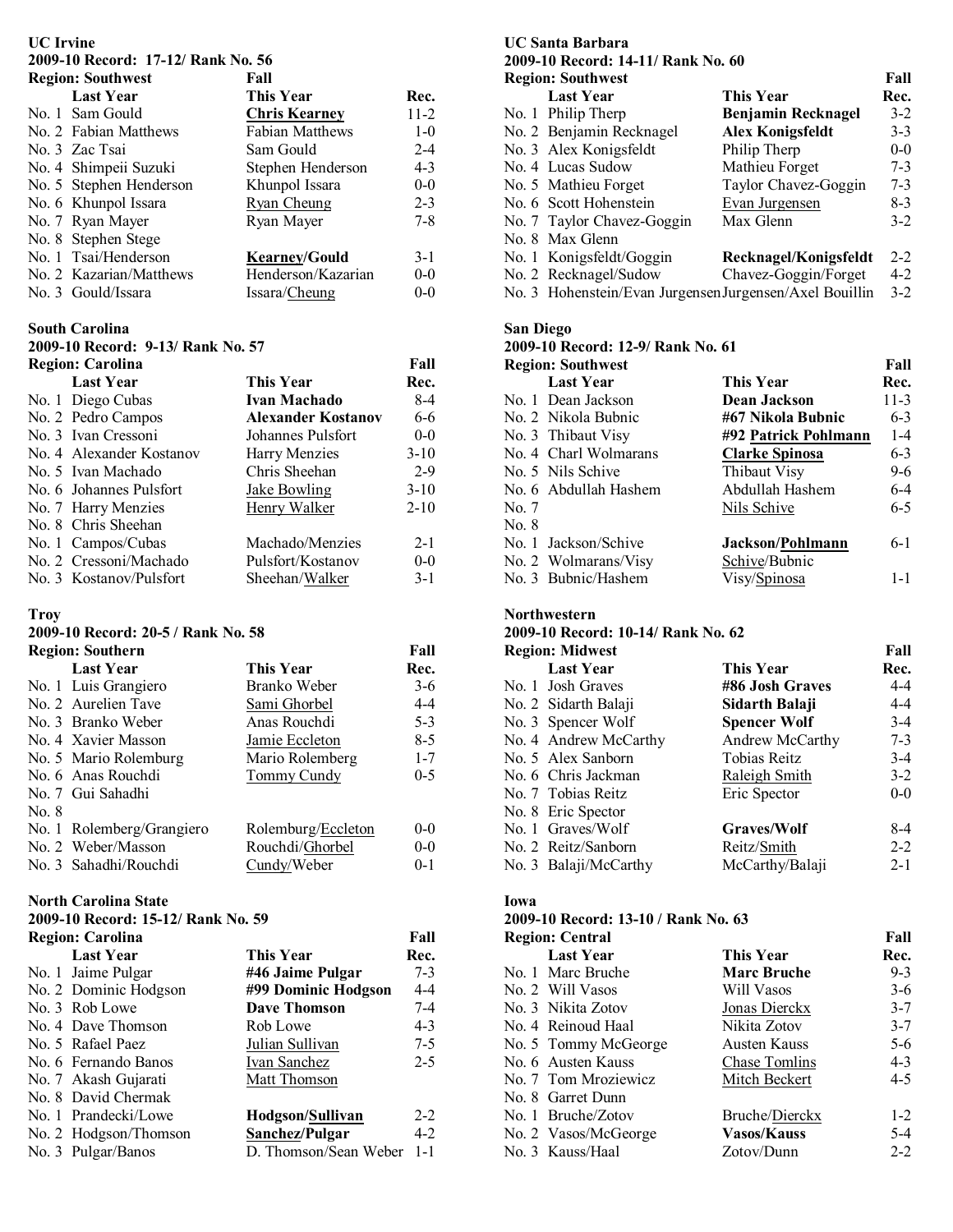### **UNLV**

**2009-10 Record: 13-12 / Rank No. 64** 

| <b>Region: Mountain</b> |                        | Fall    |
|-------------------------|------------------------|---------|
| <b>Last Year</b>        | This Year              | Rec.    |
| No. 1 Mehdi Bouras      | #103 Mehdi Bouras      | 4-6     |
| No. 2 Luca Barlocchi    | Johannes Markel        | $2 - 5$ |
| No. 3 Attila Toth       | Kyle Lynch             | $5 - 3$ |
| No. 4 Johannes Markel   | Bernard Schoeman       | $3-4$   |
| No. 5 Bernard Schoeman  | Rene Ruegamer          | $6-4$   |
| No. 6 Kasper Konyves    | Alex Bull              | $6-4$   |
| No. 7 Charlie Alvarado  | Charlie Alvarado       | $3-5$   |
| No. 8 Matt Kunkel       |                        |         |
| No. 1 Bouras/Barlocchi  | <b>Bouras/Schoeman</b> | $3-2$   |
| No. 2 Schoeman/Markel   | Bull/Ruegamer          | $4-0$   |
| No. 3 Konyves/Toth      | Markel/Konyves         | $0 - 1$ |

#### **Cornell**

# **2009-10 Record: 18-7/ Rank No. 65**

| <b>Region: Northeast</b> |                           | Fall    |
|--------------------------|---------------------------|---------|
| <b>Last Year</b>         | <b>This Year</b>          | Rec.    |
| No. 1 Andy Gauthier      | <b>Andy Gauthier</b>      | $11-4$  |
| No. 2 Jonathan Jaklitsch | <b>Jonathan Jaklitsch</b> | $2-6$   |
| No. 3 Jeremy Feldman     | Jeremy Feldman            | $5 - 8$ |
| No. 4 Jon Fife           | <b>Zhongming Chen</b>     | $11-6$  |
| No. 5 Evan Bernstein     | <b>Evan Bernstein</b>     | $4 - 5$ |
| No. 6 Mirza Klis         | Max Haskin                | $7-4$   |
| No. 7 Asish Bandari      | Mirza Klis                | $8-4$   |
| No. 8 Jared Karson       |                           |         |
| No. 1 Gauthier/Feldman   | <b>McElwain/Klis</b>      | $3-0$   |
| No. 2 Klis/Jaklitsch     | Gauthier/Feldman          | $5-6$   |
| No. 3 Bernstein/Fife     | Jaklitsch/Bernstein       | $1 - 2$ |

#### **New Mexico State**

#### **2009-10 Record: 11-8/ Rank No. 66**

| <b>Region: Mountain</b>  |                    | Fall    |
|--------------------------|--------------------|---------|
| <b>Last Year</b>         | <b>This Year</b>   | Rec.    |
| No. 1 Jim Brouleau       | <b>A Surreaux</b>  | $17-2$  |
| No. 2 Gustave Diep       | J Brouleau         | $7-6$   |
| No. 3 Arthur Surreaux    | O Superlano        | $10-4$  |
| No. 4 Orlando Superlano  | <b>M</b> Stakne    | $10-4$  |
| No. 5 Matej Stakne       | L Ramirez          | $1 - 1$ |
| No. 6 Luis Ramirez       | A Morales          | $7-9$   |
| No. 7 Armando Morales    | Felipe Frattini    | $7 - 3$ |
| No. 8 Eduardo Salas      |                    |         |
| No. 1 Brouleau/Superlano | Surreaux/Brouleau  | $10-2$  |
| No. 2 Surreaux/Salas     | Superlano/Frattini | $5-4$   |
| No. 3 Diep/Ramirez       | Stakne/Ramirez     |         |

## **Harvard**

# **2009-10 Record: 14-10 / Rank No. 67**

| <b>Region: Northeast</b> |                            |                                | Fall    |
|--------------------------|----------------------------|--------------------------------|---------|
|                          | <b>Last Year</b>           | This Year                      | Rec.    |
|                          | No. 1 Alexei Chijoff-Evans | <b>Christo Schultz</b>         | $2 - 5$ |
|                          | No. 2 Josh Tchan           | Jonathan Pearlman              | 4-6     |
|                          | No. 3 Aba Omodele-Lucien   | Alexei Chijoff-Evans           | $0-0$   |
|                          | No. 4 Christo Schultz      | Andy Nguyen                    | $2 - 6$ |
|                          | No. 5 Andy Nguyen          | <b>Alistair Felton</b>         | $9 - 3$ |
|                          | No. 6 Alistair Felton      | Casey MacMaster                | $5-6$   |
|                          | No. 7 Mac McAnulty         | Aba Omodele-Lucien             | $5 - 1$ |
|                          | No. 8 Davis Mangham        |                                |         |
|                          | No. 1 Schultz/O-Lucien     | #36 Schultz/Omodele-Lucien 0-0 |         |
|                          | No. 2 Felton/Nguyen        | <b>Felton/Nguyen</b>           | 7-4     |
|                          | No. 3 Chijoff-Evans/Tchan  | MacMaster/Pearlman             | $0 - 0$ |

# **SMU**

## **2009-10 Record: 15-11 / Rank No. 68**

| <b>Region: Texas</b>    |                  | Fall    |
|-------------------------|------------------|---------|
| <b>Last Year</b>        | This Year        | Rec.    |
| No. 1 Baradach          | #47 Baradach     | $3 - 2$ |
| No. 2 Costa             | Costa            | $2 - 1$ |
| No. 3 Flood             | Walsh            | $0-0$   |
| No. 4 Walsh             | Griffin          | $5 - 3$ |
| No. 5 Perez             | <b>Nowicki</b>   | $0 - 1$ |
| No. 6 Hooshyar          | Perez            | $0 - 0$ |
| No. 7 Griffin           | Sajovich         | $3-4$   |
| No. 8 El-Effendi        |                  |         |
| No. 1 Walsh/Ef-Effendi  | Walsh/El-Effendi | $0 - 0$ |
| No. 2 Griffin/Flood     | Baradach/Perez   | $0 - 0$ |
| No. 3 Baradach/Hooshyar | Flood/Hattrup    | $0 - 0$ |

### **Penn State**

## **2009-10 Record: 15-11/ Rank No. 69**

| <b>Region: Atlantic</b>     |                      | Fall    |
|-----------------------------|----------------------|---------|
| <b>Last Year</b>            | This Year            | Rec.    |
| No. 1 Eddie Bourchier       | #74 Eddie Bourchier  | $8-2$   |
| No. 2 Ryan Gormley          | <b>Bryan Welnetz</b> | $7 - 3$ |
| No. 3 Jason Lee             | <b>Jason</b> Lee     | $6 - 3$ |
| No. 4 Warren Hardie         | Russell Bader        | $5 - 4$ |
| No. 5 Bryan Welnetz         | Harry Seaborn        | $3-4$   |
| No. 6 Guillaume St. Maurice | Taylor Cohen         | $4 - 2$ |
| No. 7 Taylor Cohen          | CJ Griffin           | $3-6$   |
| No. 8 CJ Griffin            |                      |         |
| No. 1 Bourchier/St. Maurice | <b>Bourchier/Lee</b> | $6-1$   |
| No. 2 Hardie/Gormley        | Bader/Welnetz        | $1 - 3$ |
| No. 3 Lee/Cohen             | Cohen/Griffin        | $0 - 0$ |

#### **Idaho**

# **2009-10 Record: 22-9 / Rank No. 70**

|       | 2002 TO TWWD MI 22 2 / TWHIP 1901 / 0 |                 |         |
|-------|---------------------------------------|-----------------|---------|
|       | <b>Region: Mountain</b>               |                 | Fall    |
|       | <b>Last Year</b>                      | This Year       | Rec.    |
|       | No. 1 Lachlan Reed                    | Lachlan Reed    | $9-3$   |
|       | No. 2 Artem Kuznetsov                 | Marius Cirstea  | $6-4$   |
|       | No. 3 Adrian Simon                    | Alex Joitoiu    | $9 - 4$ |
|       | No. 4 Stas Glukhov                    | Jose Bendeck    | $5-6$   |
|       | No. 5 Alex Joitoiu                    | Alan Shin       | $12-3$  |
|       | No. 6 Alan Shin                       | Abid Akbar      | 6-6     |
|       | No. 7 Abid Akbar                      |                 |         |
| No. 8 |                                       |                 |         |
|       | No. 1 Akbar/Simon                     | Cirstea/Joitoiu | $5-4$   |
|       | No. 2 Glukhov/Kuznetsov               | Reed/Bendeck    | $2 - 2$ |
|       | No. 3 Joitoiu/Reed                    | Akbar/Knox      | $3-0$   |
|       |                                       |                 |         |

## **Yale**

#### **2009-10 Record: / Rank No. 71 Region: Fall**

| Rec.     |
|----------|
| $11-3$   |
| $5-3$    |
| $13 - 2$ |
| $0-0$    |
| $6 - 4$  |
| $7 - 3$  |
| $9 - 7$  |
|          |
| $8-2$    |
| $0 - 6$  |
| $0-0$    |
|          |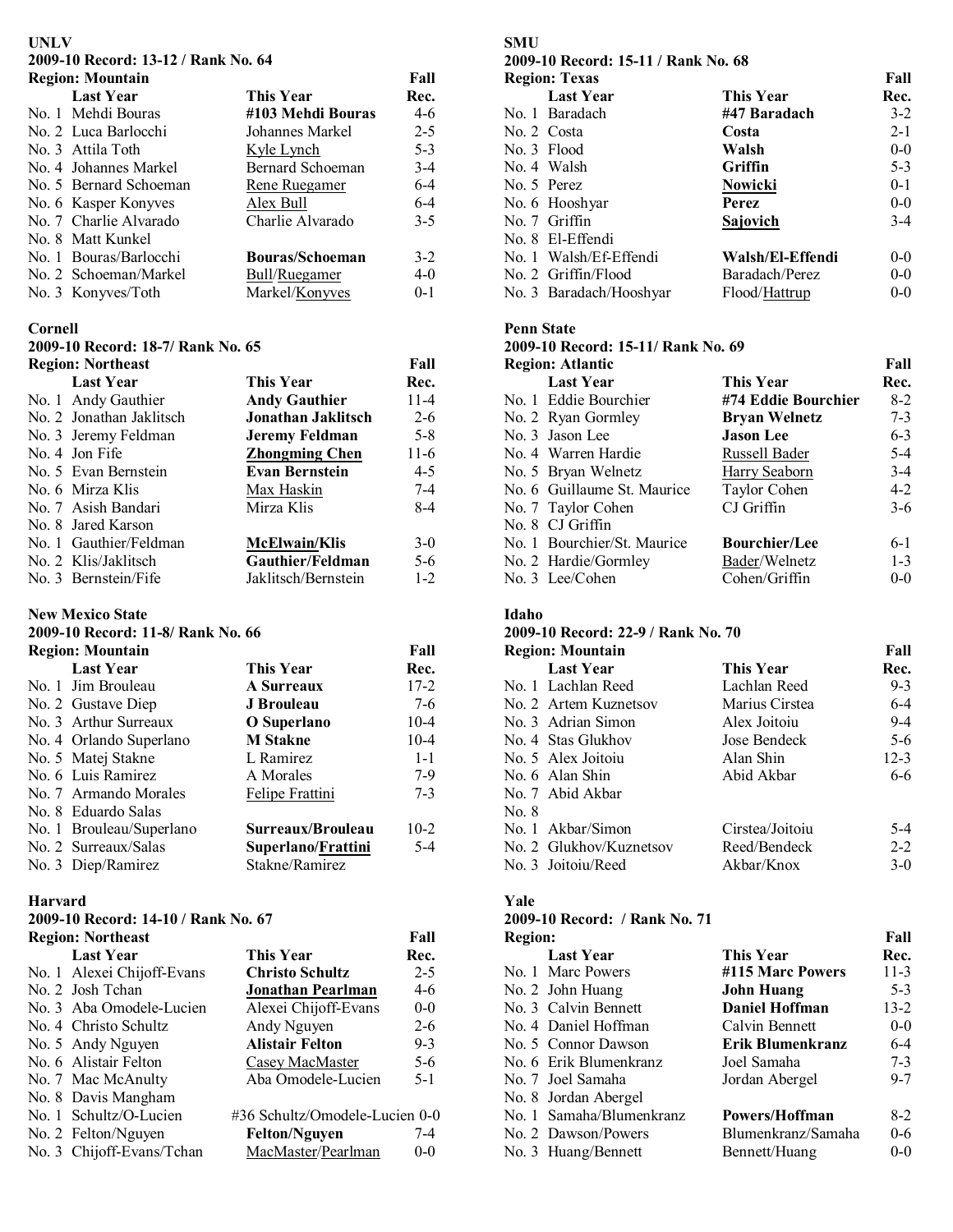#### **VCU**

**2009-10 Record: 14-12 / Rank No. 72** 

|       | <b>Region: Atlantic</b>   |                       | Fall    |
|-------|---------------------------|-----------------------|---------|
|       | <b>Last Year</b>          | <b>This Year</b>      | Rec.    |
|       | No. 1 Thibaut Charron     | Tim Johannsen         | $7 - 3$ |
|       | No. 2 Tim Johannsen       | Max Wennakoski        | $5 - 3$ |
|       | No. 3 Krisztin Krocsko    | Jaime Vazquez Catoira | $5 - 1$ |
|       | No. 4 Max Wennakoski      | <b>Filip Svensson</b> | 8-1     |
|       | No. 5 Camill Salomon      | Camill Salomon        | $6 - 3$ |
|       | No. 6 Filip Svensson      | Jordan Dyke           | $4 - 1$ |
|       | No. 7 C. J. Williams      |                       |         |
| No. 8 |                           |                       |         |
|       | No. 1 Charron/Johanssen   | Johannsen/Catoira     | $3-2$   |
|       | No. 2 Krocsko/Salomon     | Svensson/Wennakoski   | $3-1$   |
|       | No. 3 Wennakoski/Svennson | Salomon/Dyke          | $3-2$   |

#### **Arkansas**

**2009-10 Record: 16-10 / Rank No. 73** 

| <b>Region: Central</b> |                     | Fall    |
|------------------------|---------------------|---------|
| <b>Last Year</b>       | This Year           | Rec.    |
| No. 1 Chris Nott       | #41 Chris Nott      | $4 - 4$ |
| No. 2 Matt Hogan       | <b>Matt Hogan</b>   | $5 - 3$ |
| No. 3 Dmitry Lebedev   | <b>Greg Lehmann</b> | $5 - 2$ |
| No. 4 Greg Lehmann     | Nikolas Zogaj       | $6 - 7$ |
| No. 5 Nikolas Zogaj    | <b>Mike Ward</b>    | $6 - 3$ |
| No. 6 Mike Ward        | Matt Walters        | $0-0$   |
| No. 7 Matt Walters     | Taj Harrison        | $7-6$   |
| No. 8 Bradwin Williams |                     |         |
| No. 1 Nott-lebedev     | #37 Hogan-Nott      | $5 - 3$ |
| No. 2 Hogan-Walters    | Lehmann-Zogaj       | $4 - 2$ |
| No. 3 Ward-Williams    | Ward- Mike Nott     | $1 - 1$ |

#### **Central Florida**

### **2009-10 Record: 12-9 / Rank No. 74**

| <b>Region: Southeast</b> |                       | Fall                     |         |
|--------------------------|-----------------------|--------------------------|---------|
|                          | <b>Last Year</b>      | This Year                | Rec.    |
|                          | No. 1 Marc Rocafort   | <b>Claudio Romano</b>    | 4-3     |
|                          | No. 2 Brock Sakey     | <b>Blaze Schwartz</b>    | $4 - 7$ |
|                          | No. 3 Blaze Schwartz  | <b>Matthew Gladstone</b> | $8 - 1$ |
|                          | No. 4 Claudio Romano  | Erik Brunskog            | $3 - 3$ |
|                          | No. 5 Johan Beigart   | Leonel Vivas             | $3 - 3$ |
|                          | No. 6 Nino Hasandedic | Joe Delinks              | $5-6$   |
|                          | No. 7 Mario Samson    | Mario Samson             | $3-6$   |
|                          | No. 8 Joe Delinks     |                          |         |
|                          | No. 1 Rocafort/Sakey  | <b>Schwartz/Delinks</b>  | $7 - 3$ |
|                          | No. 2 Delinks/Beigart | Dolgovykh/Zachary        | $2 - 2$ |
|                          | No. 3 Sakey/Romano    | Gladstone/Vivas          | $3-0$   |

#### **William and Mary**

**2009-10 Record: 20-10 / Rank No. 75** 

| <b>Region: Atlantic</b> |                        | Fall                   |         |
|-------------------------|------------------------|------------------------|---------|
|                         | <b>Last Year</b>       | <b>This Year</b>       | Rec.    |
|                         | No. 1 Keziel Juneau    | <b>Sebastien Vidal</b> | $4-6$   |
|                         | No. 2 Sebastien Vidal  | <b>Anton Andersson</b> | $6 - 7$ |
|                         | No. 3 Jamie Whiteford  | <b>Ben Hoogland</b>    | $8-4$   |
|                         | No. 4 Richard Wardell  | <b>Jamie Whiteford</b> | $1 - 1$ |
|                         | No. 5 Anton Andersson  | Ilja Orre              | 7-5     |
|                         | No. 6 Ilja Orre        | Ben Guthrie            | $2 - 4$ |
|                         | No. 7 Adrian Vodislav  | Adrian Vodislav        | $7 - 4$ |
| No. 8                   |                        |                        |         |
|                         | No. 1 Whiteford/Vidal  | Whiteford/Vidal        | $2 - 1$ |
|                         | No. 2 Andersson/Juneau | Andersson/Orre         | $1-0$   |
|                         | No. 3 Wardell/Orre     | Guthrie/Vodislav       | $0 - 0$ |

## **San Francisco 2009-10 Record: 11-10 / Rank No. 76 Region: Northwest Fall C**<br>**Thai Tu Rec.**<br>**Thai Tu** *T* No. 1 Thai Tu<br>No. 2 Asaf Cohen **Thai Tu**<br>Germain Bahri No. 2 Asaf Cohen Germain Bahri 6-3<br>No. 3 Einar Hart Richard Bucalem 8-6 Richard Bucalem<br>Ola Bakke No. 4 Ola Bakke Ola Bakke 2-3 No. 5 Mark De Castro Mark De Castro 1-2 No. 6 Will Schumacher Will Schumacher 1-3 No. 7 Jacob Hartwig Jacob Hartwig 5-2 No. 8 Peder Steen No. 1 Cohen/Tu **Schumacher/Tu** 2-0 No. 2 Schumacher/Bakke De Castro/Bucalem 4-1 No. 3 Hart/De Castro Bahri/Hartwig 5-0

## **UNC Wilmington**

## **2009-10 Record: 15-6 / Rank No. 77**

| <b>Region: Carolina</b><br>Fall |                        |          |  |
|---------------------------------|------------------------|----------|--|
| <b>Last Year</b>                | This Year              | Rec.     |  |
| No. 1 Michael Pereira           | <b>Kinshuk Sharma</b>  | $12 - 3$ |  |
| No. 2 Kinshuk Sharma            | <b>Michael Pereira</b> | $9 - 2$  |  |
| No. 3 Kosta Blank               | Kosta Blank            | $8-3$    |  |
| No. 4 Ryan Ybarra               | <b>Illia Ziamtsov</b>  | $10-5$   |  |
| No. 5 Illia Ziamtsov            | Alex Wetherell         | $10-1$   |  |
| No. 6 Chris Cooprider           | Chris Cooprider        | $7 - 3$  |  |
| No. 7 Alex Wetherell            |                        |          |  |
| No. 8 Max Ando Hirsh            |                        |          |  |
| No. 1 Sharma/Cooprider          | Sharma/Pereira         | $10-2$   |  |
| No. 2 Pereira/Ybarra            | <b>Blank/Ziamtsov</b>  | $11 - 1$ |  |
| No. 3 Ziamtsov/Blank            | Wetherell/Cooprider    | $6-0$    |  |

#### **Cal Poly**

# **2009-10 Record: 11-10 / Rank No. 78**

| <b>Region: Northeast</b> |                          |                     | Fall    |
|--------------------------|--------------------------|---------------------|---------|
|                          | <b>Last Year</b>         | This Year           | Rec.    |
|                          | No. 1 Jordan Bridge      | <b>Andre Dome</b>   | $0-0$   |
|                          | No. 2 Matt Fawcett       | <b>Matt Fawcett</b> | $0-0$   |
|                          | No. 3 Alexander Sonesson | Marco Comuzzo       |         |
|                          | No. 4 Drew Jacobs        | Jordan Bridge       | 4-4     |
|                          | No. 5 Brian McPhee       | Alexander Sonesson  | $2 - 2$ |
|                          | No. 6 Rob Foy            | Brian McPhee        | $5-2$   |
|                          | No. 7 Sebastion Bell     | Drew Jacobs         | $3-3$   |
|                          | No. 8 Blake Wardman      |                     |         |
|                          | No. 1 Bridge/Sonesson    | <b>Fawcett/Dome</b> | $0-0$   |
|                          | No. 2 Foy/Fawcett        | Comuzzo/Bridge      | $0-0$   |
|                          | No. 3 Wardman/McPhee     | McPhee/Sonesson     | $3 - 3$ |

### **South Florida**

#### **2009-10 Record: 8-14 / Rank No. 79**

| <b>Region: Southeast</b>  |                         | Fall     |
|---------------------------|-------------------------|----------|
| <b>Last Year</b>          | This Year               | Rec.     |
| No. 1 Wael Kilani         | <b>Lucas Jovita</b>     | $5-1$    |
| No. 2 Jamal Adderley      | #59 Wael Kilani         | $9-6$    |
| No. 3 Peter Frank         | Romain Deridder         | $11 - 4$ |
| No. 4 Romain Deridder     | Yannick Yoshizawa       | 8-6      |
| No. 5 Yannick Yoshizawa   | Juan Carlos Acuna       | $8 - 7$  |
| No. 6 Juan Carlos Acuna   | <b>Federico Sabogal</b> | $12 - 3$ |
| No. 7 Mark Oljaca         | <b>Jamal Adderley</b>   | $6 - 2$  |
| No. 8 Thomas Estrada      |                         |          |
| No. 1 Adderley/Estrada    | Jovita/Adderley         |          |
| No. 2 Kilani/Yoshizawa    | Carlos Acuna/Yoshizawa  |          |
| No. 3 Carlos Acuna/Oliaca | KIlani/Deridder         |          |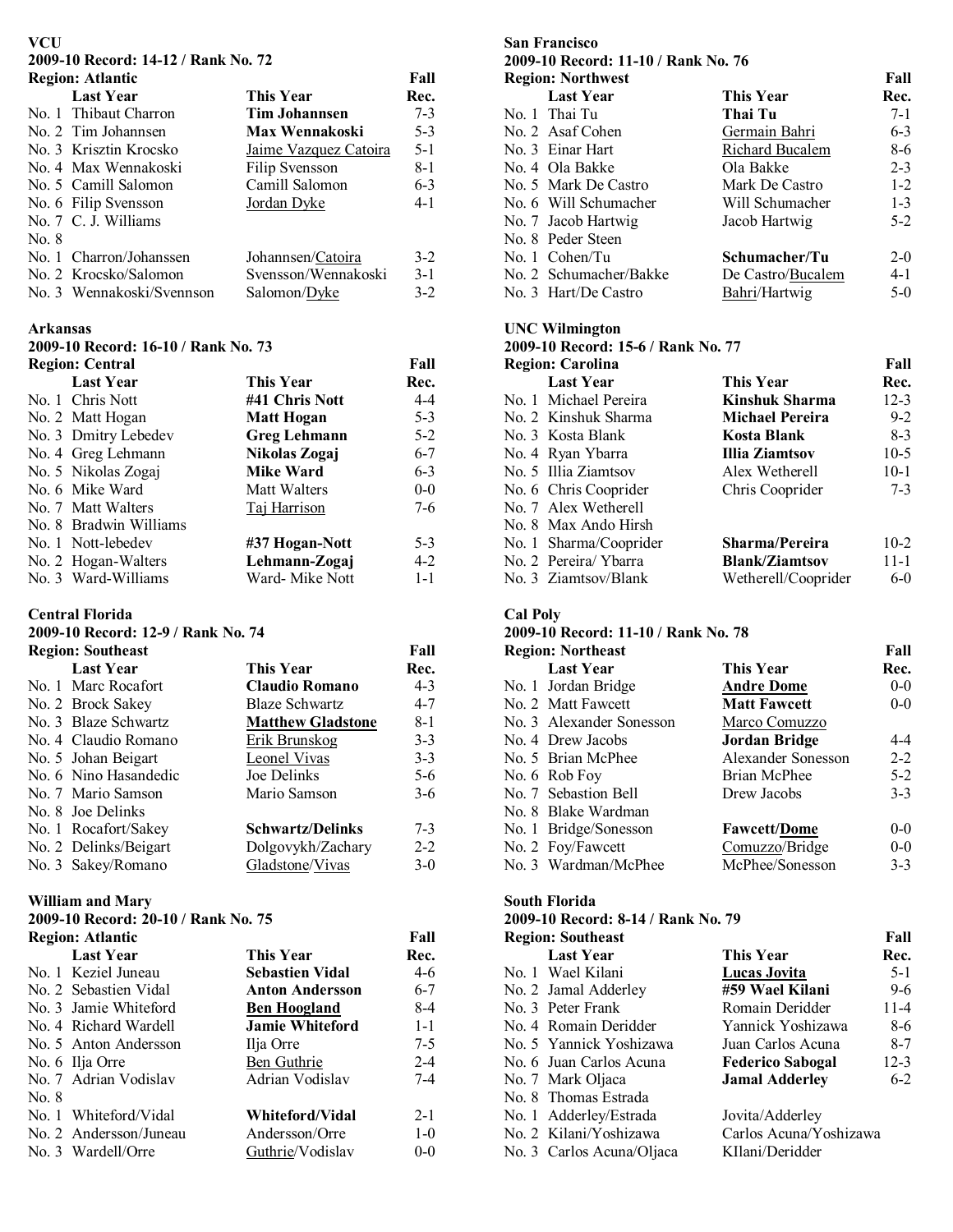## **Pacific**

**2009-10 Record: 9-12 / Rank No. 80** 

|       | <b>Region: Northwest</b> |                        | Fall    |
|-------|--------------------------|------------------------|---------|
|       | <b>Last Year</b>         | <b>This Year</b>       | Rec.    |
|       | No. 1 Artem Gramma       | Artem Gramma           | $6-3$   |
|       | No. 2 Ivan Castro        | <b>Ivan Castro</b>     | $7-2$   |
|       | No 3 Renan Delsin        | <b>Fernando Ristow</b> | $7 - 3$ |
|       | No. 4 Fernando Ristow    | Tomasz Krzyzskowski    | $7 - 4$ |
|       | No. 5 Karl-Erik Paaro    |                        |         |
|       | No. 6 Vergard Veskimagi  |                        |         |
|       | No. 7 Chase Oliphant     |                        |         |
| No. 8 |                          |                        |         |
|       | No. 1 Castro-Gramma      | <b>Castro-Ristow</b>   | $3-2$   |
|       | No. 2 Paaro-Veskimagi    | Gramma-Krzyzskowski    | $1 - 3$ |
|       | No. 3 Delsin-Ristow      |                        |         |

### **Oregon**

**2009-10 Record: 12-11/ Rank No. 81** 

| <b>Region: Northwest</b><br>Fall |                              |                            |         |
|----------------------------------|------------------------------|----------------------------|---------|
|                                  | <b>Last Year</b>             | This Year                  | Rec.    |
|                                  | No. 1 Alex Cornelissen       | <b>Alex Rovello</b>        | $6 - 4$ |
|                                  | No. 2 Marco Verdasco         | <b>Baptiste Faynot</b>     | $6-4$   |
|                                  | No. 3 Ric Mortera            | <b>Robin Cambier</b>       | $8-2$   |
|                                  | No. 4 Nico Bjerke            | Aaron Clissold             | $5-4$   |
|                                  | No. 5 Aaron Clissold         | Duncan Macsonald-Korth 3-4 |         |
|                                  | No. 6 Duncan Macdonald-korth | Jose Izquierdo             | $3-2$   |
|                                  | No. 7 Jose izquierdo         | Sho Higuchi                | $5-4$   |
|                                  | No. 8 Sho higuchi            |                            |         |
|                                  | No. 1 Verdasco/Cornelissen   | Rovello/Cambier            | $1 - 1$ |
|                                  | No. 2 Bjerke/Mortera         | Mayeda/Clissold            | $0-0$   |
|                                  | No. 3 Clissold/Izquierdo     | Faynot/Izquierdo           | $0 - 0$ |

## **Nevada**

## **2009-10 Record: 9-8 / Rank No. 82**

|       | <b>Region: Mountain</b>  |                         | Fall    |
|-------|--------------------------|-------------------------|---------|
|       | <b>Last Year</b>         | This Year               | Rec.    |
|       | No. 1 Wessim Derbel      | Wessim Derbel           | $2 - 3$ |
|       | No. 2 Laurent Garcin     | <b>Stefan Dmitrovic</b> | $2 - 3$ |
|       | No. 3 Alex Daruty        | Jordan Rozenfeld        | $3-1$   |
|       | No. 4 Stefan Dmitrovic   | <b>Victor Ouvrard</b>   | $4 - 2$ |
|       | No. 5 Augustin Myard     | Quentin Mege            | $2 - 3$ |
|       | No. 6 Kristian Kuharszky | Kristian Kuharszky      | $2 - 3$ |
|       | No. 7 Gabe Kenzelmeyer   | Kyle Walker             | $2 - 2$ |
| No. 8 |                          |                         |         |
|       | No. 1 Garcin/Myard       | Derbel/Mege             | 4-1     |
|       | No. 2 Derbel/Dmitrovic   | Dmitrovic/Ouvrard       |         |
|       | No. 3 Kuharszky/Daruty   | Kuharszky/Rozenfeld     |         |

## **Purdue**

# **2009-10 Record: 11-15 / Rank No. 83**

| <b>Region: Ohio Valley</b> |                             |                       | Fall    |
|----------------------------|-----------------------------|-----------------------|---------|
|                            | <b>Last Year</b>            | This Year             | Rec.    |
|                            | No. 1 Patrick Rose          | Krisztian Krocsko     | $9-4$   |
|                            | No. 2 Slavko Bijelica       | Eric Ramos            | $0-0$   |
|                            | No. 3 Branko Kuzmanovic     | Szymon Tatarczyk      | $4 - 5$ |
|                            | No. 4 Eric Ramos            | Mark Kovacs           | $6-5$   |
|                            | No. 5 Paul Foley            | Jan-Frans Engelbrecht | $7 - 5$ |
|                            | No. 6 Thomas Wilson         | Aaron Dujovne         | $2 - 5$ |
|                            | No. 7 William Heuer         | <b>Billy Heuer</b>    | $1-5$   |
|                            | No. 8 Jan-Frans Engelbrecht |                       |         |
|                            | No. 1 Bijelica/Kuzmanovic   | Kovacs/Dujovne        | $4-2$   |
|                            | No. 2 Rose/Ramos            | Krocsko/Ramos         | $1 - 1$ |
|                            | No. 3 Wilson/Foley          | Matt Manasee/Heuer    | $2 - 1$ |

#### **Stetson**

| 2009-10 Record: 20-5 / Rank No. 84 |                          |         |  |
|------------------------------------|--------------------------|---------|--|
| <b>Region: Southeast</b>           |                          |         |  |
| <b>Last Year</b>                   | <b>This Year</b>         | Rec.    |  |
| No. 1 Maskim Levanovich            | #108 Cesare Gallo        | $3-2$   |  |
| No. 2 Mark Mestan                  | <b>Maksim Levanovich</b> | $2 - 2$ |  |
| No. 3 Cesare Galllo                | <b>Njal Stene</b>        | $4 - 2$ |  |
| No. 4 Didrik Berg                  | Didrik Berg              | $1 - 4$ |  |
| No. 5 Alexander Hackett            | Alexander Hackett        | $2 - 3$ |  |
| No. 6 Njal Stene                   | Hans Adrian Riseng       | $2 - 3$ |  |
| No. 7 Christopher Swanteson        | Christopher Swanteson    | $0 - 0$ |  |
| No. 8 Erik Halaj                   |                          |         |  |
| No. 1 Swanteson/Berg               | <b>Gallo/Berg</b>        | $4 - 2$ |  |
| No. 2 Levanovich/Gallo             | Levanovich/Swanteson     | $1 - 1$ |  |
| No. 3 Mestan/Stene                 | Riseng/Stene             | $1 - 1$ |  |
|                                    |                          |         |  |

### **Western Michigan**

#### **2009-10 Record: 21-11 / Rank No. 85**

| <b>Region: Midwest</b><br>Fall |                                  |                            |         |
|--------------------------------|----------------------------------|----------------------------|---------|
|                                | <b>Last Year</b>                 | <b>This Year</b>           | Rec.    |
|                                | No. 1 Michael Calderone          | Kazuya Komada              | $7-4$   |
|                                | No. 2 Kazuya Komada              | <b>Michael Calderone</b>   | $8-3$   |
|                                | No. 3 Pablo Olivarez             | <b>Simon Blomberg</b>      | $6-6$   |
|                                | No. 4 Casey Cullen               | Pablo Olivarez             | $7-5$   |
|                                | No. 5 Simon Blomberg             | Casey Cullen               | $14-3$  |
|                                | No. 6 Brad Noel                  | <b>Brad Noel</b>           | $6-2$   |
|                                | No. 7 Zeyad Montasser            | Ross VanderPloeg           | $10-3$  |
|                                | No. 8 Mike Basha                 |                            |         |
|                                | No. 1 Calderone/Thomas Calderone | Calderone/Calderone        | $4 - 3$ |
|                                | No. 2 Komada/Montasser           | Komada/Zeyad Montasser 3-1 |         |
|                                | No. 3 Olivarez/Cullen            | Olivarez/Cullen            | $2 - 2$ |

# **Not Ranked**

| <b>Appalachian State</b> |                         |                      |         |  |
|--------------------------|-------------------------|----------------------|---------|--|
|                          | 2009-10 Record: 12-9    |                      |         |  |
|                          | <b>Region: Carolina</b> |                      | Fall    |  |
|                          | <b>Last Year</b>        | <b>This Year</b>     | Rec.    |  |
|                          | No. 1 Peter Jacobs      | <b>Alain Humblet</b> | $6 - 3$ |  |
|                          | No. 2 Trent Constance   | <b>Phil Kloc</b>     | $6 - 2$ |  |
|                          | No. 3 Alain Humblet     | <b>Alex Markoc</b>   | $6 - 2$ |  |
|                          | No. 4 Phil Kloc         | Andrew McKinnon      | $4 - 4$ |  |
|                          | No. 5 Andrew McKinnon   | Chris Mauch          | $3 - 3$ |  |
|                          | No. 6 Britton Webb      | <b>Zeke Sansing</b>  | $2 - 4$ |  |
|                          | No. 7 Zeke Sansing      |                      |         |  |
|                          | No. 1 Constance/Jacobs  | Kloc/Humblet         | $5-2$   |  |
|                          | No. 2 Kloc/Humblet      | McKinnon/Markov      | $4 - 3$ |  |
|                          | No. 3 McKinnon/Sansing  |                      |         |  |

| <b>Ball State</b>                              |                        |         |
|------------------------------------------------|------------------------|---------|
| 2009-10 Record: 16-10                          |                        |         |
| <b>Region: Ohio Valley</b>                     |                        | Fall    |
| <b>Last Year</b>                               | This Year              | Rec.    |
| No. 1 Eduardo Pavia                            | <b>Cliff Morrison</b>  | $0-0$   |
| No. 2 Cliff Morrison                           | <b>Dalton Albertin</b> | $9 - 3$ |
| No. 3 Andres Monroy                            | Zane Smith             | $3-6$   |
| No. 4 Alex Brym                                | Alex Brym              | $6 - 4$ |
| No. 5 Dalton Albertin                          | Andres Monroy          | $3-6$   |
| No. 6 Shaun Bussert                            | <b>Shaun Bussert</b>   | $7-6$   |
| No. 7 Zane Smith                               | <b>Austin Sanson</b>   | $6-4$   |
| No. 8 Austin Sanson                            |                        |         |
| No. 1 Pavia/Albertin                           | Albertin/Smith         | 6-5     |
| No. 2 Smith/Monroy                             | Carpenter/Monroy       | $4 - 5$ |
| No. 3 Derek Carpenter/Morrison Bussert/Sansone |                        | $8-3$   |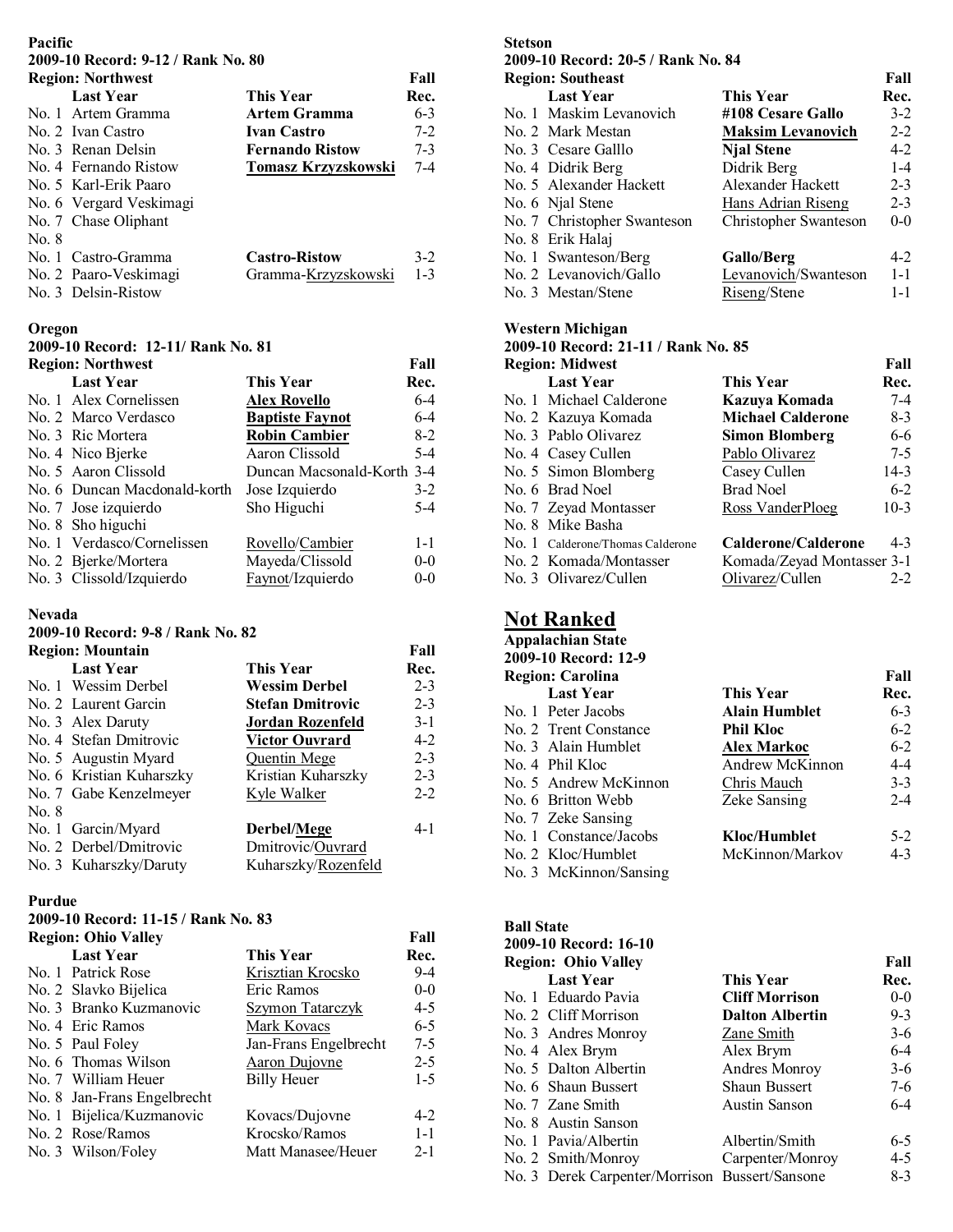# **Boston College**

|       | 2009-10 Record: 10-16      |                            |         |
|-------|----------------------------|----------------------------|---------|
|       | <b>Region: Northeast</b>   |                            | Fall    |
|       | <b>Last Year</b>           | <b>This Year</b>           | Rec.    |
|       | No. 1 Thomas Nolan         | #60 Akash Muppidi          | $5-4$   |
|       | No. 2 Akash Muppidi        | <b>Erik Kreutzer</b>       | $0 - 3$ |
|       | No. 3 Erik Kreutzer        | <b>Alex Skinner</b>        | $3 - 3$ |
|       | No. 4 Alex Skinner         | <b>Jonathan Raude</b>      | $4 - 2$ |
|       | No. 5 Jonathan Schroeder   | Jonathan Schroeder         | $2 - 3$ |
|       | No. 6 Brian Locklear       | Michael McGinnis           | $3-2$   |
| No. 7 |                            | Brian Locklear             | $0 - 3$ |
| No. 8 |                            |                            |         |
|       | No. 1 Kreutzer/Nolan       | Kreutzer/Skinner           |         |
|       | No. 2 Skinner/Schroeder    | Muppidi/Billy Grokenberger |         |
|       | No. 3 Muppidi/Adam Davison | Davison/McGinnis           |         |
|       | <b>Brown University</b>    |                            |         |
|       | 2009-10 Record: 22-5       |                            |         |
|       | <b>Region: Northeast</b>   |                            | Fall    |
|       | <b>Last Year</b>           | <b>This Year</b>           | Rec.    |
|       | No. 1 Skate Gorham         | <b>Sam Fife</b>            | $8 - 2$ |
|       | No. 2 Kendrick Au          | <b>Brandon Burke</b>       | $8 - 3$ |
|       | No. 3 Mike Hill            | <b>Mike Hill</b>           | $9 - 5$ |
|       | No. 4 Tom Deighton         | <b>Tom Deighton</b>        | $6-4$   |
|       | No. 5 Charles Posner       | Kendrick Au                | $4-4$   |
|       | No. 6 Tim Klanke           | Tim Klanke                 | $9 - 3$ |
|       | No. 7 Miles Garriques      | <b>Charles Posner</b>      | $4 - 1$ |
| No. 8 |                            |                            |         |
|       | No. 1 Au/Gorham            | <b>Arazagui/Posner</b>     | $3-0$   |
|       | No. 2 Deighton/Klanke      | <b>Burke/Deighton</b>      | $7 - 3$ |
|       | No. 3 Posner/Hill          | Fife/Au                    | $5 - 1$ |
|       | <b>Coastal Carolina</b>    |                            |         |
|       | 2009-10 Record: 14-8       |                            |         |
|       | <b>Region: Carolina</b>    |                            | Fall    |
|       | <b>Last Year</b>           | This Year                  | Rec.    |
|       | No. 1 Matt Gordon          | <b>Matt Gordon</b>         | $3-1$   |
|       | No. 2 Ernesto Ramos        | Alex Funkhouser            | $4 - 3$ |
|       | No. 3 Alex Funkhouser      | Yusuke Kusuda              |         |
|       | No. 4 Dmitry Vlaskin       | Dorian Sovic               |         |
|       | No. 5 Dorin Sovic          | <b>Leo Christofides</b>    |         |
| No. 6 | Plamen Tzvetkov            | Peter Billingham           |         |
| No. 7 | Peter Billingham           | John Karle                 |         |
| No. 8 |                            |                            |         |
| No. 1 | Billingham/Gordon          | <b>Billingham/Gordon</b>   | 4-1     |
|       | No. 2 Ramos/Funkhouser     | Funhouser/Dovic            |         |
|       | No. 3 Tzvetkov/Vlaskin     | Kusuda/Christofides        |         |
|       | <b>Colgate University</b>  |                            |         |

|       | <b>Region: Northeast</b>     |                        | Fall |
|-------|------------------------------|------------------------|------|
|       | <b>Last Year</b>             | This Year              | Rec. |
|       | No. 1 Michael Yaskey         | Rusalan Goussiatnkov   |      |
|       | No. 2 Phil Bernesak          | Alec Goldstein         |      |
|       | No. 3 John Nogueras          | Phil Bernesak          |      |
|       | No. 4 Alec Goldstein         | <b>Luke Gensberg</b>   |      |
|       | No. 5 Sean Spellberg         | <b>Bobby Brekowitz</b> |      |
|       | No. 6 Harry Jewett           | Connor Feuille         |      |
| No. 7 |                              |                        |      |
| No. 8 |                              |                        |      |
|       | No. 1 Yasskey/Nogueras       | Goussiatnkov/Bernesak  |      |
|       | No. 2 Bernesak/Goussiatnikov | Goldstein/Lewis        |      |

No. 2 Bernesak/Go No. 3 Goldsetin/Jeweett Feuille/Spellberg

**2009-10 Record:** 

| <b>College of Charleston</b><br>2009-10 Record: 16-4 |                          |                         |         |
|------------------------------------------------------|--------------------------|-------------------------|---------|
|                                                      | <b>Region: Carolina</b>  |                         | Fall    |
|                                                      | <b>Last Year</b>         | This Year               | Rec.    |
|                                                      | No. 1 Lukas Koncilia     | Lukas Koncilia          | $3 - 5$ |
|                                                      | No. 2 Mickael Trintignac | Mickael Trintignac      | $6 - 4$ |
|                                                      | No. 3 Tom Delme          | <b>Kyle Parker</b>      | $8-3$   |
|                                                      | No. 4 Mickael Boyer      | <b>Tom Delme</b>        | $9 - 2$ |
|                                                      | No. 5 Kyle Parker        | Mickael Boyer           | $7 - 2$ |
|                                                      | No. 6 John Harden        | <b>Bryan Roberts</b>    | $7 - 2$ |
|                                                      | No. 7 Billy Kenny        | <b>Billy Kenny</b>      | $4 - 1$ |
| No. 8                                                |                          |                         |         |
|                                                      | No. 1 Koncilia/Delme     | Koncilia/Delme          | $2 - 2$ |
|                                                      | No. 2 Parker/Harden      | <b>Boyer/Trintignac</b> | $6 - 2$ |
|                                                      | No. 3 Trintignac/Boyer   | Parker/Stephen Hardy    | $2 - 3$ |

#### **Creighton University 2009-10 Record: 10-7**

| <b>Region: Texas</b>   |                     | Fall  |
|------------------------|---------------------|-------|
| <b>Last Year</b>       | <b>This Year</b>    | Rec.  |
| No.1 Billy Paluch      | <b>Billy Paluch</b> | $6-2$ |
| No.2 JT Christian      | JT Christian        |       |
| No.3 Gabe Nagy         | Kyle Obermeier      |       |
| No.4 Kyle Obermeier    | Gabe Nagy           |       |
| No.5 James McAvoy      | Bryan Lube          |       |
| No.6 Bryan Lube        | Sean Mathison       |       |
| No.7 Sean Mathison     | Lorenz Laurel       |       |
| No.8 Ryan Norman       |                     |       |
| No.1 Pauluch/Christian | Pauluch/Christian   | 4-1   |
| No.2 Nagy/Obermeier    | Obermeier/Mathison  |       |
| No.3 McAvoy/Mathison   | Nagy/Norman         |       |

#### **Davidson College**

| 2009-10 Record: 10-11   |                    |         |
|-------------------------|--------------------|---------|
| <b>Region: Carolina</b> |                    | Fall    |
| <b>Last Year</b>        | <b>This Year</b>   | Rec.    |
| No. 1 Joe Schafer       | <b>Joe Schafer</b> | $4-9$   |
| No. 2 Eric Noble        | <b>Chris Mark</b>  | $7-4$   |
| No. 3 Chris Mark        | Arie Hefter        | $6 - 4$ |
| No. 4 Walker Lyons      | Walker Lyons       | $10-5$  |
| No. 5 Calum Gee         | Calum Gee          | $5 - 5$ |
| No. 6 Sam Burns         | Kevin Moore        | $4 - 3$ |
| No. 7 Arie Hefter       | Ethan Kallick      | 8-1     |
| No. 8 Kevin Moore       |                    |         |
| No. 1 Schafer/Noble     | <b>Schafer/Gee</b> | $8-4$   |
| No. 2 Lyons/Gee         | Lyons/Kallick      | $2 - 1$ |
| No. 3 Burns/Mark        | Mark/Moore         | $2 - 1$ |
|                         |                    |         |

#### **DePaul University 2009-10 Record: 9-17 Region: Midwest Fall Last Year This Year Rec.**  No. 1 Alasdair Graetz Sven Kasper 5-6 No. 2 Bartosz Jozwiak Matija Palinic 6-3 No. 3 Matija Palinic George Chanturia 6-4 No. 4 Mathias Hambach Bartosz Jozwiak 7-4 No. 5 Vanja Grgec Benjamin Hartman 5-5 No. 6 Douglas Perrin Mathias Hambach 4-3

- No. 7 Benjamin Hartman
- No. 8

| No. 1 Grgec/Hambach   | Kasper/Jozwiak           | $10-3$  |
|-----------------------|--------------------------|---------|
| No. 2 Hartman/Jozwiak | <b>Chanturia/Palinic</b> | $6-1$   |
| No. 3 Perrin/Graetz   | Hartman/Hambach          | $2 - 2$ |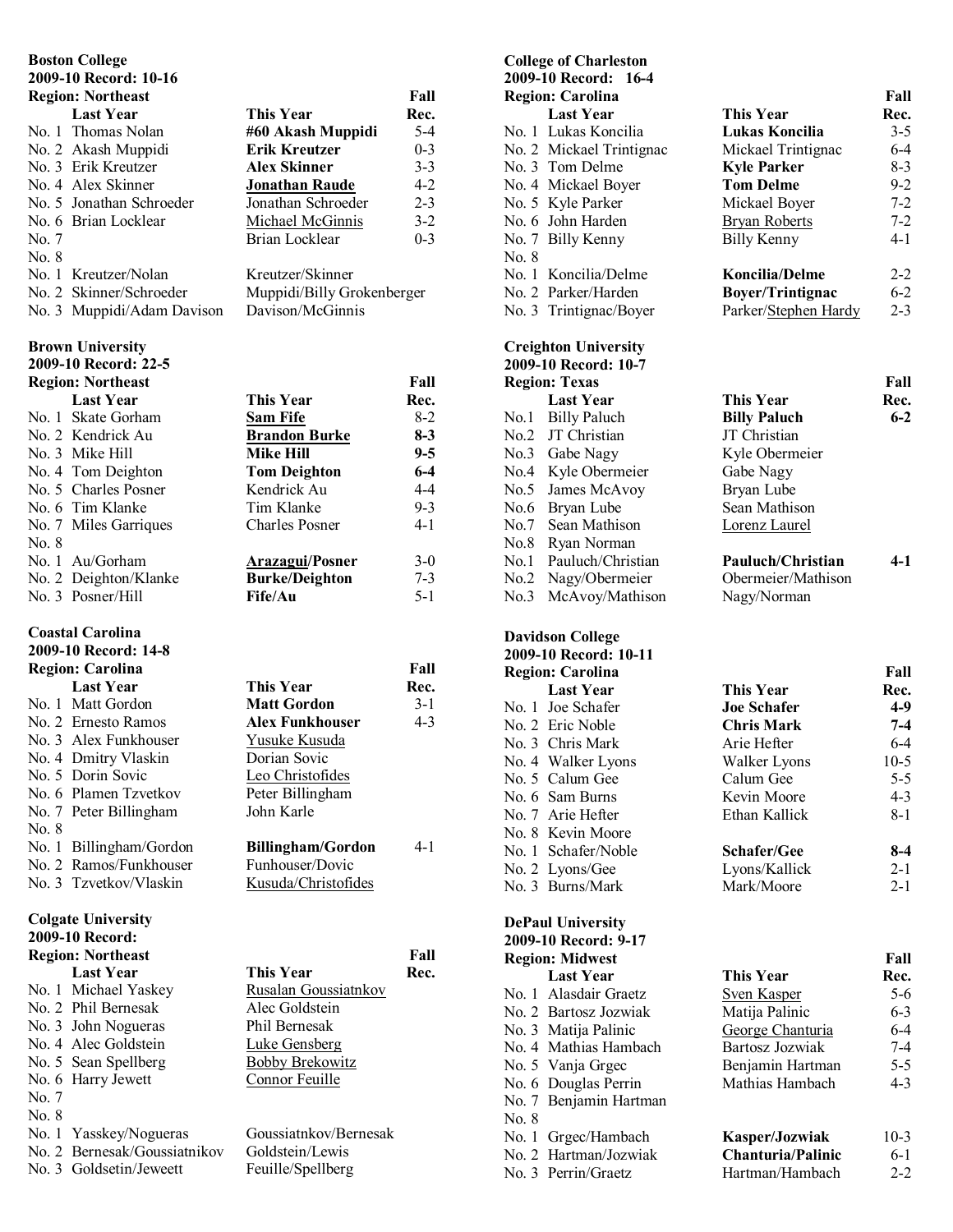# **Eastern Kentucky University**

#### **2009-10 Record: 18-9 Region: Ohio Valley Fall**

| <b>Region: Ohio Valley</b> |                         | Fall    |
|----------------------------|-------------------------|---------|
| <b>Last Year</b>           | This Year               | Rec.    |
| No. 1 Alex Das Izquierdo   | <b>Alex Das</b>         | $5 - 5$ |
| No. 2 Hugo Klientovsky     | <b>Hugo Klientovsky</b> | 7-6     |
| No. 3 Nik Schroeder        | Parul Verme             | $9 - 3$ |
| No. 4 Philip Janz          | Nik Schroeder           | $3 - 5$ |
| No. 5 Carlos Valdenebro    | Carles Pons             | $6-4$   |
| No. 6 Carles Pons          | Philip Janz             | $3 - 5$ |
| No. 7 Parul Verme          | Emilio Piriz            | $2 - 3$ |
| No. 8 Emilo Piriz          |                         |         |
| No. 1 Schroeder/Janz       | Schroeder/Janz          | $1-2$   |
| No. 2 Das/Valdenbro        | Das/Klientovsky         | $2 - 2$ |
| No. 3 Klientovsky/Pons     | Pons/Verma              | $2 - 2$ |

#### **Elon**

#### **2009-10 Record: 9-14 Region: Carolina Fall Last Year This Year Rec.**  No. 1 Philip Nemec **Philip Nemec** 4-4 No. 2 Chase Helpingstine **Cameron Silverman** 4-4 No. 3 Eric Turner Chase Helpingstine 3-4 No. 4 Alberto Rojas Eric Turner 3-4 No. 5 Cody Stauffer-MacDowell Cody Stauffer-MacDowell 6-2 No. 6 Tommy Darling Alberto Rojas 7-3 No. 7 Carlos Arboleda Thomas Darling No. 8 No. 1 Rojas/Helpingstine **Nemec/Helpingstinez** 5-2 No. 2 Nemec/Stauffer-MacDowell MacDowell/Rojas 2-1 No. 3 Turner/Darling Turner/Silverman

#### **Fairleigh Dickinson 2009-10 Record: 8-13**

|       | <b>Region: Northeast</b> |                      | Fall     |
|-------|--------------------------|----------------------|----------|
|       | <b>Last Year</b>         | <b>This Year</b>     | Rec.     |
|       | No. 1 Dom Hemy           | <b>Ibrahim Shams</b> | 6-6      |
|       | No. 2 Peter Skvarka      | Dom Hemy             | $6 - 10$ |
|       | No. 3 Sven Sjoerds       | Peter Skvarka        | $6-9$    |
|       | No. 4 Yuri Gricheno      | Yuri Gricheno        | $9 - 8$  |
|       | No. 5 Ted Segerfors      | Mark Hemy            | $7-9$    |
|       | No. 6 Andrew Denny       | Andrew Denny         | $3 - 5$  |
|       | No. 7 Guy Goren          | Guillermo Paiz       | $4-6$    |
| No. 8 |                          |                      |          |
|       | No. 1 Jemersic/Sjoerds   | Shams/Skvarka        | 7-4      |
|       | No. 2 Hemy/Skvarka       | D. Hemy/Gricheno     | $7 - 7$  |
|       | No. 3 Denny/Goren        | Denny/Goren          | $3-4$    |

#### **Florida A&M**

| 2009-10 Record: 13-12      |                      |         |
|----------------------------|----------------------|---------|
| <b>Region: Southern</b>    |                      | Fall    |
| <b>Last Year</b>           | <b>This Year</b>     | Rec.    |
| No. 1 David Jackson        | Levan Clark          | $3-3$   |
| No. 2 Michael Moore        | Temuera Asafu-Adjaye | $5 - 1$ |
| No. 3 Takura Happy         | Takura Happy         | $3 - 2$ |
| No. 4 Maurice Wamukowa     | Chidi Gabriel        | $3 - 2$ |
| No. 5 Forrest Jenkins      | Michael Moore        | $4 - 3$ |
| No. 6 Temuera Asafu-Adjaye | Marc Atkinson        | $0 - 2$ |
| No. 7 Marc Atkinson        | Fabrice Myrtil       | $0 - 2$ |
| No. 8 Fabrice Myrtil       |                      |         |
| No. 1 Jackson/Moore        | Gabriel/Happy        | $3-2$   |
| No. 2 Wamukowa/Jenkins     | Clark/Moore          | $3-2$   |
| No. 3 Happy/Asafu-Adjaye   | Asafu-Adjaye/Myrtil  | $0 - 0$ |

#### **Furman 2009-10 Record: 12-11 Region: Carolina Fall Last Year This Year Rec.**<br> **Sawver Duncan Sawver Duncan** 3-4 No. 1 Sawyer Duncan Sawyer Duncan 3-4<br>No. 2 Chris Motes Carl Lundberg 0-0 No. 2 Chris Motes No. 3 Carl Lundberg Andrei Chvetsov 1-2 No. 4 Jordan Walters **Andrew Mellow** 0-0 No. 5 Andrew Mellow Tyler Droll 4-4 No. 6 Tyler Droll Alex Christ 3-6 No. 7 No. 8 No. 1 Motes/Rhyne Duncan/Lundberg 0-0 No. 2 Duncan/Mellow Droll/Chvetsov 2-1 No. 3 Chvetsov/Walters Christ/Cook 0-0

## **Georgetown**

| 2009-10 Record: 10-12   |                  |         |
|-------------------------|------------------|---------|
| <b>Region: Atlantic</b> |                  | Fall    |
| <b>Last Year</b>        | <b>This Year</b> | Rec.    |
| No. 1 Anthony Tan       | Michael Clarke   | $4 - 3$ |
| No. 2 David Tillem      | Bryan Miller     | $0-0$   |
| No. 3 Bryan Miller      | Andrew Bruhn     | $2 - 4$ |
| No. 4 Will Lowell       | Charlie Caris    | $2 - 4$ |
| No. 5 Charlie Caris     | Brian Ward       | $2 - 4$ |
| No. 6 Andy Bruhn        | Tim Walsh        | $3-2$   |
| No. 7 Tim Walsh         | Casey Distaso    | $3-4$   |
| No. 8 Rafael Notario    |                  |         |
| No. 1 Miller/Bruhn      | Bruhn/Clarke     | $4 - 3$ |
| No. 2 Tan/Lowell        | Ward/Miller      | $2 - 2$ |
| No. 3 Tillem/Caris      | Walsh/Caris      | $0 - 0$ |
|                         |                  |         |

#### **Illinois State**

# **2009-10 Record: 15-8**

|                  |                                                                                                                                                                                                                                                                                                            | Fall    |
|------------------|------------------------------------------------------------------------------------------------------------------------------------------------------------------------------------------------------------------------------------------------------------------------------------------------------------|---------|
| <b>Last Year</b> | <b>This Year</b>                                                                                                                                                                                                                                                                                           | Rec.    |
|                  | <b>Timon Reichelt</b>                                                                                                                                                                                                                                                                                      | $9 - 2$ |
|                  | <b>Alexander Pelaez</b>                                                                                                                                                                                                                                                                                    | $10-3$  |
|                  | Matej Zlatkovic                                                                                                                                                                                                                                                                                            | $6 - 4$ |
|                  | Filip Miljevic                                                                                                                                                                                                                                                                                             | $6 - 3$ |
|                  | Skip Span                                                                                                                                                                                                                                                                                                  | $5-4$   |
|                  | Mya Smith-Dennis                                                                                                                                                                                                                                                                                           | $3 - 5$ |
|                  |                                                                                                                                                                                                                                                                                                            |         |
|                  |                                                                                                                                                                                                                                                                                                            |         |
|                  | <b>Pelaez/Reichelt</b>                                                                                                                                                                                                                                                                                     | $9-2$   |
|                  | Miljevic/Zlatkovic                                                                                                                                                                                                                                                                                         | $3-4$   |
|                  | Span/Smith-Dennis                                                                                                                                                                                                                                                                                          | $2 - 2$ |
|                  | <b>Region: Midwest</b><br>No. 1 Timon Reichelt<br>No. 2 Alexander Pelaez<br>No. 3 Filip Miljevic<br>No. 4 Materi Zlatkovic<br>No. 5 Skip Span<br>No. 6 Xaver Riart-Ferrer<br>No. 7 Micah Lemoine<br>No. 8 Michael Hobson<br>No. 1 Pelaez/Michael Hobson<br>No. 2 Reichelt/Zlatkovic<br>No. 3 Miljevic/Span |         |

## **James Madison**

| 2009-10 Record: 15-10   |                         |         |
|-------------------------|-------------------------|---------|
| <b>Region: Atlantic</b> |                         | Fall    |
| <b>Last Year</b>        | <b>This Year</b>        | Rec.    |
| No. 1 Mike Smith        | <b>Greg Vladimirsky</b> | 5-4     |
| No. 2 Greg Vladimirsky  | <b>Bertrand Moulin</b>  | $5 - 5$ |
| No. 3 Tommi Nissinen    | <b>Florent Sentenac</b> | $4 - 5$ |
| No. 4 Stephen Hardy     | <b>Ryan Pool</b>        | $5 - 5$ |
| No. 5 Yaroslav Voznenko | Tommi Nissinen          | $3-4$   |
| No. 6 Jovan Milic       | Yaroslav Voznenko       | $6-5$   |
| No. 7 Matt King         | Jovan Milic             | $3-2$   |
| No. 8 Ville Maaranen    |                         |         |
| No. 1 Smith/King        | <b>Moulin/Sentenac</b>  | $2 - 2$ |
| No. 2 Maaranen/Voznenko | King/Pool               | 4-4     |
| No. 3 Hardy/Vladimirsky | Maaranen/Voznenko       | $1 - 2$ |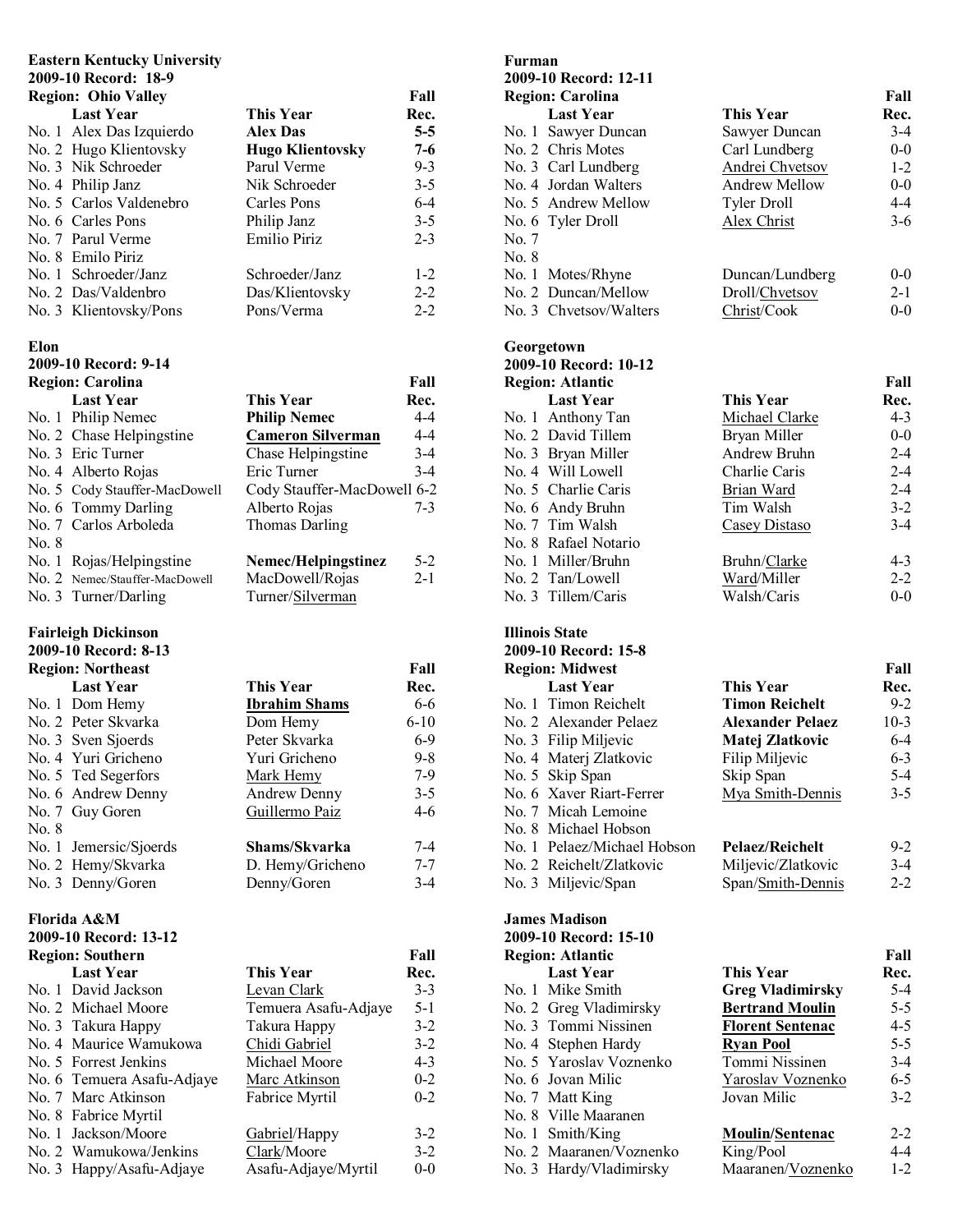# **Loyola Marymount**

|                  | 2009-10 Record: 11-13                   |                              |          |
|------------------|-----------------------------------------|------------------------------|----------|
|                  | <b>Region: Southwest</b>                |                              | Fall     |
|                  | <b>Last Year</b>                        | <b>This Year</b>             | Rec.     |
|                  | No. 1 Ivan Lopez                        | Johan Berhof                 | $0-0$    |
|                  | No. 2 Otto Sauer                        | Sebastian Bustamante         | $7 - 5$  |
|                  | No. 3 Geza Bazula                       | Alex Wilton                  | $4 - 3$  |
|                  | No. 4 Renzo Maggi                       | Aris Andreasian              | $6-4$    |
|                  | No. 5 Borja Malet                       | Daniel Simko                 | $4 - 7$  |
|                  | No. 6 Aris Andreasian                   | <b>Tyler Gottshall</b>       | $2 - 7$  |
|                  | No. 7 Johan Berhof                      | Jack Zapala                  | $1 - 7$  |
|                  | No. 8 Zeke Hindle                       |                              |          |
|                  | No. 1 Sauer/Lopez                       | Simko/Berhof                 | $0-0$    |
|                  | No. 2 Bazula/Malet                      | Zapala/Gottshall             | $3 - 3$  |
|                  | No. 3 Maggi/Zapala                      | Bustamante/Wilton            | $1 - 2$  |
|                  |                                         |                              |          |
| <b>Marquette</b> |                                         |                              |          |
|                  | 2009-10 Record: 16-6                    |                              |          |
|                  | <b>Region: Midwest</b>                  |                              | Fall     |
|                  | <b>Last Year</b>                        | <b>This Year</b>             | Rec.     |
|                  | No. 1 Dusan Medan                       | <b>Jose Carlos Gutierrez</b> | $1-0$    |
|                  | No. 2 Mark Rutherford                   | Daniil Mamalat               | $7 - 8$  |
|                  | No. 3 Niko Boulieris                    | <b>Logon Collins</b>         | $11-5$   |
|                  | No. 4 Jose Carlos Gutierrez             | <b>Jose Manuel Munoz</b>     | $7-9$    |
|                  | No. 5 Otavio Perim                      | <b>Otavio Perim</b>          | $6 - 10$ |
|                  | No. 6 Jacob Straus                      | <b>Drake Kakar</b>           | $1 - 1$  |
|                  | No. 7 Jon Schwerin                      | <b>Jon Schwerin</b>          | $4 - 6$  |
|                  | No. 8 Drake Kakar                       |                              |          |
|                  | No. 1 Schwerin/Rutherford               | Gutierrez/Munoz              | $0-0$    |
|                  | No. 2 Medan/Straus                      | <b>Perim/Troude</b>          | $6-4$    |
|                  | No. 3 Perim/Gutierrez                   |                              | $4 - 6$  |
|                  |                                         |                              |          |
|                  |                                         | <b>Mamalat/Schwerin</b>      |          |
| Maryland         |                                         |                              |          |
|                  | 2009-10 Record: 13-13                   |                              |          |
|                  | <b>Region: Atlantic</b>                 |                              | Fall     |
|                  | <b>Last Year</b>                        | This Year                    | Rec.     |
|                  |                                         |                              | $11-3$   |
|                  | No. 1 Sergio Wyss<br>No. 2 John Collins | <b>Maros Horny</b>           | $11 - 4$ |
|                  |                                         | <b>Sergio Wyss</b>           |          |
|                  | No. 3 Tommy Laine                       | <b>John Collins</b>          | $8 - 5$  |
|                  | No. 4 Jesse Kiuru                       | <b>Tommy Laine</b>           | $5 - 5$  |
|                  | No. 5 Ryan Lissner                      | Jesse Kiuru                  | $2 - 4$  |
|                  | No. 6 Graham Knowlton                   | Michiel Doornenbal           | $2-6$    |
| No. 7            |                                         |                              |          |
| No. 8            |                                         |                              |          |
|                  | No. 1 Mansfield/Knowlton                | Horny/Collins                | $3-1$    |
|                  | No. 2 Wyss/Laine                        | Kiuru/Laine                  | $0-0$    |
|                  | No. 3 Kiuru/Collins                     | Knowlton/Wyss                | $1 - 1$  |
| <b>Memphis</b>   |                                         |                              |          |
|                  | 2009-10 Record: 11-13                   |                              |          |
|                  | <b>Region: Ohio Valley</b>              |                              | Fall     |
|                  | <b>Last Year</b>                        | <b>This Year</b>             | Rec.     |
|                  | No. 1 Jordan Smith                      | Jordan Smith                 | $3 - 5$  |
|                  | No. 2 David Henry                       | Johnny Grimal                | $8 - 3$  |
|                  | No. 3 Charlie Ramsay                    | <u>Joe Salisbury</u>         | $5-4$    |
|                  | No. 4 Michael Janz                      | David Ohare                  | $4 - 4$  |
|                  |                                         |                              | $2 - 4$  |
|                  | No. 5 John Taylor                       | David Henry                  |          |
|                  | No. 6 Michael Gaerthoeffner             | Cedric de Zutter             | $8-3$    |
| No. 7            |                                         | John Taylor                  | $6-4$    |
| No. 8            | No. 1 Smith/Henry                       | #47 Henry/Smith              | $1 - 2$  |

No. 3 Ramsay/Heflin Grimal/Taylor 5-1

| <b>Michigan State</b>    |                        |          |  |  |
|--------------------------|------------------------|----------|--|--|
| 2009-10 Record: 13-14    |                        |          |  |  |
| <b>Region: Midwest</b>   |                        | Fall     |  |  |
| <b>Last Year</b>         | <b>This Year</b>       | Rec.     |  |  |
| No. 1 Ronnie Hulewicz    | <b>Denis Bogatov</b>   | $11 - 2$ |  |  |
| No. 2 Austin Brooks      | <b>Ronnie Hulewicz</b> | $9-4$    |  |  |
| No. 3 Denis Bogatov      | <b>Austin Brooks</b>   | $1 - 3$  |  |  |
| No. 4 Jason Norville     | John Stratton          | $8-4$    |  |  |
| No. 5 John Stratton      | Aaron Pfister          | $11 - 4$ |  |  |
| No. 6 Joe Vallee         | Jason Norville         | $5 - 5$  |  |  |
| No. 7 Clark Richardson   | Drew Lied              | $10 - 4$ |  |  |
| No. 8 Will Davis         |                        |          |  |  |
| No. 1 Stratton/Brooks    | <b>Stratton/Brooks</b> | $4 - 1$  |  |  |
| No. 2 Norville/Vallee    | Hulewicz/Bogatov       | $9 - 3$  |  |  |
| No. 3 Bogatov/Richardson | Norville/Pfister       | $3-1$    |  |  |
|                          |                        |          |  |  |

| <b>New Mexico</b>       |                                     |  |
|-------------------------|-------------------------------------|--|
| 2009-10 Record: 8-13    |                                     |  |
| <b>Region: Mountain</b> | Fall                                |  |
| <b>Last Year</b>        | This Year<br>Rec.                   |  |
| No. 1 Ben Dunbar        | $11 - 4$<br><b>Jadon Phillips</b>   |  |
| No. 2 Jadon Phillips    | $4 - 4$<br><b>Ben Dunbar</b>        |  |
| No. 3 Carl Ho           | $5-4$<br>Carl Ho                    |  |
| No. 4 Phil Anderson     | $10-4$<br><b>Phil Anderson</b>      |  |
| No. 5 Conor Berg        | $6 - 5$<br><b>Conor Berg</b>        |  |
| No. 6 Joe Wood          | $4 - 7$<br>Joe Wood                 |  |
| No. 7 Matt Neeld        | $4 - 7$<br>Mads Hegelund            |  |
| No. 8                   |                                     |  |
| No. 1 Phillips/Anderson | #40 Dunbar/Conor Berg 7-4           |  |
| No. 2 Dunbar/Berg       | $9 - 2$<br><b>Phillips/Anderson</b> |  |
| No. 3 Wood/Ho           | Wood/Ho<br>$3-1$                    |  |

| <b>Norfolk State</b> |                         |                       |         |
|----------------------|-------------------------|-----------------------|---------|
|                      | 2009-10 Record: 3-14    |                       |         |
|                      | <b>Region: Atlantic</b> |                       | Fall    |
|                      | <b>Last Year</b>        | <b>This Year</b>      | Rec.    |
|                      | No. 1 Arsenio Culver    | <b>Arsenio Culver</b> | $6-2$   |
|                      | No. 2 Ben Marks         | Ben Marks             | $2 - 4$ |
|                      | No. 3 Jonathan Sessom   | Christian Romanzini   | $1 - 4$ |
|                      | No. 4 Keenan Ruff       | Kent Austin           | $3-4$   |
|                      | No. 5 Dexter McDowell   | Jonathan Sessom       | $0 - 2$ |
| No. $6$              |                         | Brian Bullock         | $2 - 2$ |
| No. 7                |                         | Justin Shuck          | $1 - 2$ |
| No. 8                |                         |                       |         |
|                      | No. 1 Culver/Marks      | Culver/Marks          | $4 - 2$ |
|                      | No. 2 Ruff/Sessom       | Austin/Romanzini      | $0 - 2$ |
| No. 3                |                         | Bullock/Sessom        | $0 - 1$ |

| <b>Northern Arizona</b><br>2009-10 Record: 13-9 |                              |                              |         |
|-------------------------------------------------|------------------------------|------------------------------|---------|
|                                                 | <b>Region: Mountain</b>      |                              | Fall    |
|                                                 | <b>Last Year</b>             | <b>This Year</b>             | Rec.    |
|                                                 | No. 1 Andrew Reiff           | Andrew Reiff                 | $1 - 2$ |
|                                                 | No. 2 Patrick Schimmelbauer  | Hugo Ramadier                | 8-4     |
|                                                 | No. 3 Hugo Ramadier          | <b>Patrick Schimmelbauer</b> | $6 - 5$ |
|                                                 | No. 4 Robin Pezzutto         | Robin Pezzutto               | $5-4$   |
|                                                 | No. 5 David Flodberg         | David Flodberg               | $5 - 7$ |
|                                                 | No. 6 Kevin Taylor           | <b>Dominic Bermudez</b>      | $8-3$   |
|                                                 | No. 7 Ben Lantz              | Bruno Ferreira               | $3 - 5$ |
| No. 8                                           |                              |                              |         |
|                                                 | No. 1 Flodberg/Schimmelbauer | <b>Reiff/Pezzutto</b>        | $0 - 2$ |
|                                                 | No. 2 Ramadier/Taylor        | Ferreira/Ramadier            | $6 - 2$ |
|                                                 | No. 3 Pezzutto/Reiff         | Flodberg/Schimmelbauer       |         |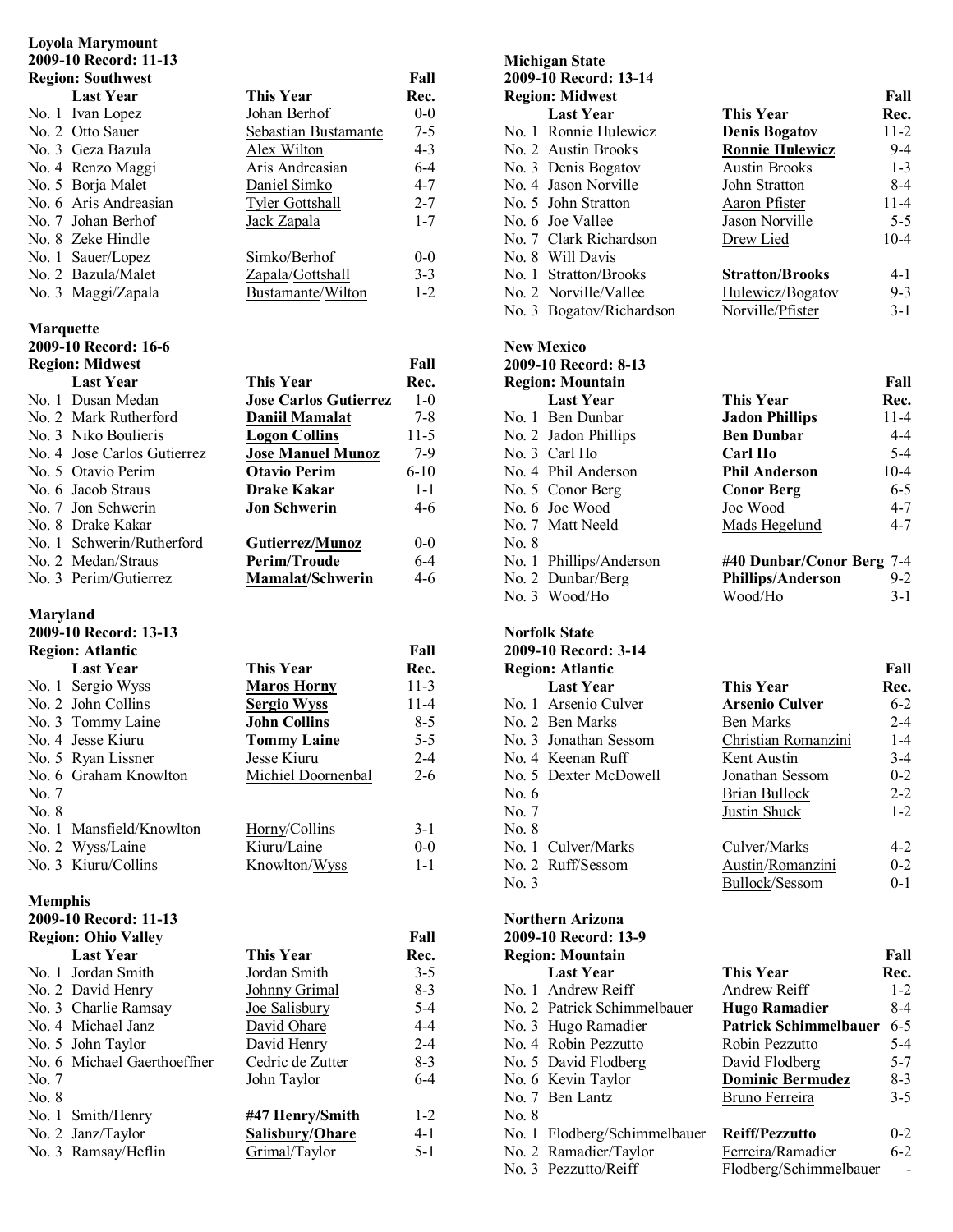#### **Old Dominion 2009-10 Record: 15-10**

|       | <b>Region: Atlantic</b>                        |                      | Fall    |
|-------|------------------------------------------------|----------------------|---------|
|       | <b>Last Year</b>                               | This Year            | Rec.    |
|       | No. 1 Tobias Fanselow                          | #117 Tobias Fanselow | $5-3$   |
|       | No. 2 Benjamin Chomette                        | Benjamin Chomette    | $4 - 7$ |
|       | No. 3 Yakov Diskin                             | Krzysztof Muzalewski | $5 - 3$ |
|       | No. 4 Krzysztof Muzalewski                     | Fahoum Fahoum        | $2 - 3$ |
|       | No. 5 Fahoum Fahoum                            | Albert Ochagavia     | $2 - 3$ |
|       | No. 6 Albert Ochagavia                         | Alfredo Rodriguez    | $0 - 2$ |
|       | No. 7 Alfredo Rodriguez                        |                      |         |
| No. 8 |                                                |                      |         |
|       | No. 1 Fanselow/Chomette                        | Fanselow/Muzalewski  | $1 - 1$ |
|       | No. 2 Diskin/Muzalewski                        | Chomette/Fahoum      | $1 - 1$ |
|       | No. 3 Fahoum/Ochagavia                         | Ochogavia/Rodriguez  |         |
|       | Univ. of Pennsylvania<br>2009-10 Record: 11-10 |                      |         |
|       | <b>Region: Northeast</b>                       |                      | Fall    |
|       | <b>Last Year</b>                               | This Year            | Rec.    |
|       | No. 1 Eugen Brazdil                            | Hicham Laalej        | $3 - 3$ |
|       | No. 2 Adam Schwartz                            | <b>Ivan Turudic</b>  | $4 - 3$ |
|       | No. 3 Phil Law                                 | Eugen Brazdil        | $2 - 1$ |
|       | No. 4 Jason Lin                                | <b>Phil Law</b>      | $8 - 4$ |
|       | No. 5 Jason Magnes                             | Nikola Kocovic       | $8 - 3$ |
|       | No. 6 Justen Roth                              | Zach Katz            | $6 - 2$ |
| No. 7 |                                                | Jason Magnes         | $3 - 3$ |
| No. 8 |                                                |                      |         |
|       | No. 1 Brazdil/Law                              | <b>Katz/Turudic</b>  | $10-1$  |
|       | No. 2 Milbrandt/Magnes                         | Laalej/Brazdil       | $2 - 1$ |
|       | No. 3 Schwartz/Roth                            | Kocovic/Law          | $2 - 1$ |
|       |                                                |                      |         |

#### **Princeton 2009-10 Record: 8-13**

| <b>Region: Northeast</b> |                           |                      | Fall    |
|--------------------------|---------------------------|----------------------|---------|
|                          | <b>Last Year</b>          | This Year            | Rec.    |
|                          | No. 1 Matija Pecotic      | Matija Pecotic       | $8-3$   |
|                          | No. 2 Charlie Brosens     | <b>Matt Spindler</b> | $6 - 4$ |
|                          | No. 3 Matt Spindler       | <b>Matt Siow</b>     | $4 - 4$ |
|                          | No. 4 Matt Siow           | Dan Richardson       | $7 - 3$ |
|                          | No. 5 Alex Faust          | <b>Augie Bloom</b>   | $7 - 5$ |
|                          | No. 6 Coleman Crutchfield | <b>Alex Faust</b>    | $6-4$   |
|                          | No. 7 Ravi Yegya-Raman    | Coleman Crutchfield  | $5 - 7$ |
|                          | No. 8 Ryan Kim            |                      |         |
|                          | No. 1 Siow/Shoji          | Spindler/Bloom       | $7 - 3$ |
|                          | No. 2 Spindler/Lin        | <b>Pecotic/Siow</b>  | $5 - 2$ |
|                          | No. 3 Pecotic/Faust       | <b>Faust/Shoji</b>   | $3-3$   |

#### **Quinnipiac**

| 2009-10 Record: 10-4     |                      |         |
|--------------------------|----------------------|---------|
| <b>Region: Northeast</b> |                      | Fall    |
| <b>Last Year</b>         | This Year            | Rec.    |
| No. 1 Brian Mikkelson    | <b>Andrew Weeden</b> | $7-4$   |
| No. 2 John Hughes        | James Kwei           | $5 - 5$ |
| No. 3 Andrew Weeden      | Brian Mikkelson      | $3 - 5$ |
| No. 4 Garrett Lane       | Alex Lazerowich      | $3 - 5$ |
| No. 5 James Kwei         | Chris Nelson         | $5 - 5$ |
| No. 6 Charlie Feldman    | Corey Morgenstern    | $4-5$   |
| No. 7 Alex Lazerowick    | <b>Brett Francis</b> | $2-6$   |
| No. 8 Chris Nelson       |                      |         |
| No. 1 Mikkelson/Kwei     | Weeden/Mikkelson     | 5-3     |
| No. 2 Hughes/Weeden      | Kwei/Lazerowich      | $6 - 2$ |
| No. 3 Feldman/Kraus      | Nelson/Francis       | $1-0$   |

# **Radford 2009-10 Record: 12-11 Region: Atlantic Fall Last Year This Year Rec.**<br>No. 1 Ivan Salec **#57 Ivan Salec** 11-3 No. 1 Ivan Salec **#57 Ivan Salec** 11-3 No. 2 Thomas Dehaen Joe Mills 0-1<br>No. 3 Igor Ogrizek Thomas Dehaen 3-4 No. 3 Igor Ogrizek Thomas Del<br>No. 4 Paul Boslet Nick Sayer No. 4 Paul Boslet Nick Sayer 12-3 No. 5 Zack Watson Stijn Meulemans 6-6 No. 6 Erik Finkenbrink Igor Ogrizek - No. 7 Paul Boslet 5-3 No. 8 No. 1 Salec/Dehaen Salec/Dehaen 2-4 No. 2 Watson/Boslet Mills/Meulemans -No. 3 Finkenbrink/Ogrizek Sayer/Orgizek - **St. Francis 2009-10 Record: 6-9 Region: Atlantic Fall**

| <b>Last Year</b>        | <b>This Year</b>  | Rec.     |
|-------------------------|-------------------|----------|
| No. 1 Elahn Pogue       | Elahn Pogue       | $10-6$   |
| No. 2 Steve Child       | Steve Child       | $4 - 12$ |
| No. 3 Steve Kowalski    | Steve Kowalski    | 7-6      |
| No. 4 Andres Rosa       | Andres Rosa       | $6-9$    |
| No. 5 Nathaniel Fleming | Nathaniel Fleming | $3-11$   |
| No. 6 Peter Dietrich    | Kirby Mendez      | $1-2$    |
| No. 7 Kirby Mendez      | Youlian Natchev   | $2 - 3$  |
| No. 8 Youlian Natchev   |                   |          |
| No. 1 Pogue/Child       | Pogue/Fleming     |          |
| No. 2 Fleming/          | Child/Kowalski    |          |
| No. 3 Rosa/Dietrich     | Rosa/Mendez       |          |
|                         |                   |          |

#### **Samford**

| 2009-10 Record: 12-12   |                        |         |
|-------------------------|------------------------|---------|
| <b>Region: Southern</b> |                        | Fall    |
| <b>Last Year</b>        | <b>This Year</b>       | Rec.    |
| No. 1 Carson Kadi       | <b>Carson Kadi</b>     | $6-4$   |
| No. 2 Zac Dunkle        | <b>Zac Dunkle</b>      | $7-4$   |
| No. 3 Oliver Reynolds   | <b>Carl Abalos</b>     | $9 - 3$ |
| No. 4 Carl Abalos       | Alexander Sajonz       | $6-4$   |
| No. 5 Scott Foster      | Oliver Reynolds        | $6-4$   |
| No. 6 Adam Witcher      | Garrison Laduca        | $6 - 2$ |
| No. 7 Michael Browder   |                        |         |
| No. 8 John Flaniken     |                        |         |
| No. 1 Kadi/Browder      | <b>Abalos/Reynolds</b> | $8-2$   |
| No. 2 Reynolds/Dunkle   | Sajonz/Dunkle          | $7 - 3$ |
| No. 3 Foster/Abalos     | Laduca/Kadi            | $7-2$   |

#### **Southern Illinois Carbondale 2009-10 Record: 7-13**

| <b>Region: Central</b> |                           |                          | Fall    |
|------------------------|---------------------------|--------------------------|---------|
|                        | <b>Last Year</b>          | This Year                | Rec.    |
|                        | No. 1 Mpilo Migogo        | Adam Fabik               | $17-1$  |
|                        | No. 2 Falk DeBeenhouwer   | Stan Rodier              |         |
|                        | No. 3 Brandon Florez      | <b>Falk DeBeenhouwer</b> | $14-3$  |
|                        | No. 4 Chikara Kidera      | Brandon Florez           | $7-6$   |
|                        | No. 5 Anton Leonenko      | Calos Do Val             | $6 - 3$ |
|                        | No. 6 Orhan Spahic        | Orhan Spahic             | $2 - 6$ |
|                        | No. 7 Jordan Snyder       | Jordan Snyder            | $5-4$   |
|                        | No. 8 Pavlo Buryi         |                          |         |
|                        | No. 1 Florez/Kidera       | Fabik/Florez             | $3-4$   |
|                        | No. 2 Migogo/DeBeenhouwer | Rodier/Do Val            |         |
|                        | No. 3 Spahic/Leonenko     | DeBeenhouwer/Spahic      |         |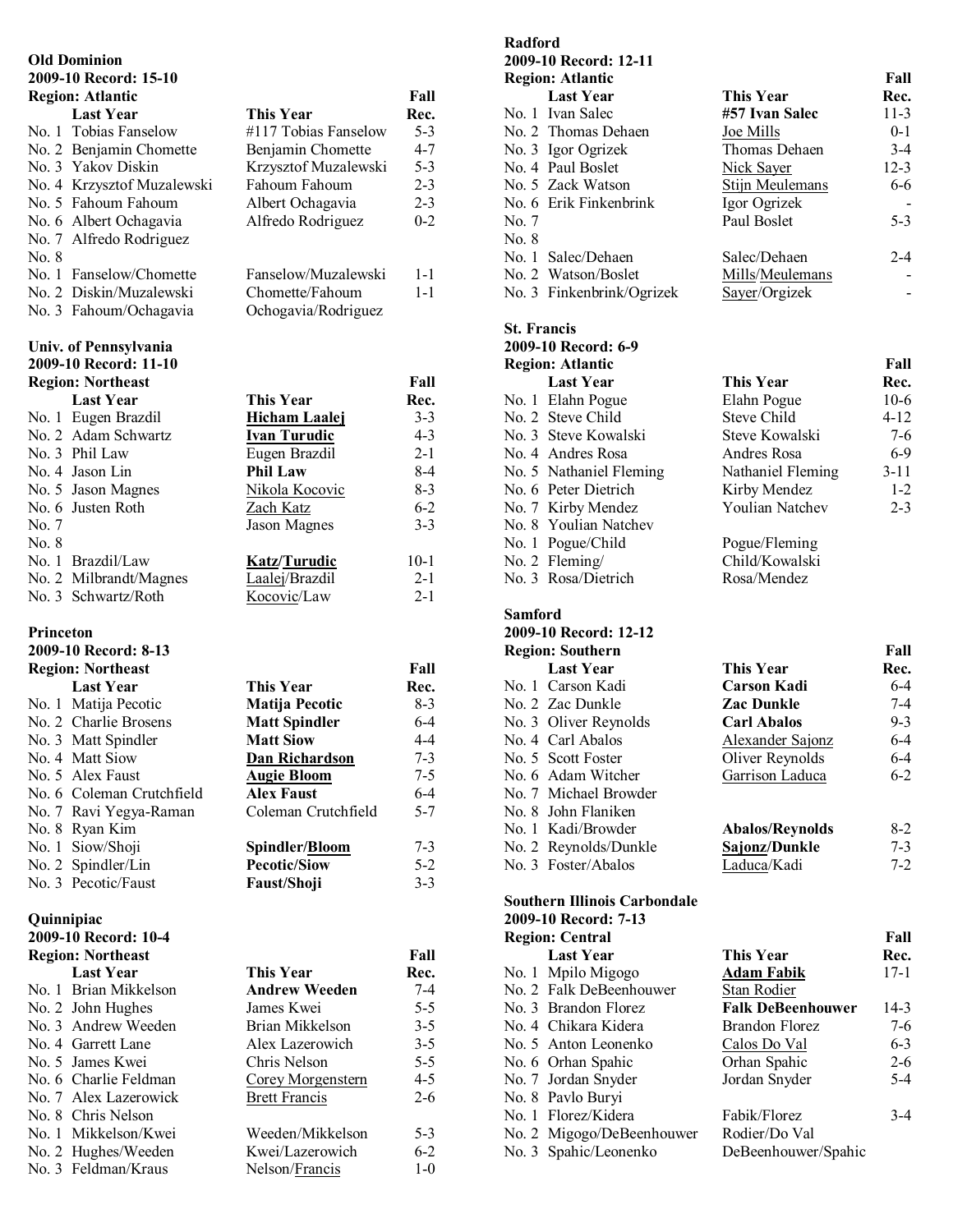# **Tulane**

# **2009-10 Record: 3-17**

| 2007-10 INGGULU. 3          |                         |            |
|-----------------------------|-------------------------|------------|
| <b>Region: Southern</b>     |                         | Fall       |
| <b>Last Year</b>            | This Year               | Rec.       |
| No. 1 Shaye Wali            | <b>#8 Fr. Idan Mark</b> | $6 - 4$    |
| No. 2 Joe Young             | <b>Radu Ionescu</b>     | n/a        |
| No. 3 Adam Bernstein        | <b>Shaye Wali</b>       | $3 - 5$    |
| No. 4 Rodrigo Rappaccioli   | Joe Young               | $8 - 3$    |
| No. 5 Coby Kramer-Golinkoff | Rodrigo Rappaccioli     | $6-6$      |
| No. 6 Trevor Getz           | Takuma Ohashi           | $5 - 3$    |
| No. 7 Etham Frenkel         | Adam Bernstein          | $4 - 5$    |
| No. 8                       |                         |            |
| No. 1 Wali/Kramer-Golinkoff | <b>Mark/Ionescu</b>     |            |
| No. 2 Bernstein/Rappaccioli | Wali/Ohashi             |            |
| No. 3 Frenkel/Getz          | Bernstein/Rappaccioli   | $1-2$      |
| <b>UAB</b>                  |                         |            |
| 2009-10 Record: 13-9        |                         |            |
| <b>Region: Southern</b>     |                         | Fall       |
| <b>Last Year</b>            | <b>This Year</b>        | Rec.       |
| No. 1 Alex Emery            | <b>Danny Manlow</b>     | $2 - 3$    |
| No. 2 Danny Manlow          | <b>David Zimmerman</b>  | $7 - 4$    |
| No. 3 David Zimmerman       | Daniel Moser            | $4 - 5$    |
| No. 4 Daniel Moser          | Chris Helliar           | $4 - 4$    |
| No. 5 Tyrone Ewels          | Dan Cornei              | $5 - 4$    |
| No. 6 Dan Cornei            | Tom Puetz               | $3 - 5$    |
| No. 7 Tom Puetz             | <b>Tyrone Ewels</b>     | <b>DNP</b> |
| No. 8                       |                         |            |
| No. 1 Emery/Manlow          | <b>Manlow/Moser</b>     | $3 - 2$    |
| No. 2 Ewels/Moser           | Puetz/Zimmerman         | $6 - 2$    |
| No. 3 Puetz/Zimmerman       | Cornei/Helliar          | $0 - 2$    |
|                             |                         |            |
| <b>Univ. of Buffalo</b>     |                         |            |
| 2009-10 Record: 13-7        |                         |            |
| <b>Region: Northeast</b>    |                         | Fall       |
| <b>Last Year</b>            | <b>This Year</b>        | Rec.       |
| No. 1 Wojtek Starakiewicz   | Wojtek Starakiewicz     | $5 - 3$    |
| No. 2 Marcelo Mazzetto      | George Tibil            | $2 - 2$    |
| No. 3 Kiril Kolomyts        | Marcelo Mazzetto        | $3 - 2$    |
| No. 4 George Tibil          | Vusa Hove               | $9 - 3$    |
| No. 5 Vusa Hove             | Alex Kalinin            | $4 - 3$    |
| No. 6 Alex Kalinin          | Travis Zappia           | $0 - 2$    |

No. 7 Kristof Custers No. 8 No. 1 Mazzetto/Kolomyts Mazzetto/Zeenaty 5-2 No. 2 Starakiewicz/Tibil Starakiewicz/Zappia 1-1 No. 3 Hove/Zenaty

## **UMKC**

| 2009-10 Record: 17-7    |                           |                      |         |
|-------------------------|---------------------------|----------------------|---------|
| <b>Region: Southern</b> |                           |                      | Fall    |
|                         | <b>Last Year</b>          | This Year            | Rec.    |
|                         | No. 1 Bret Berryman       | Nino Hasandedic      | $3-2$   |
|                         | No. 2 Patrick Smith       | <b>Grant Fleming</b> | $1 - 4$ |
|                         | No. 3 Serge Ristivojevic  | Serge Ristivojevic   | $2 - 3$ |
|                         | No. 4 Gustavo Guerin      | Gustavo Guerin       |         |
|                         | No. 5 Abdul Alawadi       | Abdul Alawadi        | $1-5$   |
|                         | No. 6 David Heckler       | Cameron Schoenhofer  | $2 - 3$ |
| No. 7                   |                           | David Heckler        | $1-5$   |
| No. 8                   |                           |                      |         |
|                         | No. 1 Berryman/Smith      | Hasandedic/Fleming   | $3 - 2$ |
|                         | No. 2 Ristivojevic/Guerin | Ristivojevic/Alawadi | $1 - 4$ |
|                         | No. 3 Alawadi/Heckler     | Schoenhofer/Guerin   |         |

# **2009-10 Record: 16-14**

| <b>Region: Atlantic</b> |                        |                  | Fall    |
|-------------------------|------------------------|------------------|---------|
|                         | <b>Last Year</b>       | <b>This Year</b> | Rec.    |
|                         | No. 1 Owen Bullard     | Owen Bullard     | $1 - 7$ |
|                         | No. 2 Marcus Rebersak  | Marcus Rebersak  | $7 - 1$ |
|                         | No. 3 Anderson Walls   | Zach Nicholson   | $5-5$   |
|                         | No. 4 Jeremy New       | Jeremy New       | $4 - 4$ |
|                         | No. 5 Zach Nicholson   | Nicholas Gutsche | $6 - 2$ |
|                         | No. 6 Nicholas Gutsche | Matt Richmond    | $3 - 1$ |
|                         | No. 7 Matt Richmond    | Anderson Walls   | $0 - 0$ |
|                         | No. 8 Eddie Konrad     |                  |         |
|                         | No. 1 Bullard/Gutsche  | Bullard/Konrad   | $0-0$   |
|                         | No. 2 Birger/Lemaich   | Birger/Gutsche   | $0-0$   |
|                         | No. 3 New/Konrad       | New/Rebersak     | $3 - 3$ |

## **UNC Greensboro 2009-10 Record: 17-6**

| <b>Region: Carolina</b> |                        |                         | Fall    |
|-------------------------|------------------------|-------------------------|---------|
|                         | <b>Last Year</b>       | This Year               | Rec.    |
|                         | No. 1 Orcun Seyrek     | <b>Orcun Seyrek</b>     | $8-2$   |
|                         | No. 2 Arsel Kumdereli  | Timion Meijs            | $5 - 2$ |
|                         | No. 3 Jacob Wright     | Jacob Wright            | $4 - 4$ |
|                         | No. 4 Yaroslav Litus   | Yaroslav Litus          | $6 - 3$ |
|                         | No. 5 Timion Meijs     | Chanon Varapongsittikul | 8-4     |
|                         | No. 6 Kyle Eddins      | Ahmet Sarioglu          | 8-4     |
|                         | No. 7 William John     | Zack Reece              | 8-4     |
|                         | No. 8 Andrew Clark     |                         |         |
|                         | No. 1 Seyrek/Kumdereli | Seyrek/Sarioglu         | $1 - 1$ |
|                         | No. 2 John/Meijs       | Wright/Litus            | $5 - 1$ |
|                         | No. 3 Wright/Litus     | Meijs/Varapongsittikul  | $1 - 1$ |

## **Wichita St.**

|       | 2009-10 Record: 14-8     |                        |         |
|-------|--------------------------|------------------------|---------|
|       | <b>Region: Central</b>   |                        | Fall    |
|       | <b>Last Year</b>         | <b>This Year</b>       | Rec.    |
|       | No. 1 Sven Kasper        | <b>Vlad Marinescu</b>  | $1-2$   |
|       | No. 2 Vlad Marinescu     | <b>Guillermo Nicol</b> | $4 - 2$ |
|       | No. 3 Valentin Mihai     | <b>Matheus Pereira</b> | $6 - 3$ |
|       | No. 4 David Cavalcanti   | David Cavalcanti       | $2 - 2$ |
|       | No. 5 Matheus de Pereira | Valentin Mihai         | $1-2$   |
|       | No. 6 Adrian Chermaci    | <b>Juan Estenssoro</b> | $6 - 2$ |
|       | No. 7 Jonathon Obrist    | Adrian Chermaci        | $5-2$   |
| No. 8 |                          |                        |         |
|       | No. 1 Casper/Mihai       | <b>Marinescu/Mihai</b> | $0 - 1$ |
|       | No. 2 Marinescu/Chermaci | Pereira/Cavalcanti     | $1 - 1$ |
|       | No. 3 Cavalcanti/Pereira | Chermaci/Nicol         | $0 - 1$ |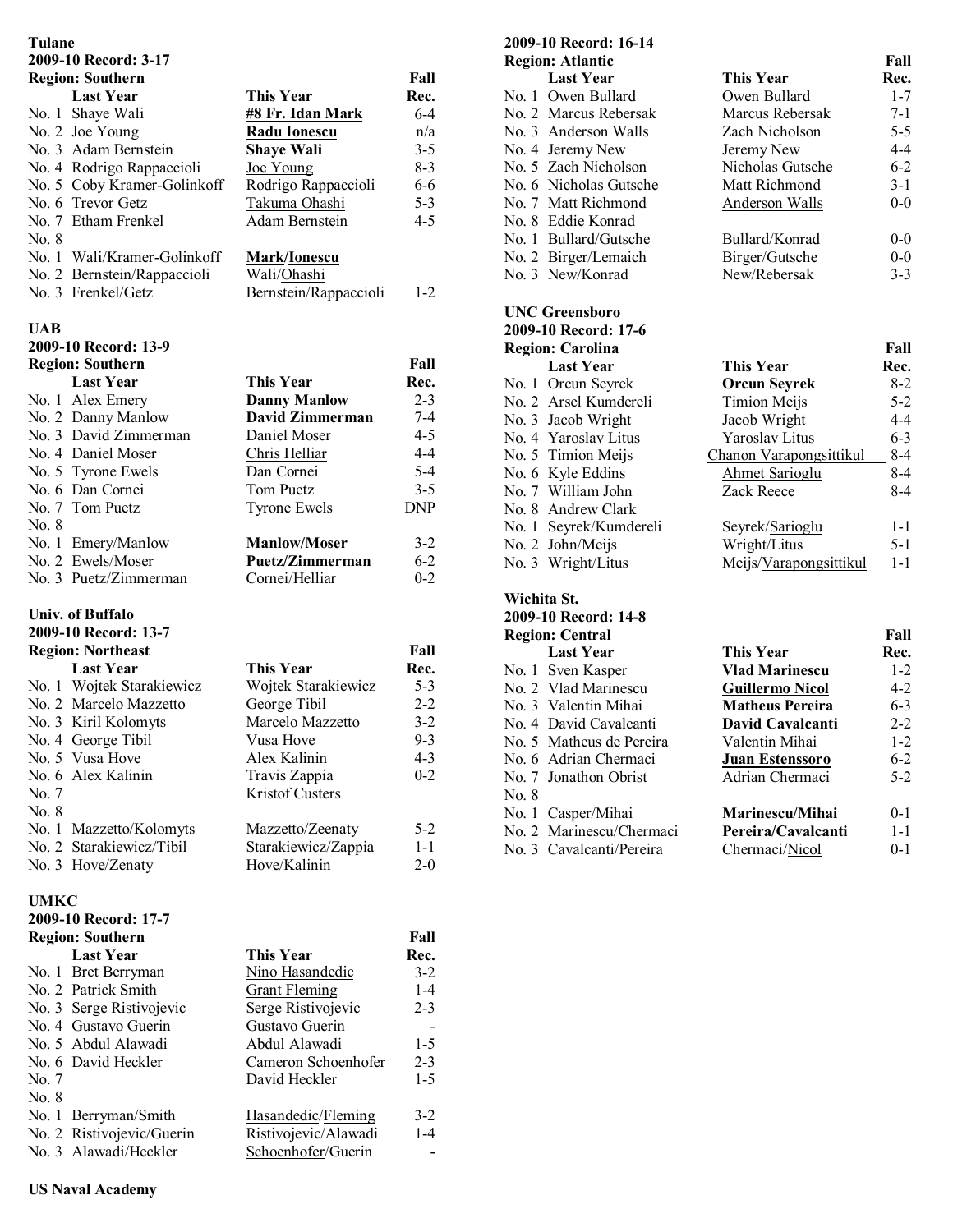# **Supplemental Information**

## **Note: Any mentions of new players that are coming in the spring semester were deleted**

**(1) USC** - returns virtually same starting line up with exception of Robert Farah and Matt Kecki. Farah is replaced by Steve Johnson (National Indoor Singles Finalist and All-American Singles Consolation Champion) and Kecki is replaced by freshman Ray Sarmiento.

**(5) Ohio St.** - Uzawa is ranked and listed at number 8 singles.

**(8) Florida** - Lacroix won the Napa event, was quarter's at AA and semi's at ITA Indoor, Van Overbeek won the Texas Invitational was RU at Kalamazoo, Bangoura is 851 ATP and won the Longwood Ranch invitational. Lacroix/Slilam were semi's at AA in dbs. We had 7 players with top 75 ITA wins this fall. We were top 6 all year last year until lost to UGA at NCAA. I feel we should be a top 6 team.

**(10) Texas A&M** - Krajicek and Dadamo won National Indoor Doubles, while Bautista and Hoover qualified for main draw doubles in Tulsa.

**(11) Georgia** - Final Four last year at NCAA's.Garrapiz went 5-0 in singles and doubles at NCAA's last year at #1.Garrapiz-Bernstein are preseason #31 in doubles...but not listed together. Taboada-Doumbia made semis of SIC's losing to Spir-King (GT) in tiebreak. Spencer was ranked as high as #8 ITA two years ago at Texas A&M, took a year off college last year. Doumbia transfers as a jr...finished yr ranked #6 in NAIA. Qualified at All America defeated Tearny (Peppedine). Hernus Pieters won the SIC's 2 flight and finalist at Ga Tech. Also won Southern Intercollegiates w Garrapiz defeating Spir-King (Ga Tech). Also won doubles at Ga Tech with Taboada. Our number 8 player is Garrett Brasseaux...#1 Jr in the South last yr.

**(12) Kentucky** - Quigley reached final of All American.....Cox Quigley reached quarterfinals of NCAA last year and made all american...Musialek with wins over JP Smith and Mike shabaz last year.....Gomez was a top 100 itf JUNIOR.....AS a team last year UK Beat NO. 2 Virginia, Illinois twice, Wake Forest, and Ole Miss. Returns 5 of top 6 players.

**(14) Duke** - Torsten Wietoska took the fall off and is returning in January. Luke Marchese had surgury on his left wrist but will be back and healthy by December.

**(19) Mississippi** - Ole Miss finished the 2010 season ranked No. 19 in the country, and we return our top five players. Adding to this team will be standout Kalle Norberg (2009 SEC Tournament MVP). He is projected to play No.1 this year and move everyone else down. Below are some player highlights.

Kalle Norberg (Did not play 2010 season due to injury) 2009 SEC Tournament MVP Three-time All-SEC Fall 2010 earned ATP point at USTA Future - Costa Mesa, Calif.

Marcel Thiemann (Played No. 1 singles and doubles in 2010) Reached 2010 NCAA Quarterfinals 2010 All-American Preseason ranked No. 15 in singles and No. 10 in doubles Fall singles wins include Clint Bowles (FSU) and Alex Musialek (UK) 2010 ITA Southern Regional Doubles Champion 2010 Finalist USTA/ITA National Indoor Doubles Spring 2010 best wins include Eric Quigley (UK), twice; Jamere Jenkins (UVA), Austin Krajeck (Texas A&M), twice

Tucker Vorster (Played No. 2 singles in 2010) Returning All-SEC Preseason ranked No. 58 in singles and No. 22 in doubles 2010 ITA Southern Regional Singles Champion Spring 2010 best wins include Jeff Dadamo (Texas A&M), Simon Childs (Louisville) George Coupland (MSU), Dino Marcan (OSU) Summer 2010 earned four ATP points Defeated Kim (280 ATP)

Jonas Lutjen (Played No. 3 in 2010) Preseason ranked No. 22 in doubles with Tucker Vorster Singles Semifinalist at the 2010 ITA Southern Regional Championships Fall 2010 wins include George Coupland (MSU), Sebastian Carlsson (LSU) and Drake Bernstein (UGA) Fall 2010 qualified and earned an ATP point at USTA Futures Costa Mesa, Calif. Spring 2010 wins include Brad Cox (UK), twice; Artem Ilyushin (MSU), Andrew Carter (Louisville)

Chris Thiemann (Played No. 4 Singles and No. 1 Doubles) Preseason ranked No. 10 in doubles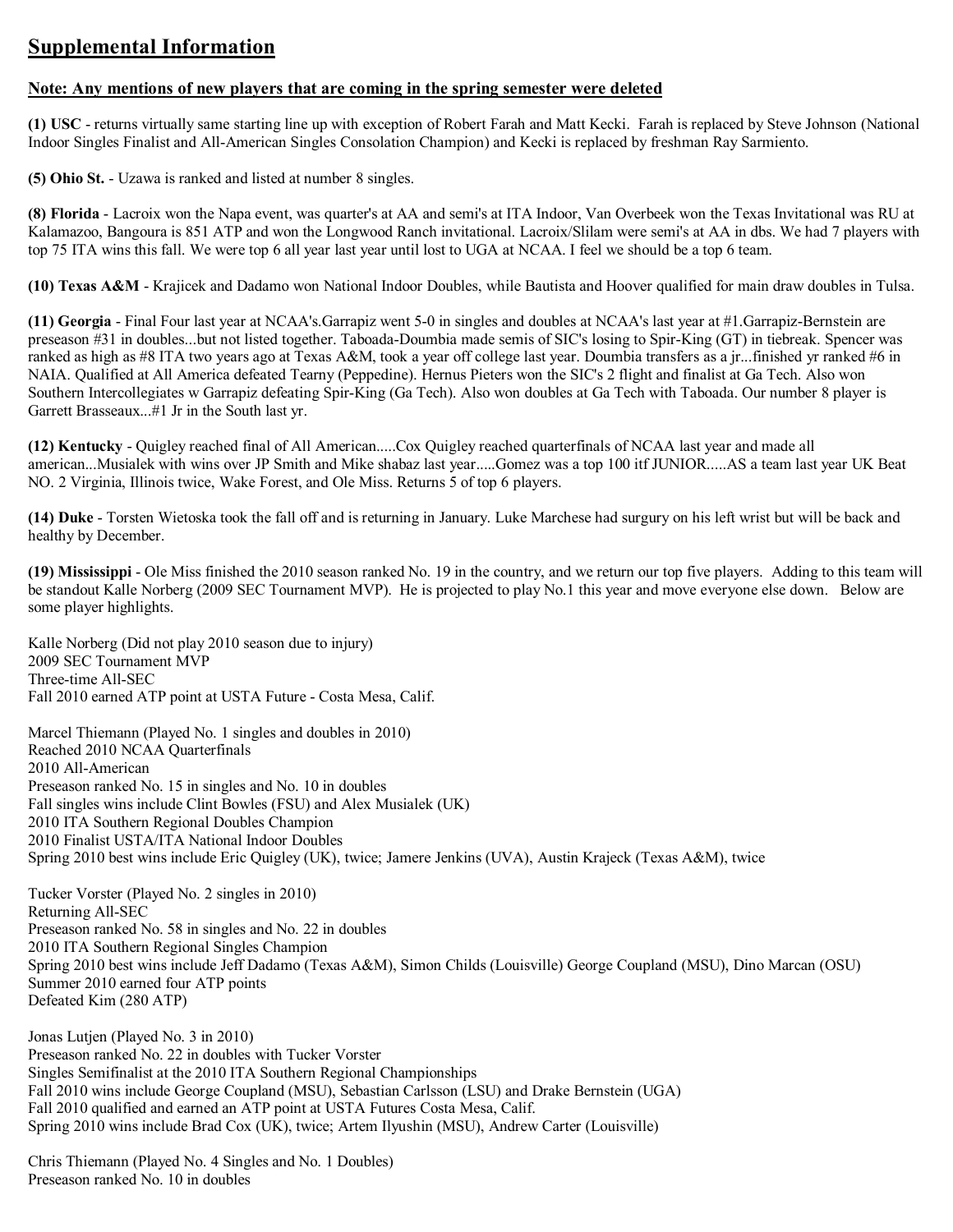Fall 2010 ITA Southern Regional Doubles Champion Finalist 2010 USTA/ITA National Indoor Doubles Singles quarterfinalist at the 2010 ITA Southern Regional Spring 2010 wins include Michael Thompson (Alabama), twice; Christian Vitulli (UGA), Shuhei Uzawa (OSU), Marius Cirstea (TCU)

Adrian Forberg Skogeng Fall 2010 qualified for the USTA Future in Costa Mesa, Calif. Defeated the No. 1 seed (ATP 850) Spring 2010 wins include Drake Bernstein (UGA), Tobias Wernet (Minnesota), Alex Zotov (VU), Nissam Slilam (UF)

**(19) UNC** - We have four of our six starters back from last year and have added Joey Burkhardt, who played #2 singles and #1 doubles for Florida last year. Jose Hernandez advanced to the finals of the ITA Regional and the Quarterfinals of the ITA All-American. Burkhardt/Hernandez won the A flight doubles title at the UVA Ranked +1 Invitational and were finalists at ITA Carolina Regional. William Parker did not play for us last year, but has wins over two ranked players this fall. Boyajian qualified for All-American MD for second straight year.

**(22) Wake Forest** - David Hopkins is returning from a redshirt season last year. His freshman year he played #4 singles for our top 20 team that year. We are looking for him to make a big impact on the lineup this year.

**(25) Georgia Tech** - Guillermo Gomez won the Southern Intercollegiate Championship in September in Athens, Ga., and reached the quarterfinals of the USTA/ITA Southeast Regional in Gainesville, Fla. Kevin King and Juan Spir won the doubles title at the USTA/ITA Southeast Regional, were the runner-up at the SIC and made the semifinals of the USTA/ITA Nationals. Dusan Miljevic reached the semifinals of the USTA/ITA SE Regional

**(26) Michigan** - We lost Sroczynski and Navas from last year's team of 7 players that was #26 and 8-2 in Big Ten. We were fairly weak at #3 and #6 last year. We feel that three of the freshmen we have (Rossi, Bernstein, and Franks) are at a comparable level to the guys we lost, and those three and Chris Madden and Chris Cha are all at a similar level. Chris Madden, our MVP the last two years, missed the fall due to injury but is on plan to be back for the start of the dual match season. I expect to be stronger at each spot of our singles and doubles lineup this year, with the possible exception of #2 doubles.

**(27) Fresno State** - Boutillier/de Villiers won the backdraw of ITA All-American doubles, defeating No. 8 Quigley/Cox from Kentucky along the way. David Ayoun won the Bulldog Classic ITA Fall Event.

**(28) Washington** - I would like the committee members to note that we had only the one loss to a team outside of the top 20 last season and that we did so with players that were injured and needed surgery. Those players are now healthy. McMorrow had hip surgery immediately following the season and is now healthy and was 9-2 this fall. Bator had foot surgery immediately following the season as well. He was not able to play for us at the end of the year and he has been 100% since late July. As a 5th year senior, he has taken the fall off and has been playing non-collegiate events. Marton Bots has been here since last January and is eligible starting this coming January.

**(30) Rice** - Isamu Tachibana's limited play in the Fall was due to his preparation for the MCAT. Sam Garforth-Bles, who played 3 at the end of last season, is also in the mix for a starting position for the Owls. I would also add him to the list if I could put down 8 players.

**(32) Auburn** - Five of six starters back off last year's team. Including our top four guys from last year

**(33) Minnesota** - Rok Bonin won the Denver Pioneer Invitational. Rok Bonin and Julian Dehn won the doubles championship at the Lakewood Ranch Intercollegiate Clay Court Classic. Julian Dehn advanced to the semifinals of the Big Ten Indoor Championships.

**(34) Alabama** - Doverspike and Chadwell were limited this fall because of injuries but we're confident they'll be back at full strength in January.

**(36) BYU** - Returning all members of the team except for Cassidy Mears, who played at line four, and replacing him with Patrick Kawka who had an impressive fall with a significant win over Daniel Kosakowski of UCLA at the Southern Cal Intercollegiate.

• At the USTA/ITA Mountain Regional it was an all BYU doubles final between Thomas Shubert/Spencer Smith and Evan Urbina/Patrick Kawka.

• The regional singles tournament saw four cougars in the round of 16 (Thomas Shubert, Evan Urbina, Patrick Kawka, Spencer Smith) and two in the quarters with Evan Urbina having to pull out of the semis due to Sunday play issues.

• Shubert/Smith would represent BYU at the National Indoor Intercollegiate Championships, while Kawka/Urbina would go onto the Southern Cal Intercollegiate where they would defeat UCLA's Max TaBa Truong and Jeff Gast prior to defeating the No. 4 seed Peter Lucassen and Ray Sarmiento from USC in the quarterfinals before falling to the No. 1 seed from Pepperdine 9-8 in the semis.

In singles at the Southern Cal Intercollegiate, BYU freshman Patrick Kawka would defeat No. 2 seed and former No. 1 recruit in the nation according to tennisrecruiting.net Daniel Kosakowski of UCLA.

• Evan Urbina and Patrick Kawka also found success at the University of Utah Fall Invitational as both made it to the singles final with Urbina claiming the title. In doubles at the same tournament Daniel Hwang and Spencer Smith earned the title over BYU's George Batrakov and Tyler Loong.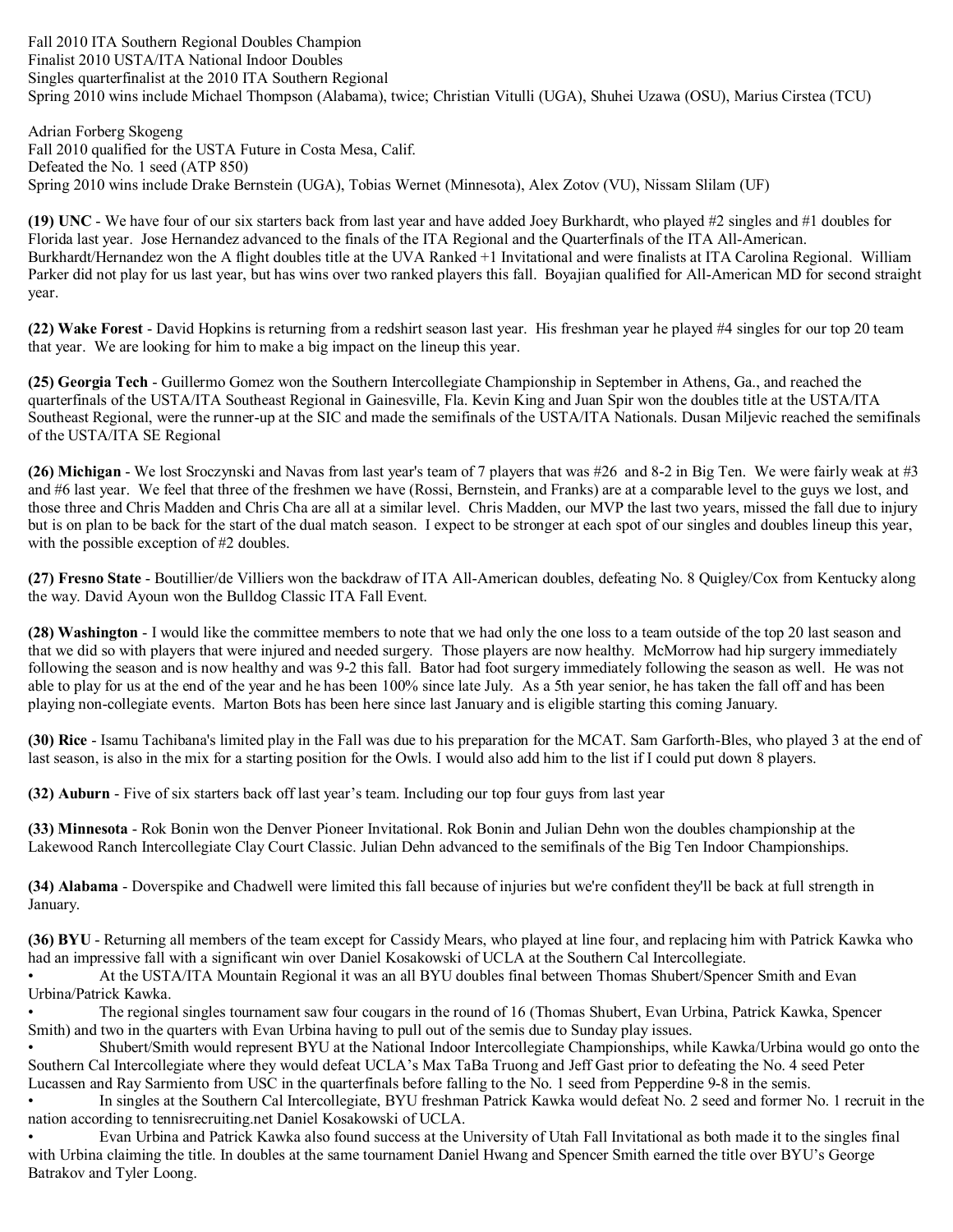(37) **Tulsa** - We had a very young team last year. We have 5 sophomores in one Junior in our submitted starting line-up. The guys should be more mature this year, and we should have a better year. 5 or 6 of guys have had wins over nationally ranked players this fall.

Marcelo Arevalo proved his might by defeated the No. 1 player in the country, Tennesse's John-Patrick Smith, in the ITA Championships. Four other members of the Golden Hurricane posted victories over ranked foes, headlined by Ashley Watling defeating No. 37 Casey Watt. Watling and Clifford Marsland posted a 6-1 mark as a doubles team. Marsland defeated No. 22 Jeff Dadamo at the ITA All-American Championship, and Tristan Jackson defeated No. 71 Tobias Wernet in straight sets at the ITA Regionals. Grant Ive was a perfect 2-0 against ranked foes, downing No. 124 Kalle Nordberg of Ole Miss and No. 61 Christopher Aumueller of Nebraska at the ITA All-American Championship.

**(38) Notre Dame** - This is the deepest team I have ever coached. At this point Blas Moros, David Anderson, Niall Fitzgerald, and Tyler Davis are just outside of our top 6. All played significant roles for us in singles in the past. Havens has become a tennis player this fall. Greg Andrews and Billy Pecor are among the top freshmen in the country and should start. We had 3 doubles teams reach the quarters in our Midwest Regionals and 5 singles players in the round of 16, with 3 more losing in the round of 32. Watt beat Chase Buchanan to reach the semis of the singles.

Keys to our success will be winning at the top, improving our doubles, and keeping everyone happy with playing time opportunities. We hope to be a top 15 team this year. Dan Stahl, Greg Andrews, Sam Keeton, and Billy Pecor could all play as high as #3. Another key will be seeing the freshmen [Pecor, Andrews] play as well in dual match competition.

**(40) Vanderbilt** - Charlie Jones was injured for most of the season last year but is completely healthy this year. This team only lost one player in the top 6 and is replaced by a freshman who has done fairly well so far this fall. We are going to have two seniors at the bottom of the lineup with a lot of experience. Ryan Lipman has emerged as one of the top players in the nation after an outstanding freshman year. All of our probable top six players have winning fall records.

**(41) Nebraska** - We feel like we are just as strong or stronger as we were a year ago. We return our top two players from a year ago, and our No. 3 player this season is junior with a ton of experience, who had an impressive fall where he won 12 matches.

**(50) San Diego St.** - For the Southwest regional raanking committee members: Vaglietti / Nicholas have three strong wins in the region: Henderson/Cheung UCI, Koningsfeldt/Recknagle UCSB, and Poldma/Lucassen USC. They made the quarterfinals of the Regional Championship before losing to Meister/Inbar UCLA, who won the tournament . Please consider them for a regional ranking.

**(51) East Tennessee State -** We have 5 of 6 returning starters

**(52) TCU -** TCU returns five regular starters from 2009-10 and boasts four seniors and three juniors to enter 2011 with a veteran squad. The Frogs' top three singles players (Emanuel Brighiu, Zach Nichols, Slah Mbarek) have all been ranked in the ITA top-100 in their careers. TCU has all three doubles tandems from 2010 returning for action this spring.

Brighiu reached the semis of the Texas Regional this fall, knocking off three seeded players. Brighiu and senior Chris Price earned a preseason ranking of No. 23 after reaching the NCAA Championships in 2010 and going 6-4 this fall.

**(54) USC, Upstate -** Only one tournament was played by the men's team but no results were calculated since the season was put on hold due to NCAA compliance issues with the tennis team.

**(55) Clemson -** Derek DiFazio our number one player played two Futures Pro Circuit events thisfall. The first was in Austin, TX where he qualified into the main draw (beating Antonio Ruiz-Rosales #1035 ATP singles) and lost to Ben Chen from University of Texas first round. The second futures in Birmingham, AL Derek qualified again (beating Nathaniel Gorham #1514)and won his first round match over former All-American from Harvard Ashwin Kumar (ATP singles #781 doubles #252)6-3, 6-3. Derek is currently ranked in the 1500s ATP singles. Yannick Maden will compete for the first time this Spring, but has been on our roster since Spring 2009 serving a year on residency. Yannick qualied into a Futures last Spring in FL defeating Roman Recarte (currently 700s ATP) to do so. Yannick was ranked as high as #7 in the German juniors, and #97 in the German men's.

**(56) UC Irvine -** Kearney and Gould made it to the semi-final Southwest Regional Doubles, losing to Johnson/Sarmiento from USC

**(59) NC State** - Matt Thomson has recovered from elbow surgery and is comparable to his twin brother Dave Thomson. Dave Thomson was nationally ranked last season for several weeks and he reached the semi-finals of the Carolina Regional this fall. When fully cleared in December we expect him to be in the line up in both singles and doubles. In addition we also have Julian Sullivan back after a missed term and he played 4 singles for us in 2008/2009.

**(62) Northwestern** - Team lost only one senior to graduation last spring; Two players who were starters two years ago are now healthy again and ready to contribute; Top three singles players return

**(63) Iowa** - We were ranked 63rd nationally at the end of last year, after being in the 50's for much of the year. We had 5 Big Ten wins. I am confident that we will be stronger this year. We return 4 of 6 starters and those 4 had our best records. The 2 seniors who started last year will be replaced by 2 freshmen who are considerably better. I also expect our doubles to be considerably stronger. Our fall records were not great, but we had many of our guys playing "up" a flight or two. I see us as a top 50-60 team.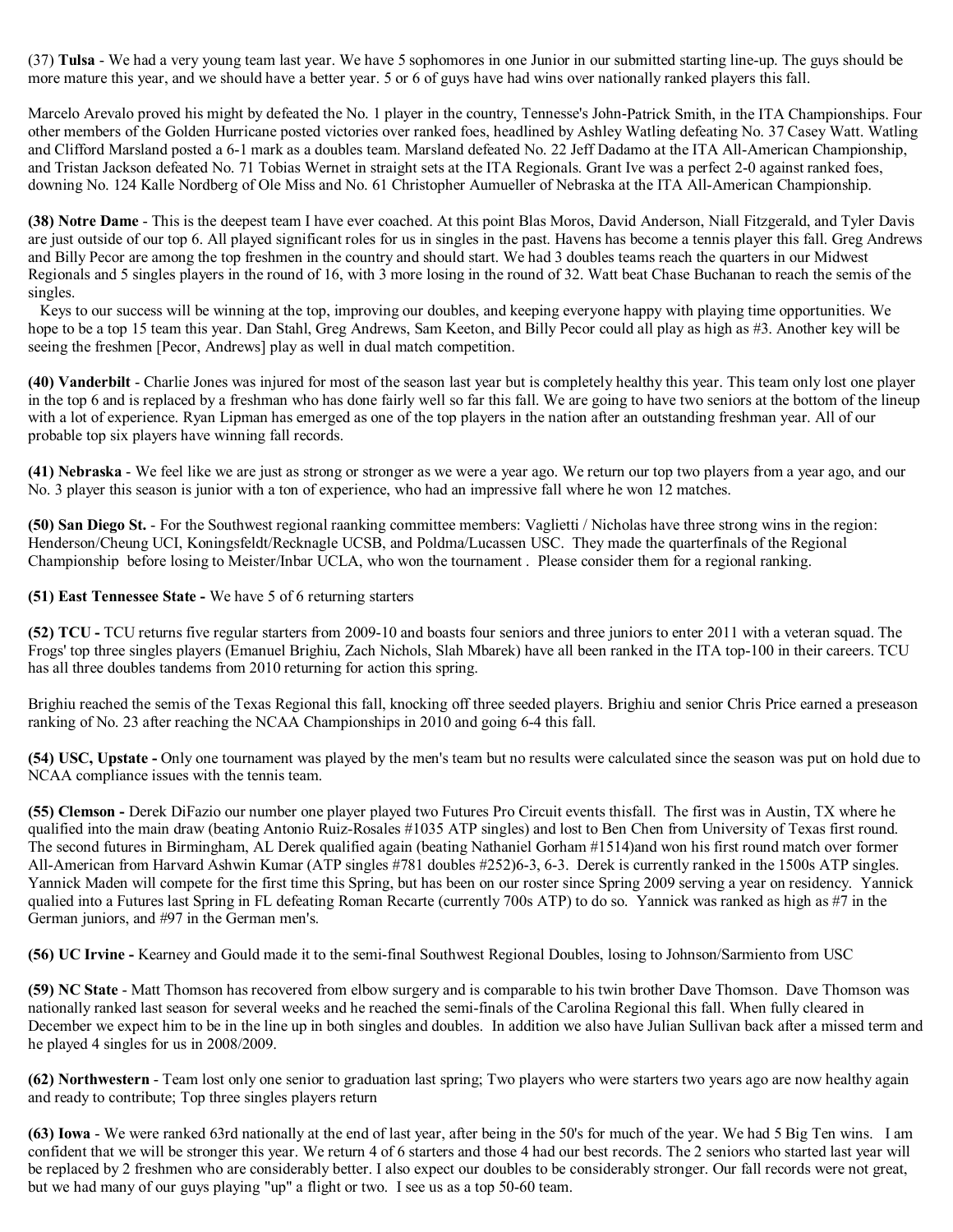**(67) Harvard** - We added two players to a good line-up that lost no starters: Jon Pearlman, who played #1-#2 for Brown two years ago, and Casey MacMaster, a freshman, who was ranked 10 in singles and #1 in doubles in the USTA 18's last year.

However, Alexei Chijoff-Evans, who played #1 for us last year, has taken the last 6 months off, but is trying to come back. We do not expect him to regain his form to play #1.

Last year, we were competitive at #1 and #4-6, but had trouble winning any matches at #2-3. This year, I think we will be stronger throughout the line-up, except perhaps for #1 position, and a bit stronger in doubles, as I think our #3 team will be stronger than last year.

**(73) Arkansas** - Much improved..Led by two seniors Nott (ranked in singles and doubles) and Hogan (ranked in doubles, past top 40 in singles)....team was Very successful this fall with many national wins including our number 5 with a win over a ranked player...expecting to be in the top 35 this spring.

**(74) UCF** - doubles team of Joe Delinks and Blaze Schwartz hold a doubles pre-season ranking of #52. They made the quarter-finals of the Southern Intercollegiates in Athens.They also won our Fall event in October. Claudio Romano defeated Wael Kilani of South Florida in Gator Invitational who was ranked #53 in the country. Freshman Matt Glastone won player of the month for C-USA winning two Fall tournaments.

**(76) San Francisco** - Thai Tu made Finals of the Battle in the Bay. His only loss this Fall has been to Ray Sarmiento (USC) -- significant win over JT Sundling of USC (ranked #102) - Tu was regionally ranked in each segment last season and only lost 3 regular season matches w/ 4 top 125 ranked wins. In doubles Tu and Schumacher although not playing much together due to injury should get regional ranking consideration. They are just as strong if not stronger than Tu/Cohen last season who were regionally ranked in the Northwest last season. They made it to the finals of the Gaels Invite. USF Team had a season high ranking of #60 last season with win over #53 Santa Clara as well as 4 other ranked wins -- this years team is stronger with two new players entering our top 3 positions in our line-up.

**(77) UNC Wilimington** - Team was ranked as high as #48 nationally last year. 3 players joining us for the spring, at least 2 of them will have impact on the line-up.

**(78) Cal Poly** - Last year we sat out our #1 player due to injury. We have him returning along with everyone else. We picked up a very good player for January that will play at the top of our line-up. We should be significantly better. Please consider us to be in the top 75 in the country.

**(80) Pacific** - At the SDSU Fall Invite, Ivan Castro and Artem Gramma made it to the finals of the A flight with Ivan winning. This to me shows there strengths as top players for my team. Both Ivan and Artem lost to Stanfords #2 and 3 in close matches. Ivan didn't have a negative loss in the Fall in singles.

Fernando made the quarterfinals of the Regionals with wins over Dehain of Cal and losing to the eventual champion in three sets with opportunities to win the match.

Tomasz in the back draw of the Battle in the Bay reached the finals, in the back draw of the SDSU invite, beat USD's #3 from last year and UCI's #5 from last year 6-0 6-1.

**(84)** Stetson - Njal Stene was injured all of Spring 2010. He is back 100%. As a freshman in 2009, he played #3 and #4 and had a 21-11 record.

**Ball State** - Cliff Morrison did not play this fall due to knee injury but will be ready for January.

**Boston College** – As a team I think we finished last season with a #7 regional ranking after being in the national rankings for a very short time. We only lost one starter from last year's team. This past fall Raude had a win over Turudic from Upenn and Skinner had a win over Tchan from Harvard and Faust from Princeton.

**College of Charleston** – We are returning the same team as last year where we were ranked as high as 60. Our number 5 player last year has moved to #3 and reached the round of 16 in the Carolina Regional tournament.

**Eastern Kentucky** – Alex Das was Ohio Valley Conference Player of the Year in 2010 with record of 24-6 overall last year. Hugo Klientovsky notable wins in Fall 2010: def. Adam Baker(Vanderbilt) 1-6,6-2,7-6, def. Vikran Reddy (Alabama) 7-6,7-6, def. Zac Dunkle (Samford)6-1,3-6,6-3, def. Oliver Stecker (lipscomb) 6-1,6-4.

**Elon** - Our team returns everyone from last year plus a top national recruit. Our team last year lost in our conference championship match 4-3. Nemec-Helpingstine made quaterfinals in doubles in Regionals.

**Illinois State** - Last year's team was in the top 75 for 2 weeks as high as #66 but finished outside the top 75 at the end of the year. We returned our top 5 players from that squad and upgraded our doubles at least with the addition of our lone freshman this fall. In addition, my top 2 guys Reichelt and Pelaez have taken their games to a new level this fall and both should contend for national rankings in singles and doubles this year which should allow us to be competitive against almost anyone at the top.